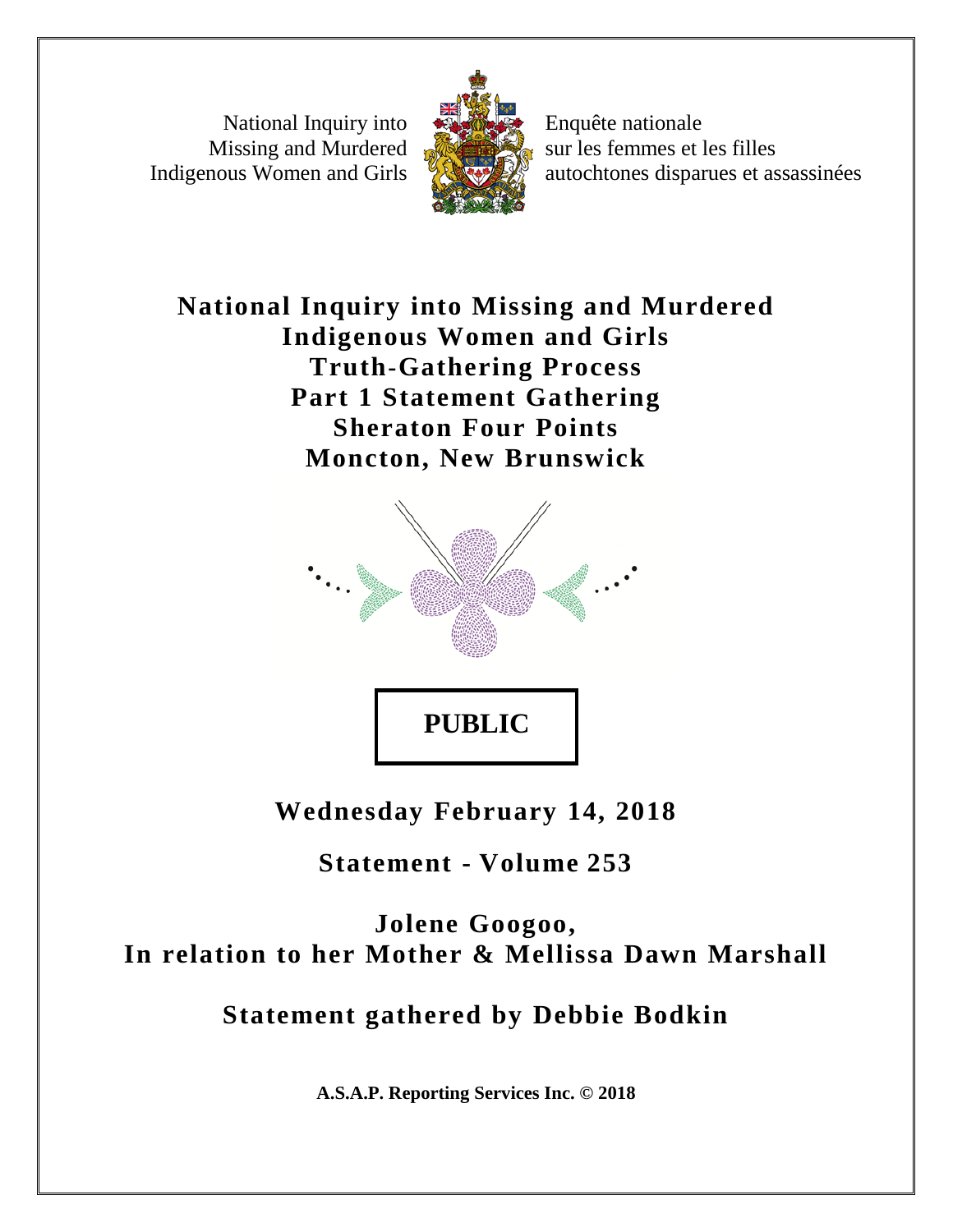**NOTE**

Where not required by other statute, redactions to this public transcript have been made pursuant to Rule 55 of the Commission's Legal Path: Rules of Respectful Practice, which provides for "the discretion to redact private information of a sensitive nature where it is not material to the evidence to be given before distributing the information to the Parties. The National Inquiry will consider the public interest in releasing this type of information against the potential harmful impact on the individual whose personal information is at issue."

#### **NOTE**

The use of square brackets [ ] in this transcript indicates that amendments have been made to the certified transcript in order to replace information deemed inaudible or indecipherable by the original transcriptionist. Maryiam Khoury, Public Inquiry Clerk with the National Inquiry, completed all amendments by listening to the source audio recording of the proceeding. Ms. Khoury made the amendments on August 1st, 2018 at Ottawa, Ontario.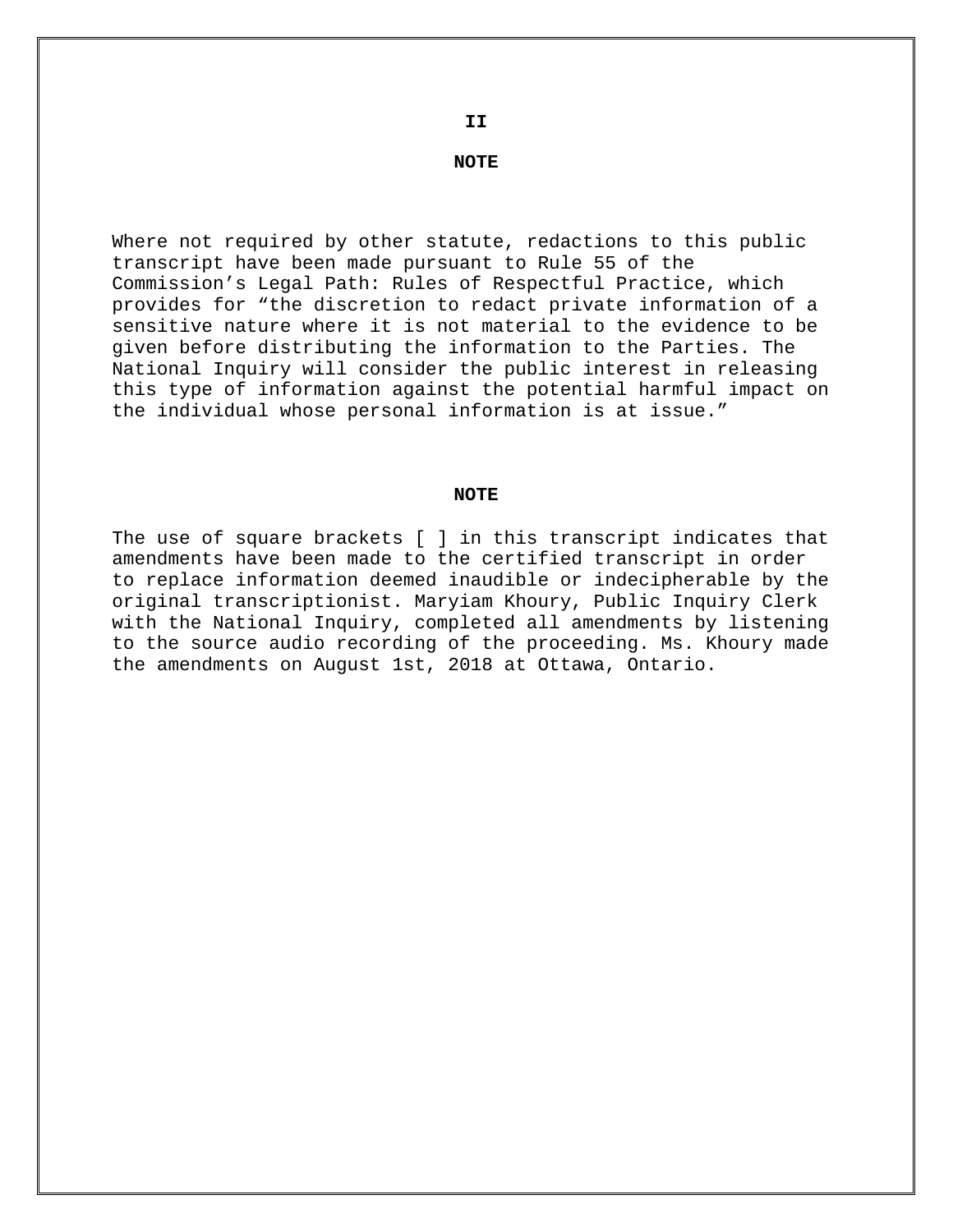#### **III**

#### **TABLE OF CONTENTS**

| Statement Volume 253<br>Witness: Jolene Googoo<br>February 14, 2018<br>Statement gatherer: Debbie Bodkin | <b>PAGE</b> |
|----------------------------------------------------------------------------------------------------------|-------------|
|                                                                                                          |             |
| Reporter's Certification 45                                                                              |             |

**Documents submitted with testimony: none**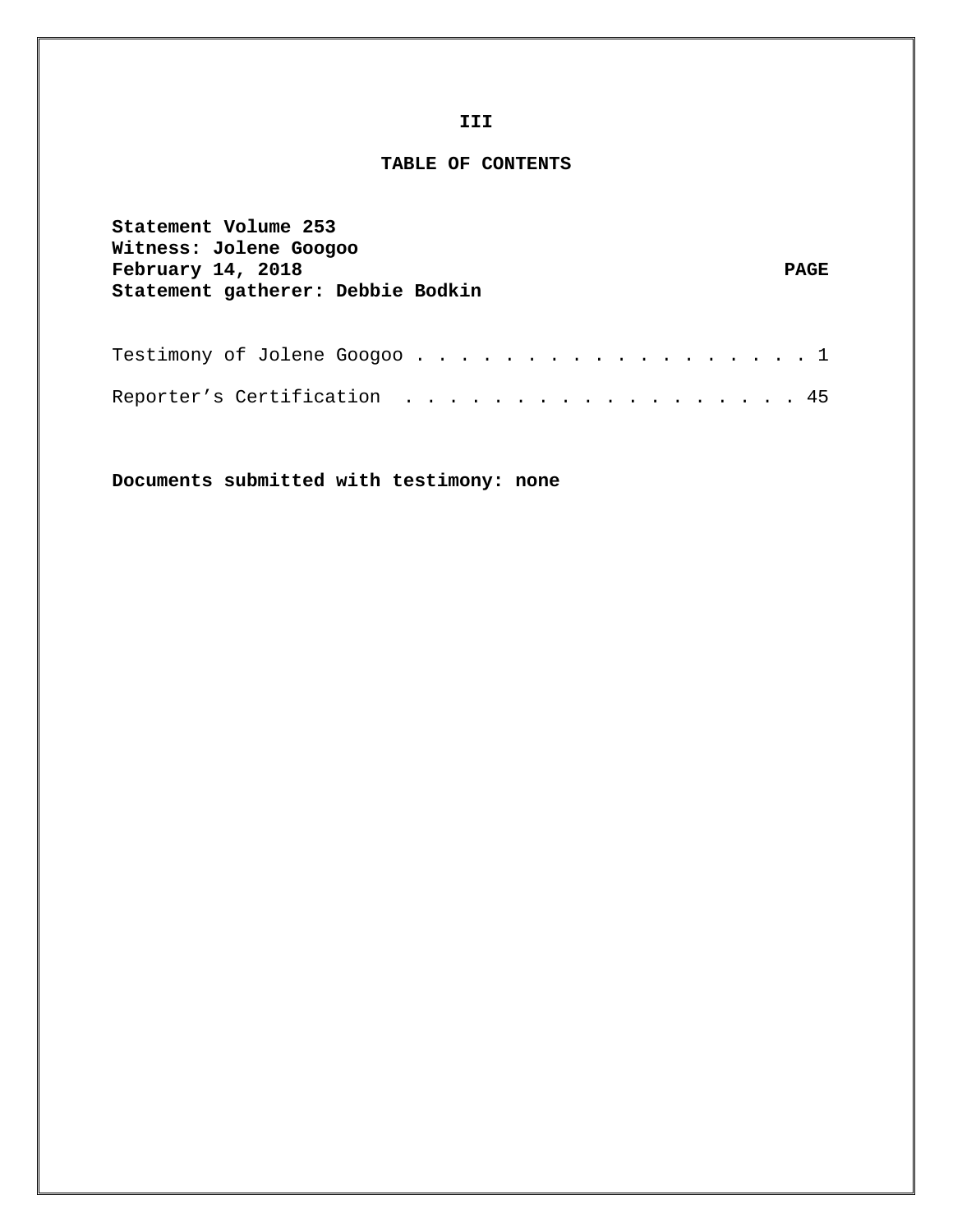**Statement - Public** 1  **Jolene Googoo (Mother & Mellissa Marshall)**

1 Moncton, New Brunswick --- Upon commencing on Wednesday, February 14, 2018 at 11:55 a.m. MS. DEBBIE BODKIN: Okay. The time is 5 11:52 a.m. and it is still February  $14<sup>th</sup>$ . (Off-the-record housekeeping) And so I'm going to let you introduce yourself, and tell us whatever it is you're comfortable sharing today. MS. JOLENE GOOGOO: Okay. My name is Jolene Googoo, and I'm from We'kogma'q, Nova Scotia. Um, well, there's so much to say. So, when I don't really know where to start, I usually just start from the beginning. 14 MS. DEBBIE BODKIN: Perfect. MS. JOLENE GOOGOO: So, so I'll just say, make a little bit -- I'll tell you how, maybe how it all started. How I grew up a little bit. I grew up in a, like, an alcoholic, um, home, kind of abusive. My, my father was abusive with my mother and, um, they drank and stuff. And it, I have, there's me and there's my -- I have two sisters: one is, she's a year older than me; and the other one was, or it, or was five or six years older than me. She's passed away, now, in 2009. But, um, but me and my mother we were really close growing up and stuff. She was a good, she was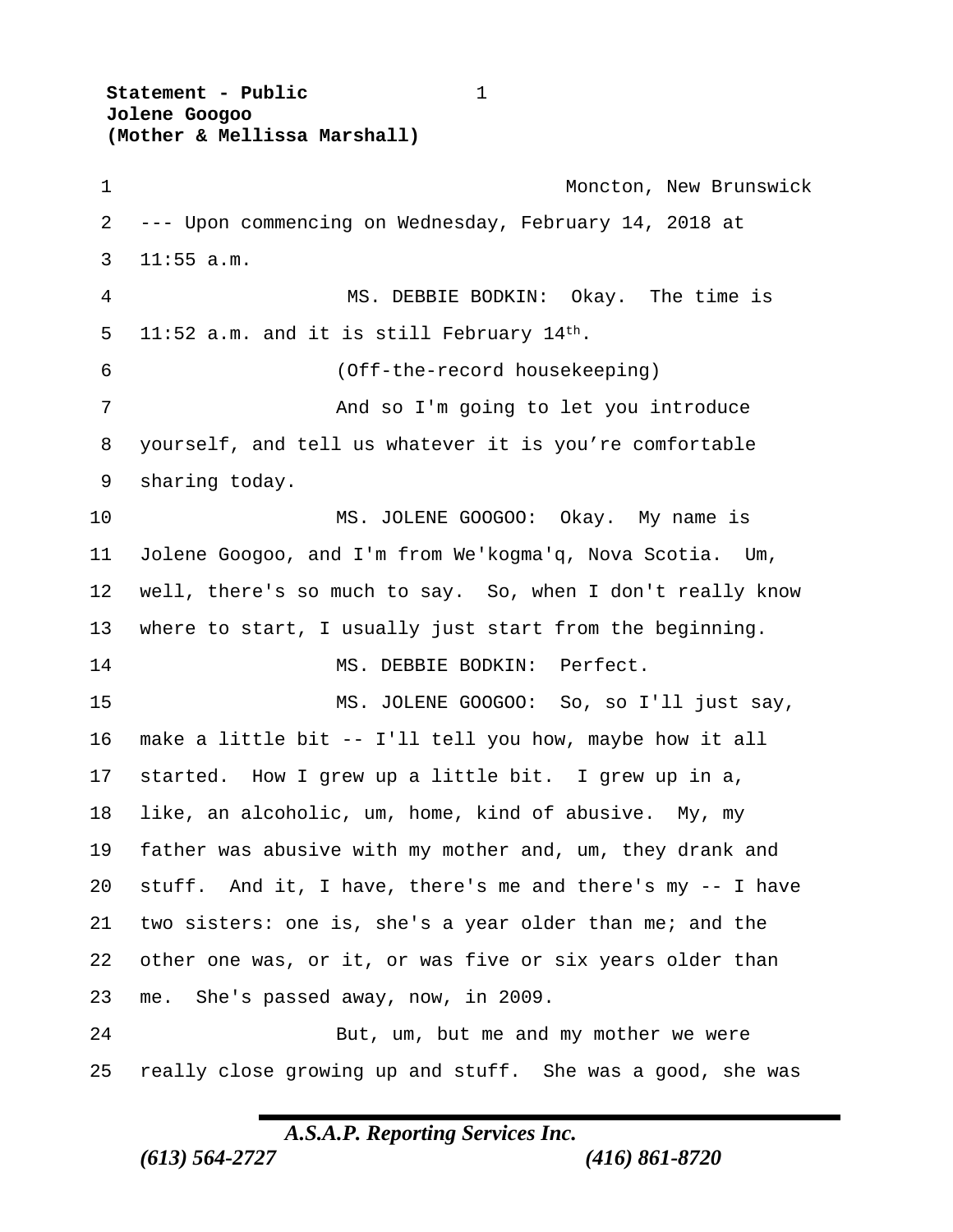#### **Statement - Public** 2  **Jolene Googoo (Mother & Mellissa Marshall)**

 a good person. Like, um, she, she did drink. She did have a problem drinking and stuff and it's because I think she - - her mother walked out on her and her seven sisters when she was young. So I think that, kind of, she had a hard time with that.

 She, so, um, so that left my older sister, Mellissa, to kind of take care of us. She took care of us. I remember she took me to my first day of kindergarten, and I cried for her. I was so attached to her, and, um, so, yeah.

11 And, um, like, I, I don't really remember, like, a whole lot of good things, I would say about my, my childhood. No, no a lot of good things. Like, I remember, the first thing I remember, I think my very first memory was waking up in the middle of the night and I heard my mother yelling, and she was saying, "No, [M.]." That's my dad's name. "No." And then we ran out to the, to the hallway, and I seen my dad and he pushed her down the stairs from, from behind, like, we had, like, 12 flights of stairs going down. And I was probably four or five because I didn't really, like, register what was going on. And she fell down the stairs, and she was at the bottom, and she was crying. And then he ran down and I, I remember thinking he was going to go help her, but when he got to the bottom of the stairs, he started, um, like choking her.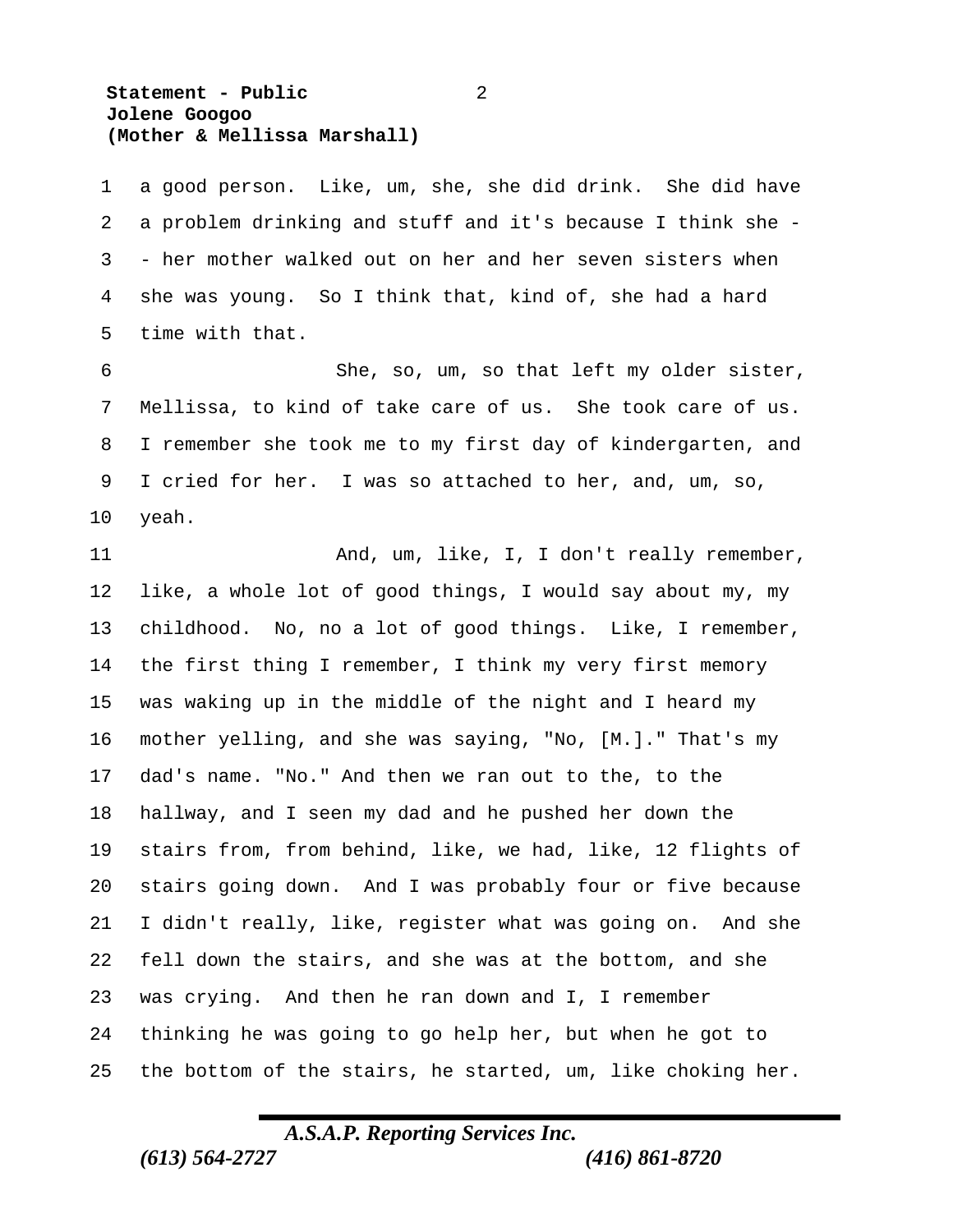#### **Statement - Public** 3  **Jolene Googoo (Mother & Mellissa Marshall)**

| 1  | And I was like, "Oh my God," you know. So me and my sisters |
|----|-------------------------------------------------------------|
| 2  | ran down and my, my, my mother told my older sister to go   |
| 3  | get my grandfather - my dad's dad - because, you can, so I  |
| 4  | didn't -- they didn't really call the cops a lot. They      |
| 5  | just got my grandfather, and he would come over, and he     |
| 6  | would take my dad away for a few hours, and he'd come back, |
| 7  | like, sober and sorry and whatever.<br>$So$ --              |
| 8  | MS. DEBBIE BODKIN: And where was that?                      |
| 9  | Where were you growing up when this happened?               |
| 10 | MS. JOLENE GOOGOO: In We'kogma'q, in the                    |
| 11 | same house. He lives in, he's still there. So. Yeah.        |
| 12 | And so, um, like, even though my, my parents they both      |
| 13 | worked, um, we still, we weren't very, we were kind of      |
| 14 | poor. Like, um, like, we didn't really have, like, a lot    |
| 15 | of breakfasts, and sometimes we didn't have any breakfast   |
| 16 | stuff and, you know, or lunches and stuff like that, and,   |
| 17 | like, that we needed. So when my sister -- and, like, um,   |
| 18 | the music would always be so loud. Like, in the middle of   |
| 19 | night when we were going to sleep. Like, we used to all     |
| 20 | sleep together - me and my sisters - and, um, so I could    |
| 21 | kind of, like, sleep through stuff. I think that's having   |
| 22 | to sleep through stuff from when I was younger.             |
| 23 | And so, my sister, I think she always felt                  |
| 24 | like she was taking care of us. She wasn't much older, but  |
| 25 | she always kept an eye on us and got us to school and took  |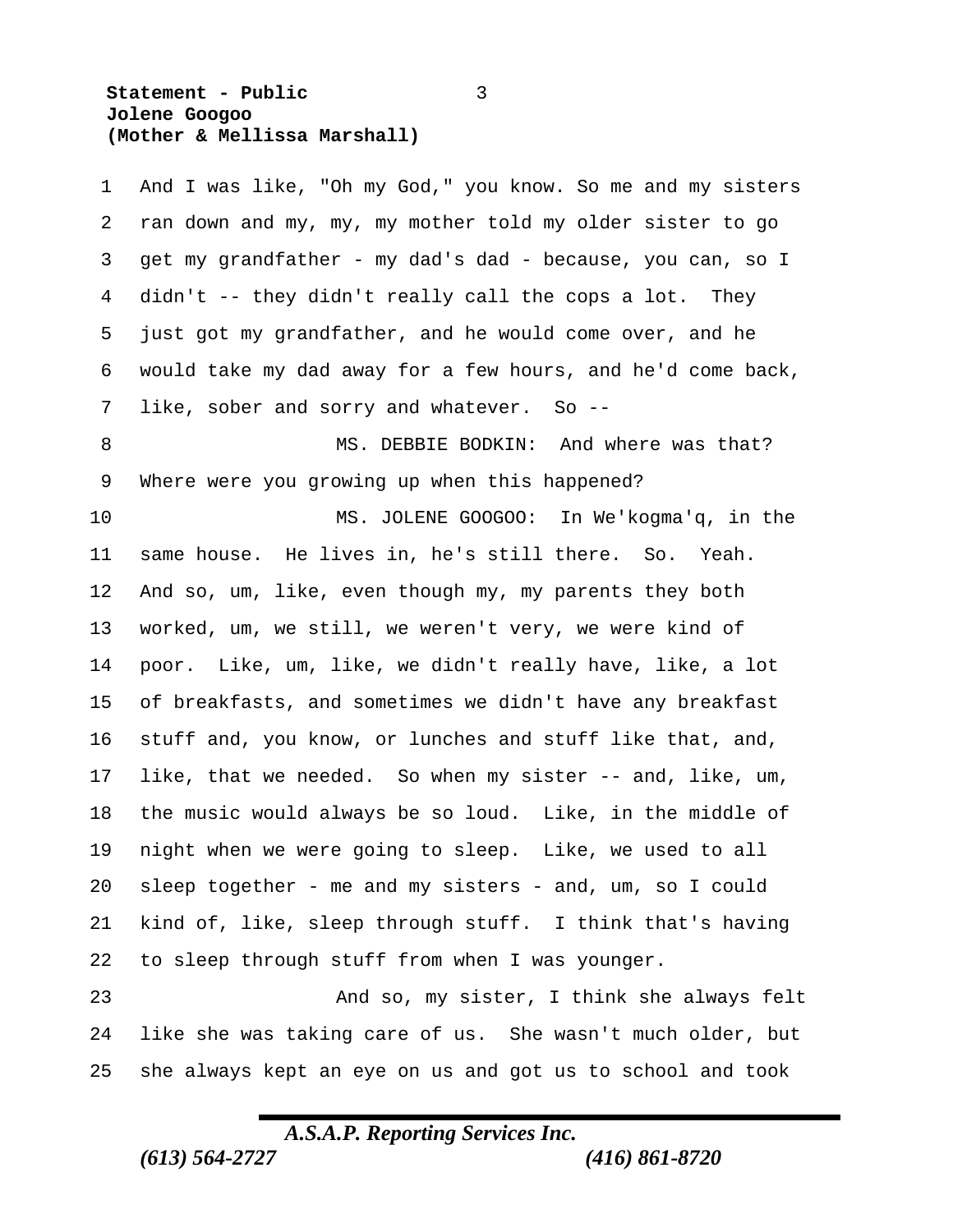#### **Statement - Public** 4  **Jolene Googoo (Mother & Mellissa Marshall)**

 care of us, and when she got a little bit older, she 2 (inaudible) [went and] got a part-time job when she was 15 at the store and made sure we had lunch for the next day and, um, you know, sandwich stuff and food, you know, just stuff like that. And, um, my mom, she was always, my parents, both of them were always, they always juggled with rehab and stuff like that. They always went back and forth and then they'd do good for a little while and then they wouldn't and then they'd go back and -- we went to a lot of graduations. MS. DEBBIE BODKIN: And just to interrupt you there, do you know -- was there a cause in your parents' background that caused the alcoholism? MS. JOLENE GOOGOO: Um, like – MS. DEBBIE BODKIN: Were either of them in residential school or anything like that that you know of? MS. JOLENE GOOGOO: I don't know. I don't think so. I think they're a little bit young for that. Um. I know my dad, his, um, his dad was, had alcohol problems, and was abusive to his mother. And with my mother her, her dad was, um, had alcohol problems as he grew up. MS. PAULA FOLEY: And then you said your mother's mother left. MS. JOLENE GOOGOO: Yeah. And went, and

## *A.S.A.P. Reporting Services Inc.*

*(613) 564-2727 (416) 861-8720*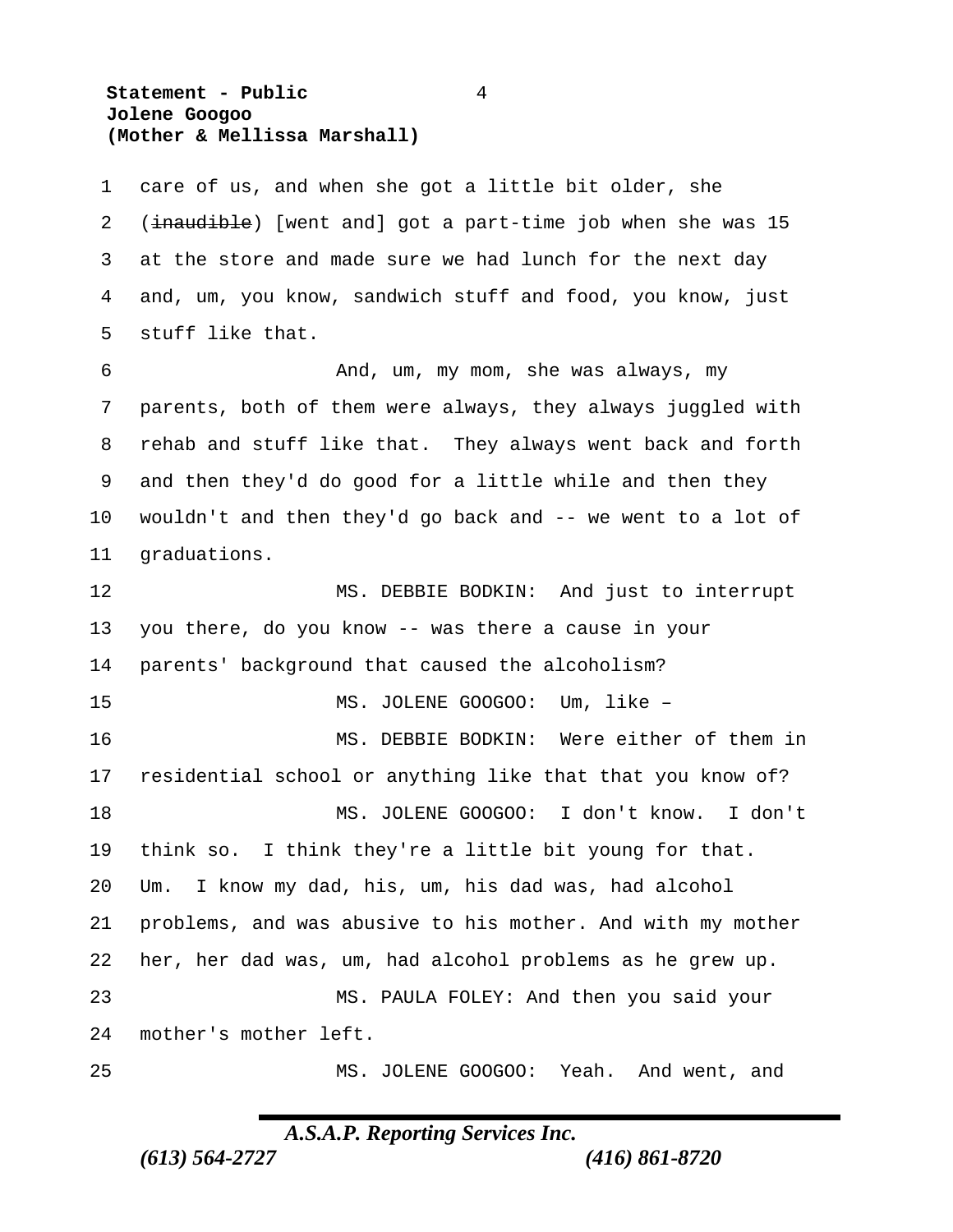#### **Statement - Public** 5  **Jolene Googoo (Mother & Mellissa Marshall)**

 things got kind of worse when my mom's mom, my grandmother -- she wouldn't really let us call her Grammy when we grew 3 up, she was really (inaudible) [qrinchy] and, um, she, so, because when she ran away to Boston, when they went to go and find her and bring her back, and she wouldn't come back. So they weren't really too happy about that. So I think that's where it all kind of happened, yeah. And, um, 8 (inaudible) [beyond that] I'm pretty sure that my great- grandfather was also an alcoholic, too. So I think it just kind of runs in the family. 11 MS. DEBBIE BODKIN: Yeah. 12 MS. JOLENE GOOGOO: And, um, yep, so, um. So my sister, yeah. She always took on that role and she was, um, really, really great with us, and then it got, she got a little bit older and then like a teenager, she wanted to keep going to school, but she was having a hard time, and she wanted to work and, you know, take care of us at the same time. And, um, so when I was 11, she moved to Truro. I was so devastated, I cried so hard when she left. But she would come back on the weekends and stuff like that, and, um, um, shared -- my aunt's husband [Uncle 1], he's [*identifying information redacted*]. Um, he, he paid for the motel and bought her clothes and stuff like that for -- MS. DEBBIE BODKIN: For her move to Truro?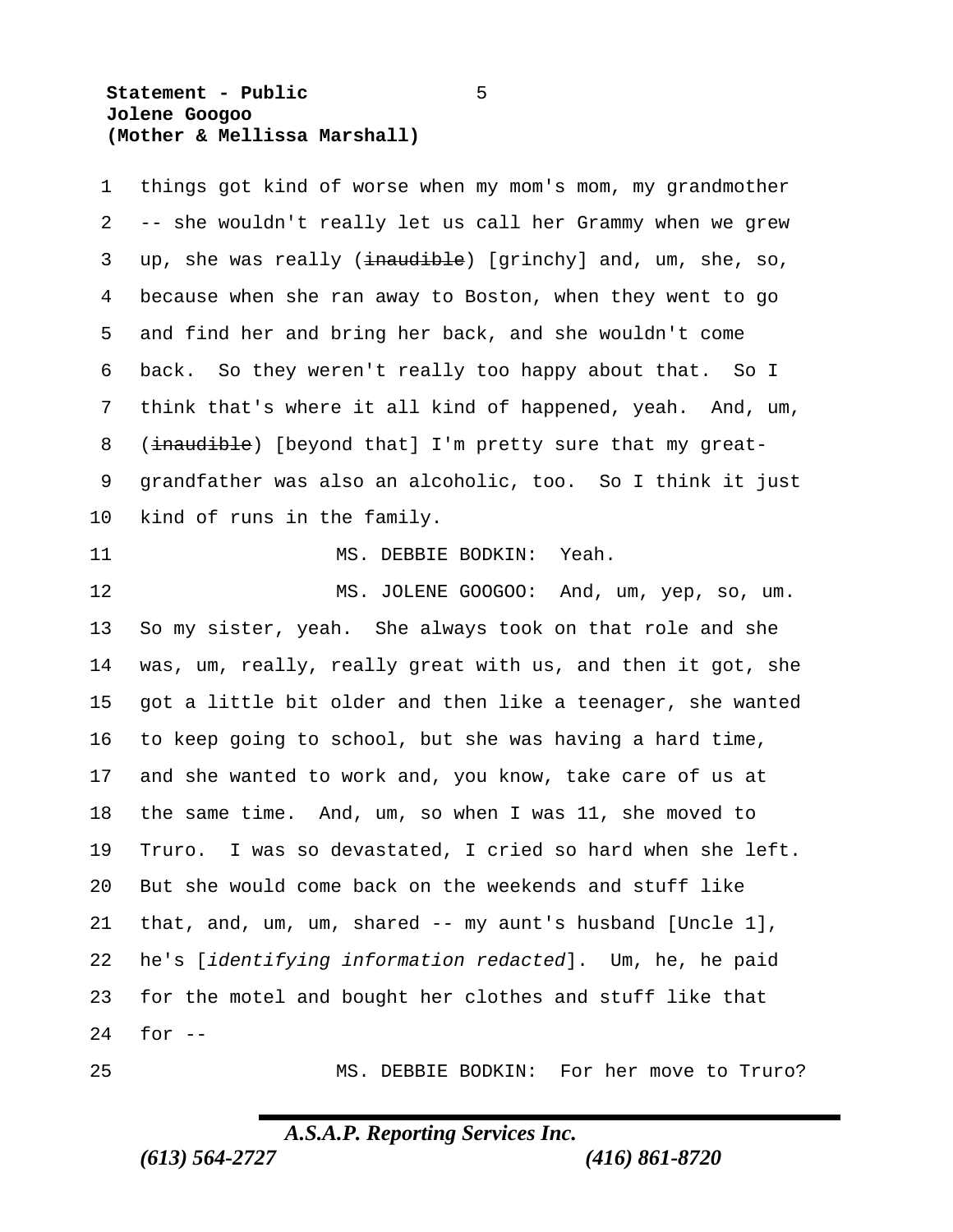**Statement - Public** 6  **Jolene Googoo (Mother & Mellissa Marshall)**

To look after her in Truro.

| 2              | MS. JOLENE GOOGOO:<br>Yeah, yeah.                           |
|----------------|-------------------------------------------------------------|
| 3              | MS. DEBBIE BODKIN:<br>Okay.                                 |
| $\overline{4}$ | MS. JOLENE GOOGOO: But, um, like, she                       |
| 5              | later on talked about it, and it wasn't really, like,       |
| 6              | somebody doing something nice for a person without, you     |
| 7              | know, expecting other things. And that must have been       |
| 8              | really hard for her, too, because at that time because that |
| 9              | she, that she didn't do, like, any drugs and that she       |
| $10 \,$        | didn't drink and she didn't do, like, none of that stuff.   |
| 11             | So she -- that must have been really difficult for, to kind |
| 12             | of have to --                                               |
| 13             | MS. PAULA FOLEY: Live through that.                         |
| 14             | MS. JOLENE GOOGOO: Yeah. So I think                         |
| 15             | that's were things kind of started going really, kind of,   |
| 16             | going wrong for her at that time.                           |
| 17             | And then, um, so ever since that, she                       |
| 18             | ended up with a Mohawk guy from Kahnawake and, um, she got  |
| 19             | pregnant with, with his son, and then she moved to          |
| 20             | Kahnawake with him until she was, um, six months pregnant,  |
| 21             | and then she moved back home with us, and she stayed, and   |
| 22             | she stayed with us, I think it was, like, three or four     |
| 23             | years after that.                                           |
| 24             | And, um, I would help her with her son,                     |
| 25             | and, you know my nephew and, like, I always felt like I     |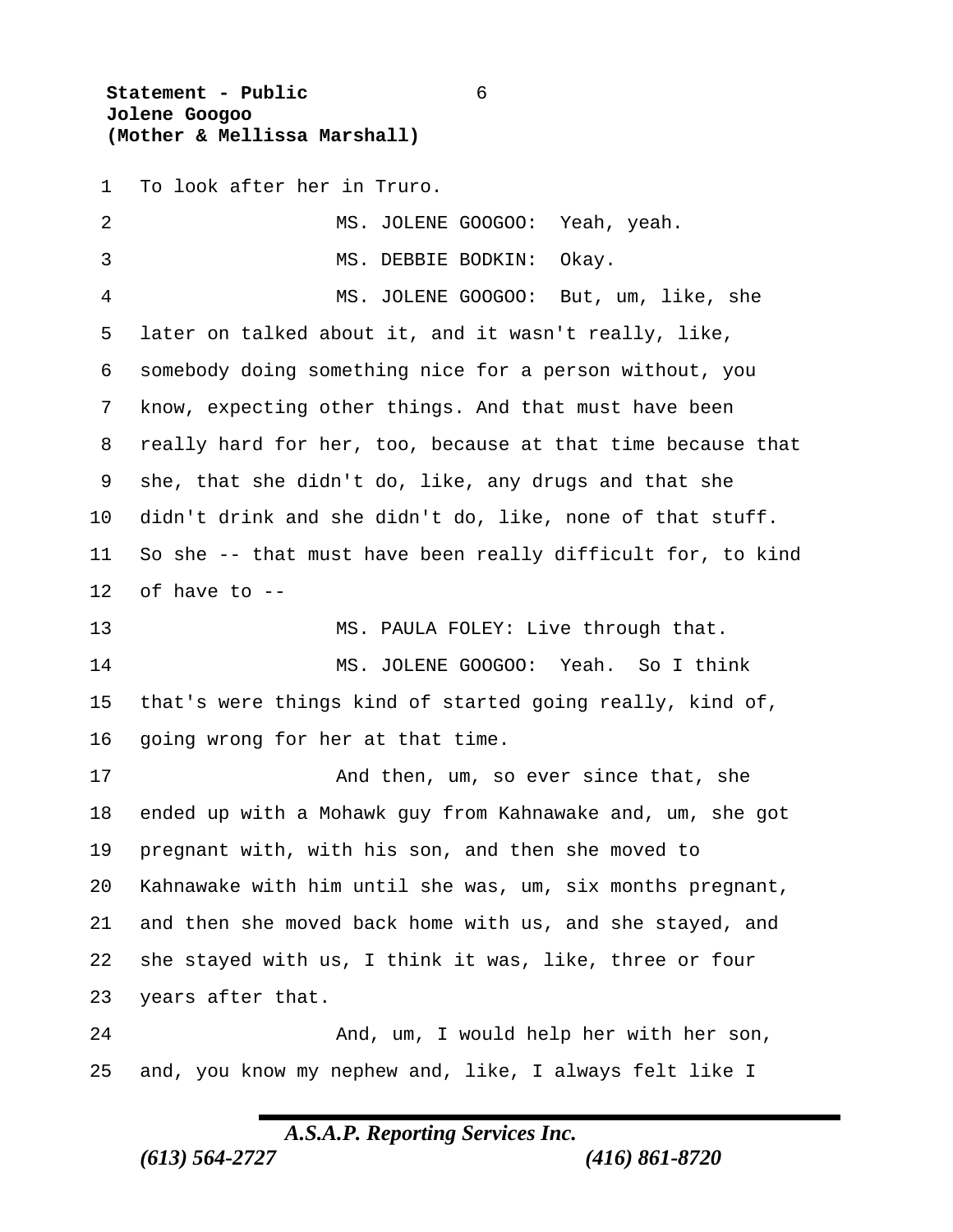#### **Statement - Public** 7  **Jolene Googoo (Mother & Mellissa Marshall)**

| 1       | needed to help her back, kind of, for helping us when we    |
|---------|-------------------------------------------------------------|
| 2       | were growing up. So I always felt like I, kind of, like I   |
| 3       | owed it to her and stuff. And then, um, but I was also      |
| 4       | close with my mother, too. Like, um, when -- let's see. So  |
| 5       | my sister ended up going out with this guy who she ended up |
| 6       | marrying, [Mellissa's Husband]. And she ended up going out  |
| 7       | with him, and, um, and then that's when she moved to Truro  |
| 8       | and she got pregnant with her second kid.                   |
| 9       | MS. DEBBIE BODKIN: Okay. Moved to Truro                     |
| $10 \,$ | for a second time.                                          |
| 11      | MS. JOLENE GOOGOO:<br>Um hum.                               |
| 12      | MS.<br>DEBBIE BODKIN:<br>Okay.                              |
| 13      | JOLENE GOOGOO: And then, um, and then<br>MS.                |
| 14      | she moved to Halifax when she got pregnant with her third   |
| 15      | child.                                                      |
| 16      | And then I was 17 at the time and, um, my                   |
| 17      | other sister, [Sister], she, she was going out with a guy   |
| 18      | in the Marines and, um, she got pregnant when she was 16    |
| 19      | and then she -- with his kid. And then she dropped out of   |
| 20      | school, and then, so, um, he was -- I think he was about    |
| 21      | four months old when Mellissa started having problems. Not  |
| 22      | really so much her, but, um, like, child services started   |
| 23      | being called on her because her, um, boyfriend was in the   |
| 24      | drugs and stuff.                                            |
| 25      | Okay.<br>MS. DEBBIE BODKIN:                                 |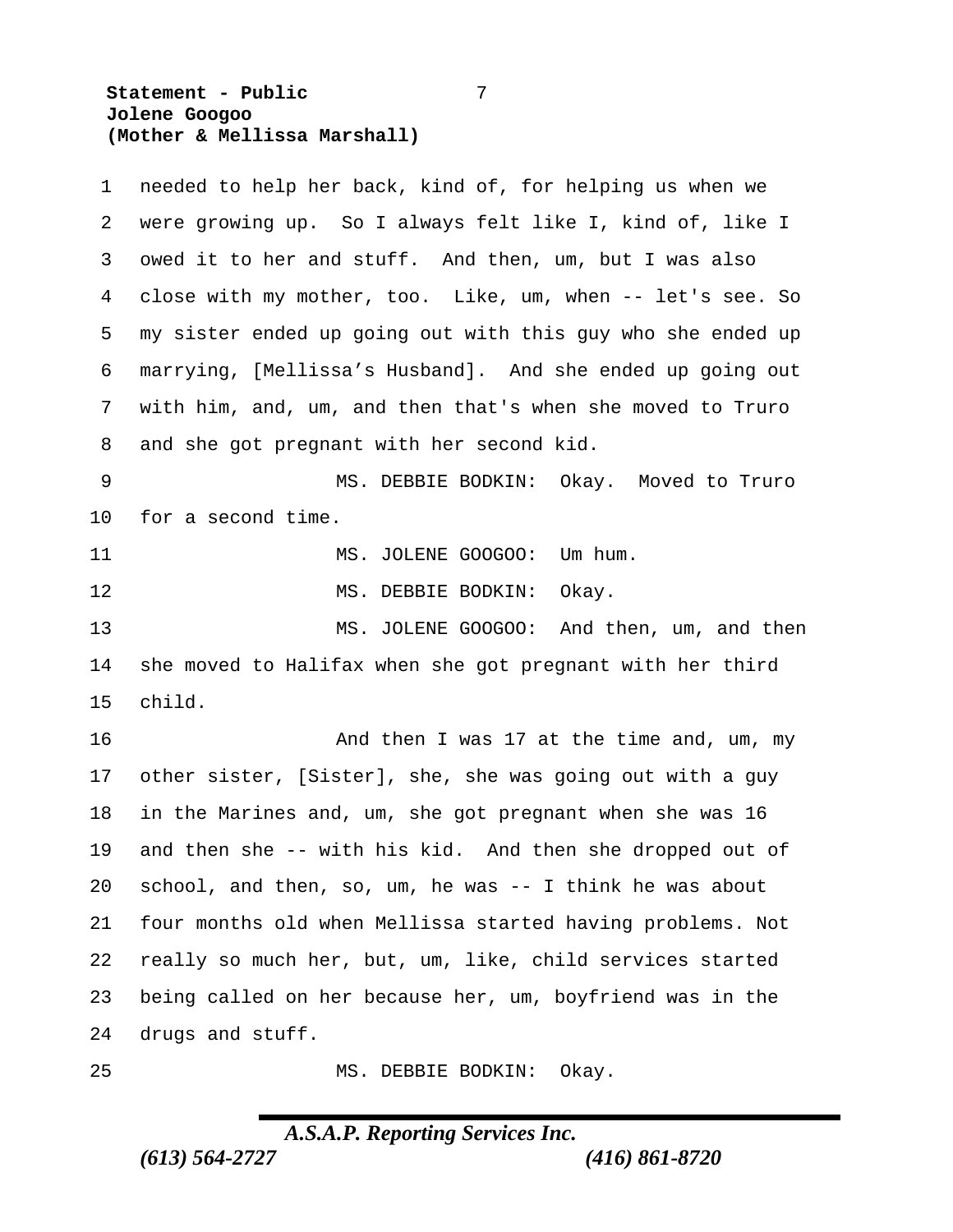**Statement - Public** 8  **Jolene Googoo (Mother & Mellissa Marshall)**

 MS. BARBARA JOHNSON: She wasn't at that time, but he was. So they were watching her and stuff and she was struggling to like take care of them and stuff, so  $\overline{4}$  MS. DEBBIE BODKIN: And where were they living then? MS. JOLENE GOOGOO: Um, they moved to Halifax and she was pregnant with her daughter, [Niece], and, um, yeah. So, so I would go out and visit her, and then I realized she really needed help so I decided to move up there and finish my grade 12 at QVH. So, um, I told my mother about it in the summer and she was devastated, and she was like, "Oh, I can't stay here without you and if you move, I'm gonna move and stuff like that." She was like, "You can't leave me with your sister and your father." And I was like, I was like, um, I said -- well, you know, my other sister, too, she just had a son and stuff, and but they, but her and my mother always butt heads and stuff and they had a hard time getting along. And I was like, "Well, you can stay here for her and all that." And she's like, "No." And she was crying. So I didn't really think she would. I thought she would stay, but, um, I moved anyways, and I moved in the middle - well, not middle of the -- it was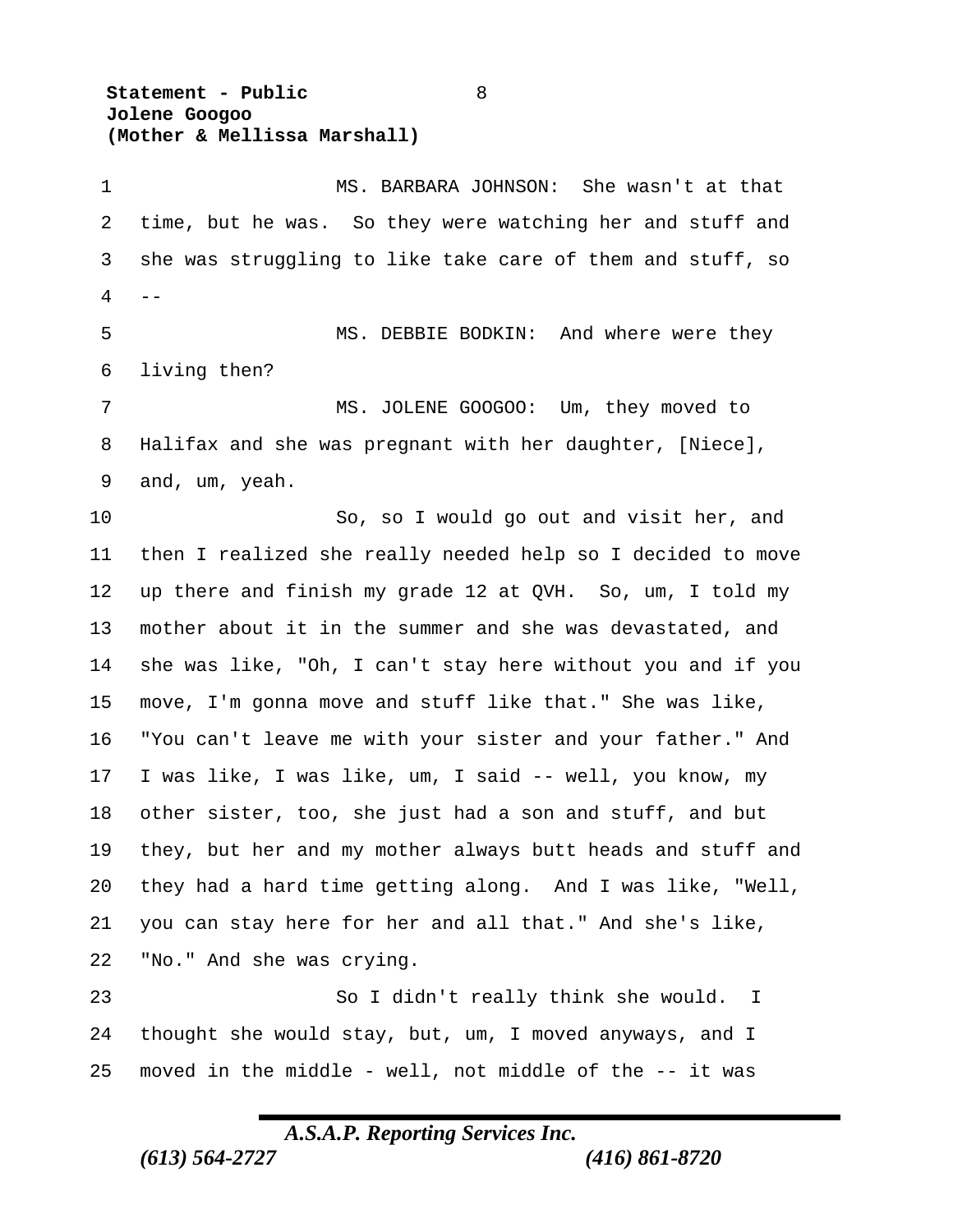#### **Statement - Public** 9  **Jolene Googoo (Mother & Mellissa Marshall)**

 around 11 or 12 at night and I didn't have much stuff. So at the time, Morly (ph) Googoo was the Chief and he had a truck, so I asked him if he could, um, move us, well, move me into Halifax because he was traveling back and forth. So he said, "Yeah." So I packed up all my stuff and my mom stayed in her room the whole time. She wouldn't come out. She was really upset. So just figured I'd give her a few days and then, um, so I went to Halifax and then. Oh, it was, maybe, like, two weeks -- and I enrolled in school, I started going to school, and helped my sister and stuff. 11 And, um, it was probably about two weeks later my mother calls and she's like, "Guess where I am." And I was, like, "I don't know. Where?" And she was, like, "In Shube, in Indian Brook. I moved." She was, like, "And I moved all my stuff." And all this, and I was, like, "Oh my God. You did?" And she was, like, "Yeah." She said, "I told you I wasn't going to stay here if you left." And I felt so bad. Well, I felt bad for my other sister and her, right? So I was, like, oh. So, but at the same time, I was kind of happy because I did miss her. So it didn't take her long. She got a job right away, pretty much, at the daycare and she came down the weekends and we spent

 weekends together and stuff and, um, we'd get our hair done and all that, and, um. So my mother started going out with her old, her old boyfriend from when she was a teenager,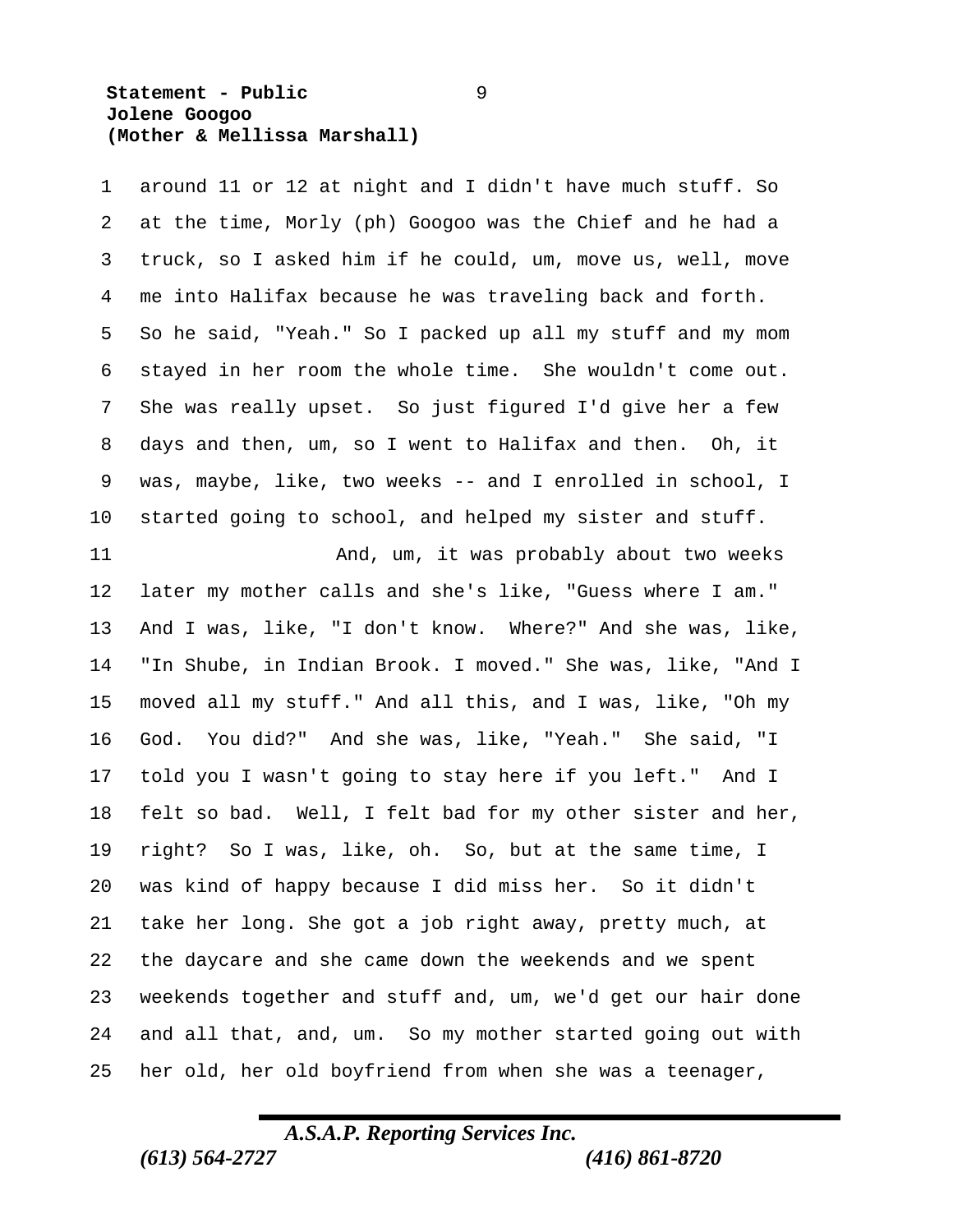#### **Statement - Public** 10  **Jolene Googoo (Mother & Mellissa Marshall)**

 and, um, so -- yeah. So they started going out. And I kind of, I heard a lot of really bad things about him that he didn't treat his other girlfriends very nicely and he's abusive and stuff, but I didn't meet him. And then, um, um, we talked every night.

 And then she would, she called me up and she told me that, um, he - or not that he - but she fell down the stairs and she, um, sprained her, she fractured, broke her arm, or, in, like, three places or something. She had a cast on and stuff. And I started getting suspicions at that time.

12 And then so I was, um, and then a couple more weeks went by - and I remember this really well because it was around middle of November and my sister was about eight months pregnant, Mellissa, the one I was staying with - and it just started snowing that day, and I promised my other sister back home, [Sister] and my dad, that I'd go home for the weekend and so my mother called and she's like, "I'm coming down this weekend." She told me and I was like, "Oh. But I already got a ride and I promised [Sister] and dad I'd go see them." And, um -- MS. DEBBIE BODKIN: What year is this? MS. JOLENE GOOGOO: This is in 2002. And, um, so she's like, "Oh, but I said wanted to see you." And I was, "Well, we can spend next weekend together, you know,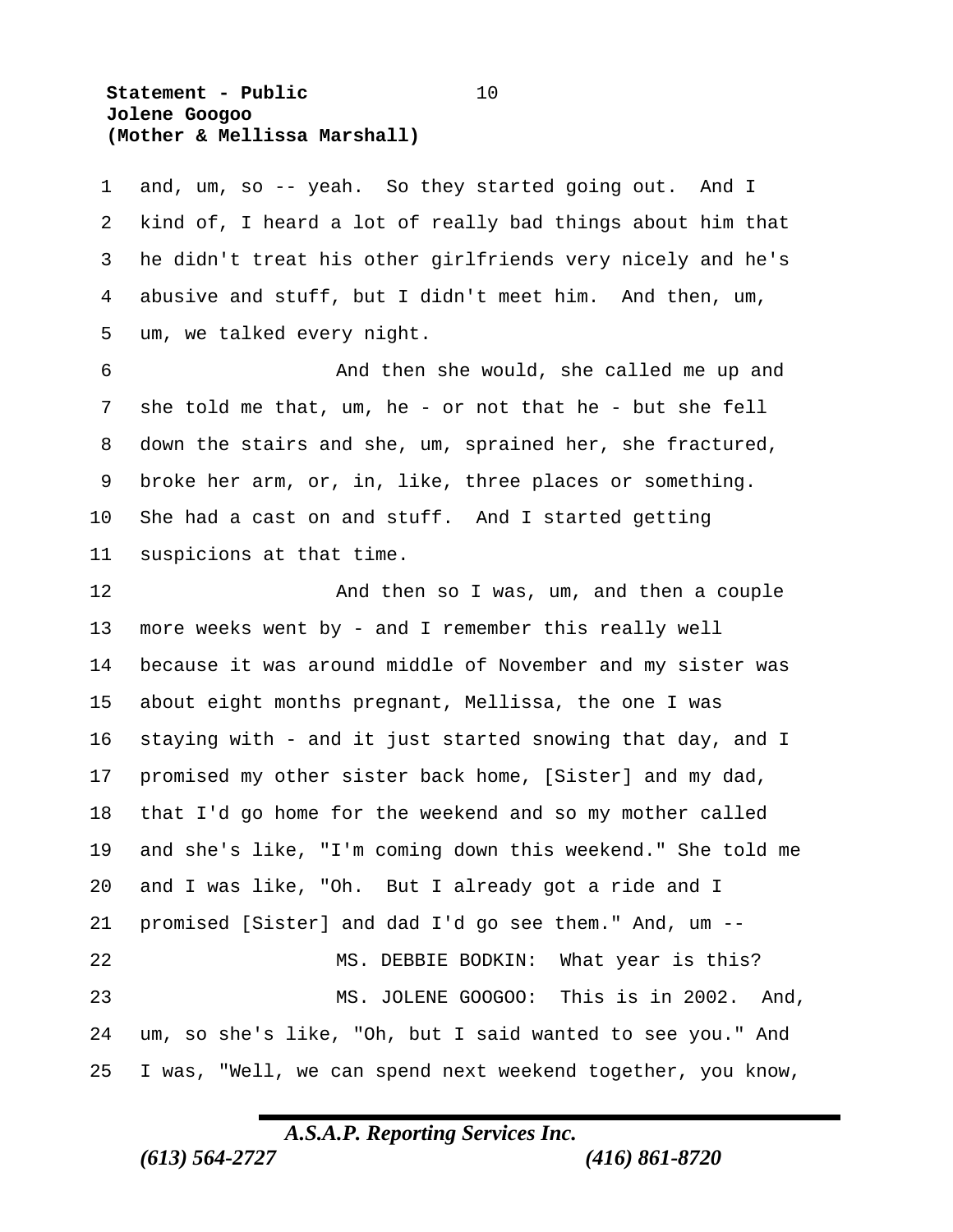#### **Statement - Public** 11  **Jolene Googoo (Mother & Mellissa Marshall)**

1 and we'll make up for it, (inaudible) [but they're really lonesome] and stuff."

 So, I end up going back to We'kogma'q and, but it was like bad snowstorm all the way. So we stopped in Truro because it was so bad for the night, and my cousin drove me. And it was kind of like a sign. And so I even called my sister Mellissa, and I was I, kind of, got a bad feeling in Truro. I was like, "I don't know. I feel like taking the bus back to, um, Halifax." I said. I didn't. "I feel like things are keeping me here, like, you know, bad weather and stuff like that." I just didn't feel right about it. And she was like, "Well," she goes, "We're all right." And I was, like, I asked her how she was doing. She was like, "We're okay." She was, like, "You should keep going." And I was, like, "All right." So I kept going and then the wipers stopped working and then the rain started and then we, we couldn't make it any further than Afton. So we stopped in Afton. And then somebody from We'kogma'q came to pick us up. So it was just really a struggle getting home. And so, I got home. And then when I got home, my dad and my sister weren't even there. There was nobody even there. It was, like, oh my God. Why did I even come back here? So I went to, um, my friend's house and, um, so I just dropped off my duffle bag and I went to 25 his house. And I wasn't  $-$  I was there maybe an hour, and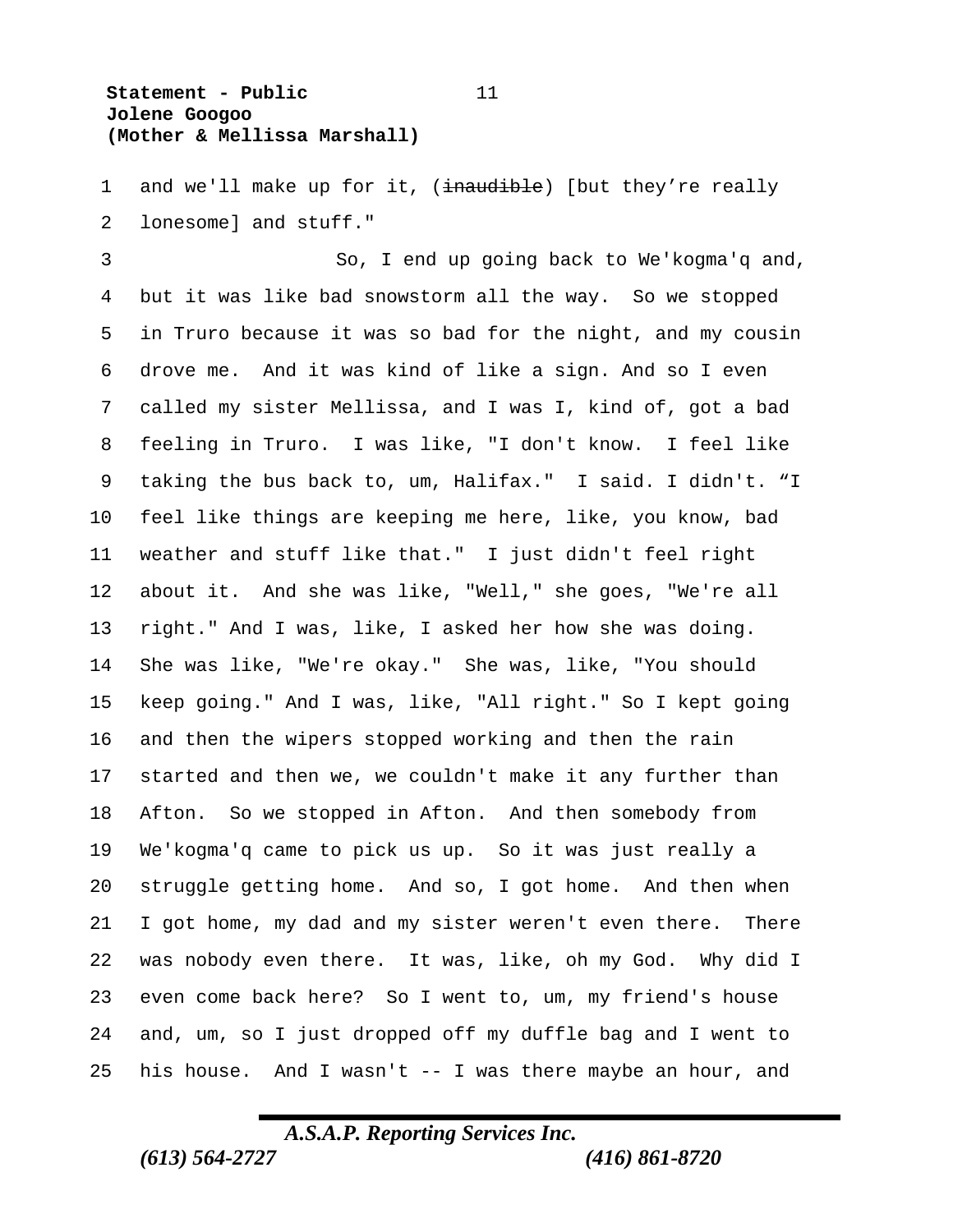#### **Statement - Public** 12  **Jolene Googoo (Mother & Mellissa Marshall)**

 anybody who knew, they knew where to find me. So they -- my cousin did end up coming over and she's like, um, she says "Jolene, Jolene." She's like, "Um, you have to come over Grammy's." She's like "It's your mother. She, um, she fell down the stairs and she's, um, she's not really doing too good." I was like, "She fell down the stairs? Like, that's kind of weird. Like. Why wouldn't she be doing too good," right? "It can't be that bad." And she was, like, "No, it's really bad and she's getting, um, air-lifted from Shube to Halifax. " And I was, like, "Air-lifted? Oh my God." So I went up to my, my grandmother's and we were calling the hospital and stuff and the, um, news wasn't good. She had to go to surgery to relieve some of the pressure from her brain, and um, so -- and my, my sister was pregnant. She was there. So she signed the consent forms, kind of, to buy us more time to get there, too. So, um, we all traveled, and it was a really emotional trip. And we traveled to get there, and then we got there and, um, she was just getting out of surgery when we got there and, um, my, my sister was trying to prepare us for what we would see, but there was no words that could ever prepare you for what you were going to see. I'll never forget. But she was in the ICU and when we walked in, she, um, there was a lot of fluid built up,

## *A.S.A.P. Reporting Services Inc. (613) 564-2727 (416) 861-8720*

like, from the surgery and stuff, right? And they shaved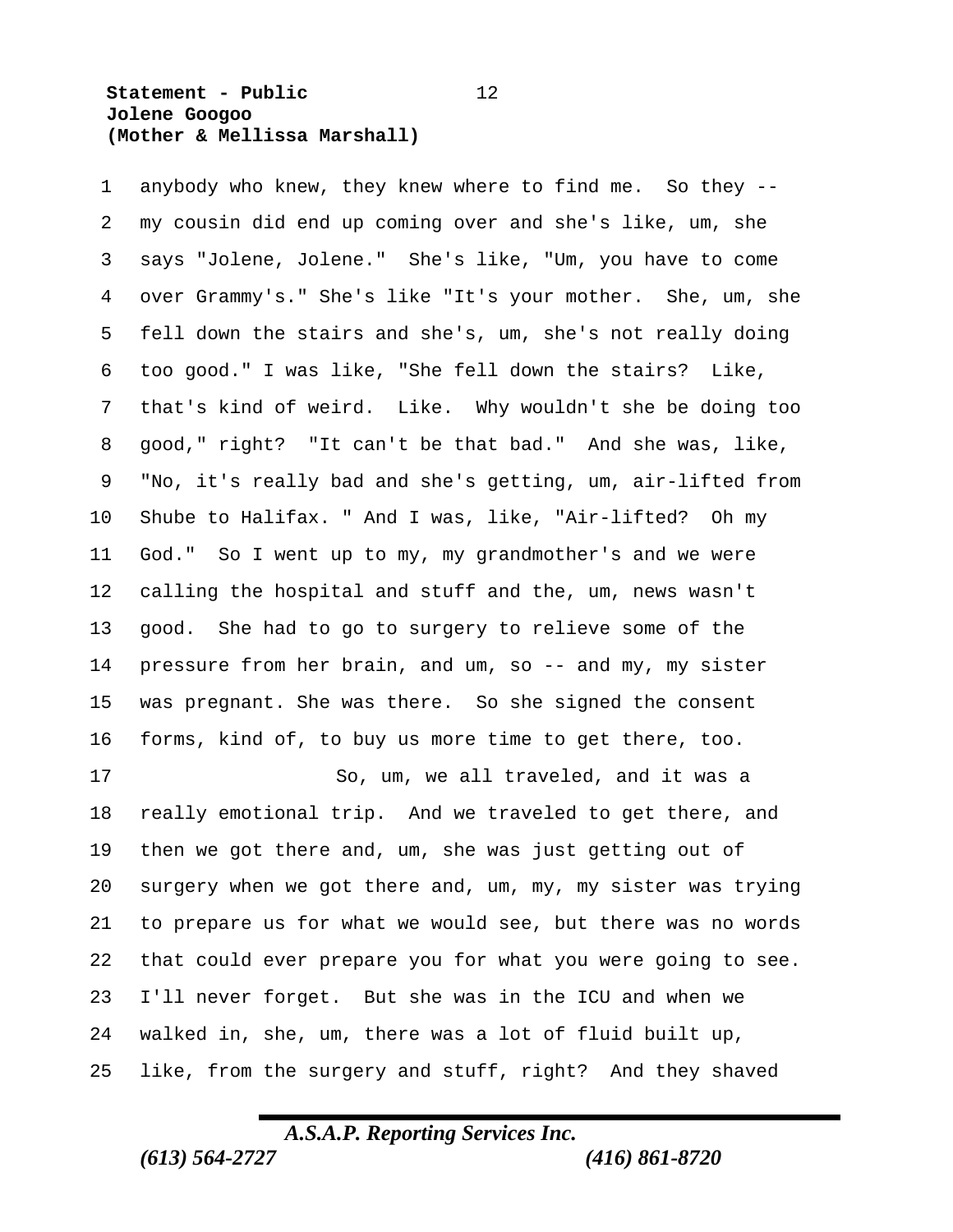#### **Statement - Public** 13  **Jolene Googoo (Mother & Mellissa Marshall)**

 her head and she had, like, a band-aid on and stuff, and she was um, they put her on life support, like, you know. It was just an awful, awful, like, sight. Like, and, um -- MS. PAULA FOLEY: Just breathe. Yeah. 5 MS. JOLENE GOOGOO: -- and so. So we were all, like, you know, we were all there. There was? There was two sides of the family, like, my sister -- my mom had a big family. And my dad had a big family, too. So they were kind of clashing, right? Like, um, and we were, it was, like, like, probably, like 20 something, 23, I think, first cousins on one side, and I think 24 first cousins on the other side and, like, 5 on the side of my dad's side and then there's, like, 6 on my mom's side. And, you know, so there was a lot. And then so the, the, the doctor kept coming out and giving us all updates on how she was and, you know, she wasn't doing very good at all. And they said -- so she started having, like, strokes on, like, the

 second day and this -- by that time, my whole family was, like, really arguing with each other so we had to, like -- I kind of had to say, you know, we've got to bring somebody in, like, to mediate, and, um, from now on, doctors are going to talk to me and my sisters and my dad. And then we'll tell, you know, the mediator, and then he'll tell my family members, right? And then because my aunts were,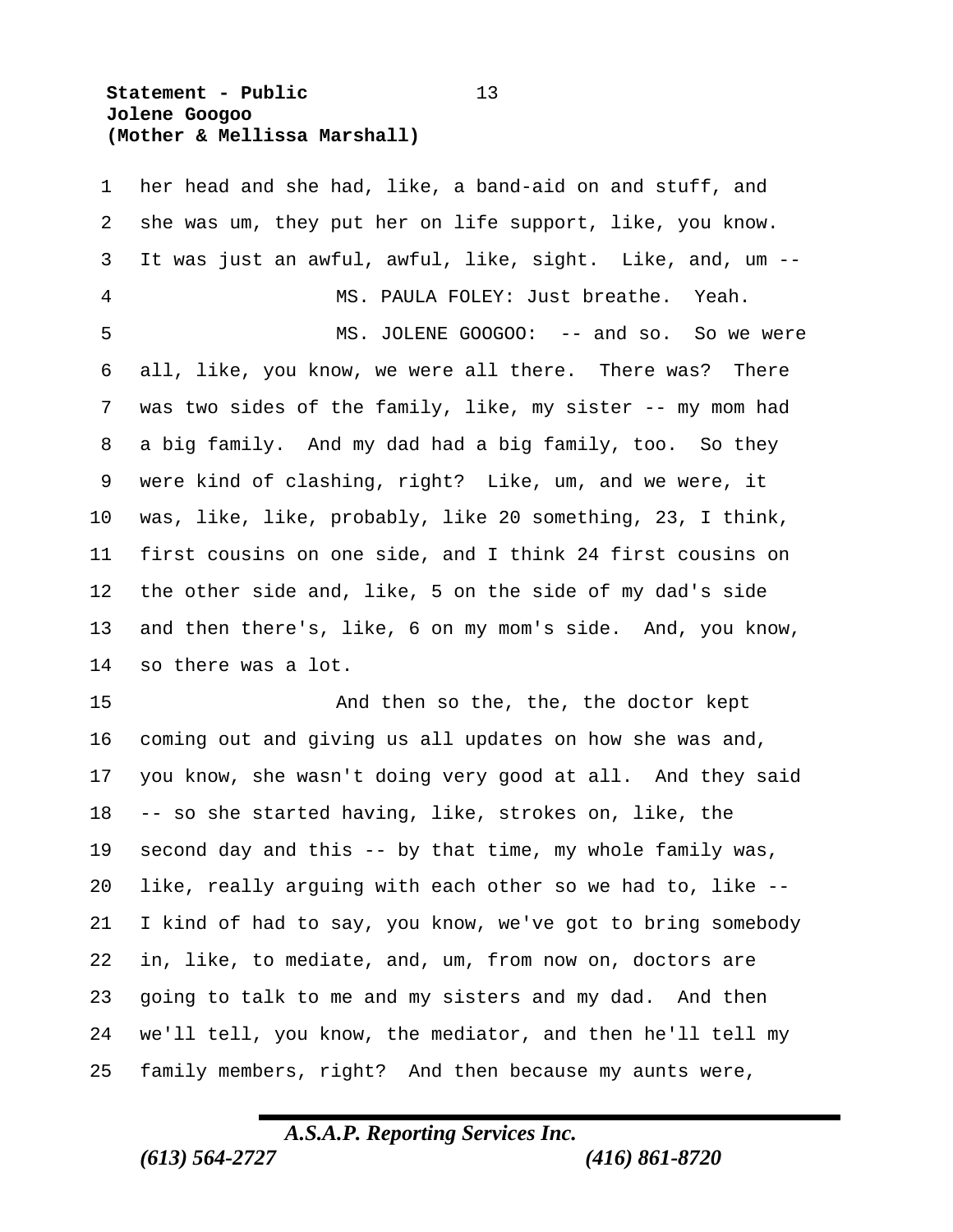#### **Statement - Public** 14  **Jolene Googoo (Mother & Mellissa Marshall)**

 like, already arguing about, like, like, the wake the funeral, and, like, she wasn't even gone, yet. And it was really upsetting.

 But, what was really the most upsetting thing, I'd say, what upset me, really, the most was one of my aunts, um, snuck in her, her boyfriend at the, you know, she was staying with.

8 MS. PAULA FOLEY: Your mother's boyfriend? MS. JOLENE GOOGOO: Yeah. And to the ICU when we were gone and when my sister's getting washed up or something. One of my cousins told me, and I was really upset about it, and I was, like, he's probably, he's probably trying to make sure that she's, you know, gone and that she can't tell on him. And I, like, suspected him right away, right from the beginning, I had a really bad feeling that he, you know, pushed her. And, um, so I asked about, I asked about the cops and if they were investigating it, and they said they weren't because they said that, um, that they weren't investigating it because she was still alive and that they weren't going to investigate it until she died. And then, I was, like, I wasn't happy about that because I was, like, all the evidence will be gone and stuff, you know. And, um -- MS. DEBBIE BODKIN: How did the police get there? Like, how did they get involved? Like, did one of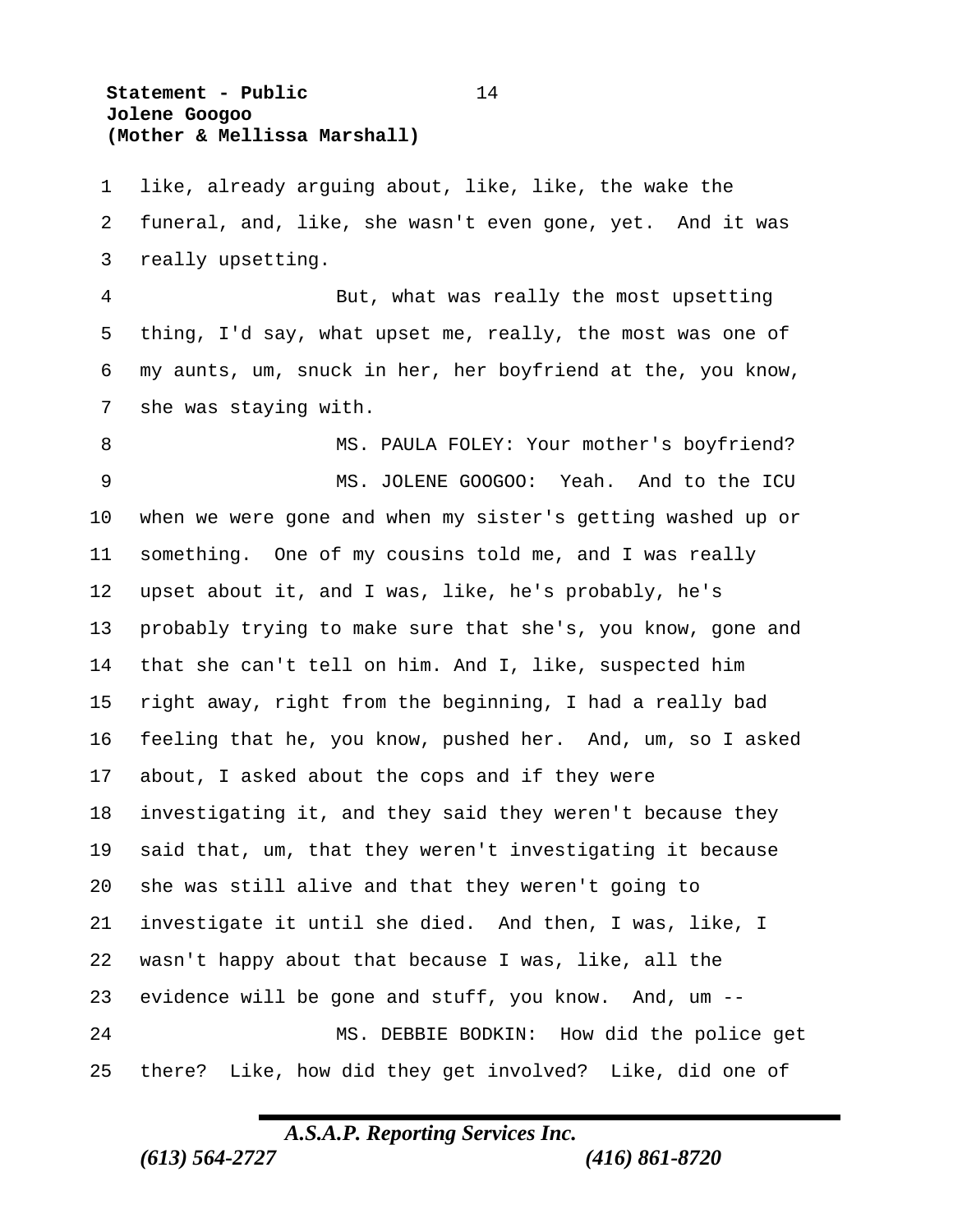**Statement - Public** 15  **Jolene Googoo (Mother & Mellissa Marshall)**

 you call them? Or do you remember? 2 MS. JOLENE GOOGOO: Well, I think they were involved from the beginning. MS. DEBBIE BODKIN: Okay. So you think. MS. PAULA FOLEY: Like, and 9-1-1 call? MS. JOLENE GOOGOO: Yeah. Well, my aunt did call 9-1-1. When, when she went looking for my mother that day, she said she walked in, and, um, [Mother's Boyfriend] - his name was - he was sitting there having a bologna sandwich, sitting at the table with his brothers, and she said, "Where is my, um, sister?" and all that. And then, he was, like, "Oh. She went downstairs to do laundry a long time ago, and she never came back up." And when they went down, she was already laying down at the bottom of the stairs and the blood was really thick, they said. So nobody has really any idea how long she was even laying down there. And it wasn't even that many stairs. There was probably, maybe, like, six or seven stairs. And there's no railings going down, but, you know, she wasn't really that clumsy. But, anyways, um -- MS. DEBBIE BODKIN: And sorry. Before you go on. What's [Mother's Boyfriend] full name? MS. JOLENE GOOGOO: Um, [first name] -- MS. DEBBIE BODKIN: It's okay that you don't remember right now.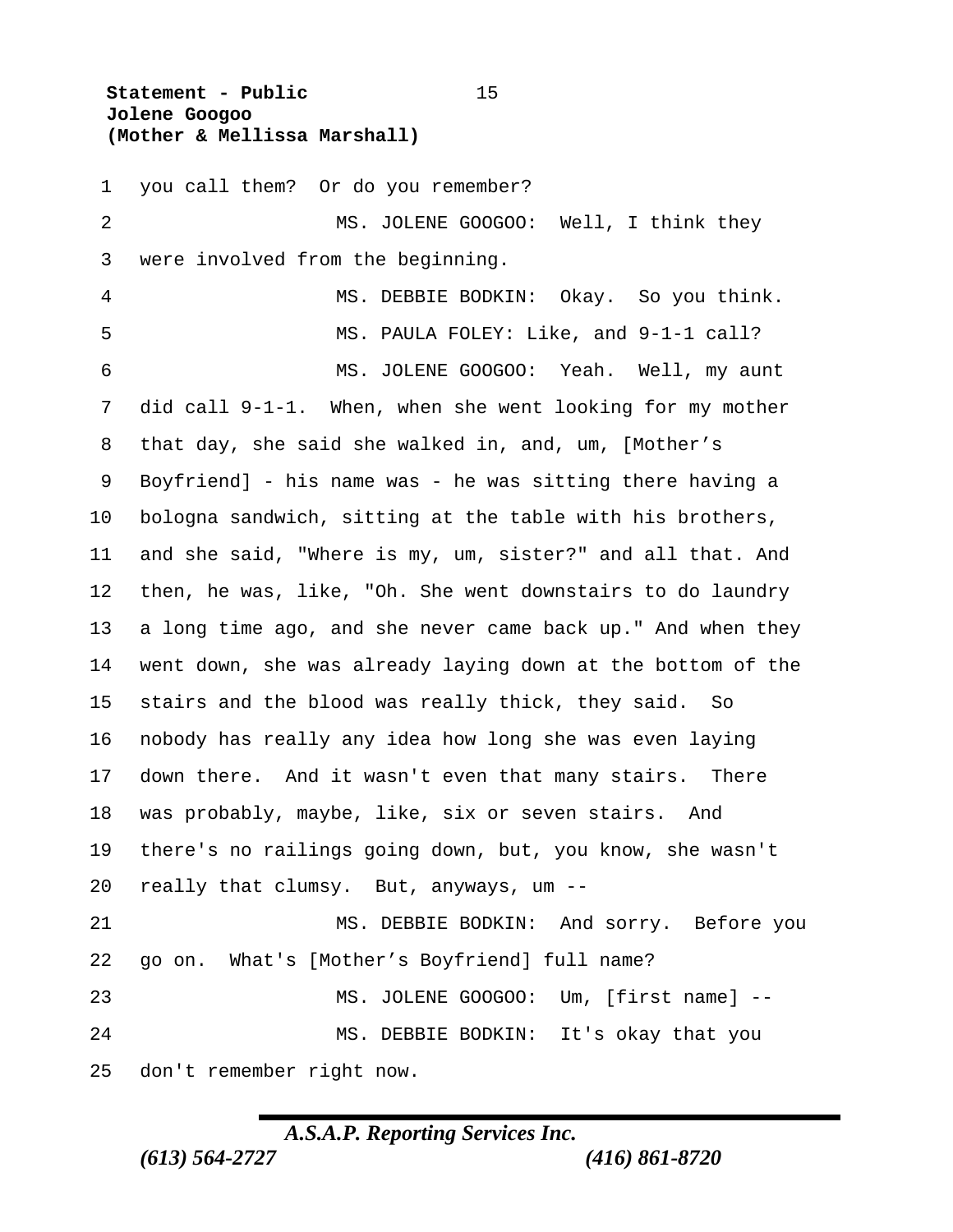**Statement - Public** 16  **Jolene Googoo (Mother & Mellissa Marshall)** 1 MS. JOLENE GOOGOO: -- [last name]. MS. DEBBIE BODKIN: [Mother's Boyfriend]. Okay. Thank you. MS. JOLENE GOOGOO: And um, so, yeah, so, um, back at the hospital -- MS. DEBBIE BODKIN: And the police, you mentioned. 8 MS. JOLENE GOOGOO: -- so I'll get back to that part. But then at the hospital she started having all these strokes and stuff and then all those good parts of her brain were gone, like the personality and that humor and all that good stuff, right? But her heart was really strong. Like, her body was strong. She never smoked or nothing. She was in good shape, right? And so, um, the -- I remember, I remember I was crying, um, and I was hugging her and stuff and, um, she kind of, like, I don't know, she coughed, but she -- the way I felt when I was hugging her, crying, it was like she was gone already. It felt like she was dead already. So I was just, kind of, crying. So when she, kind of, like, jumped up like that, it felt like she was coming back to life and it really scared me. And I even, like, jumped back and I got scared, right? And I -- and then my aunt was like, "It's okay. It's okay. She's just coughing." But I was still really shooken up by it,

and I had nightmares about it, for years after that about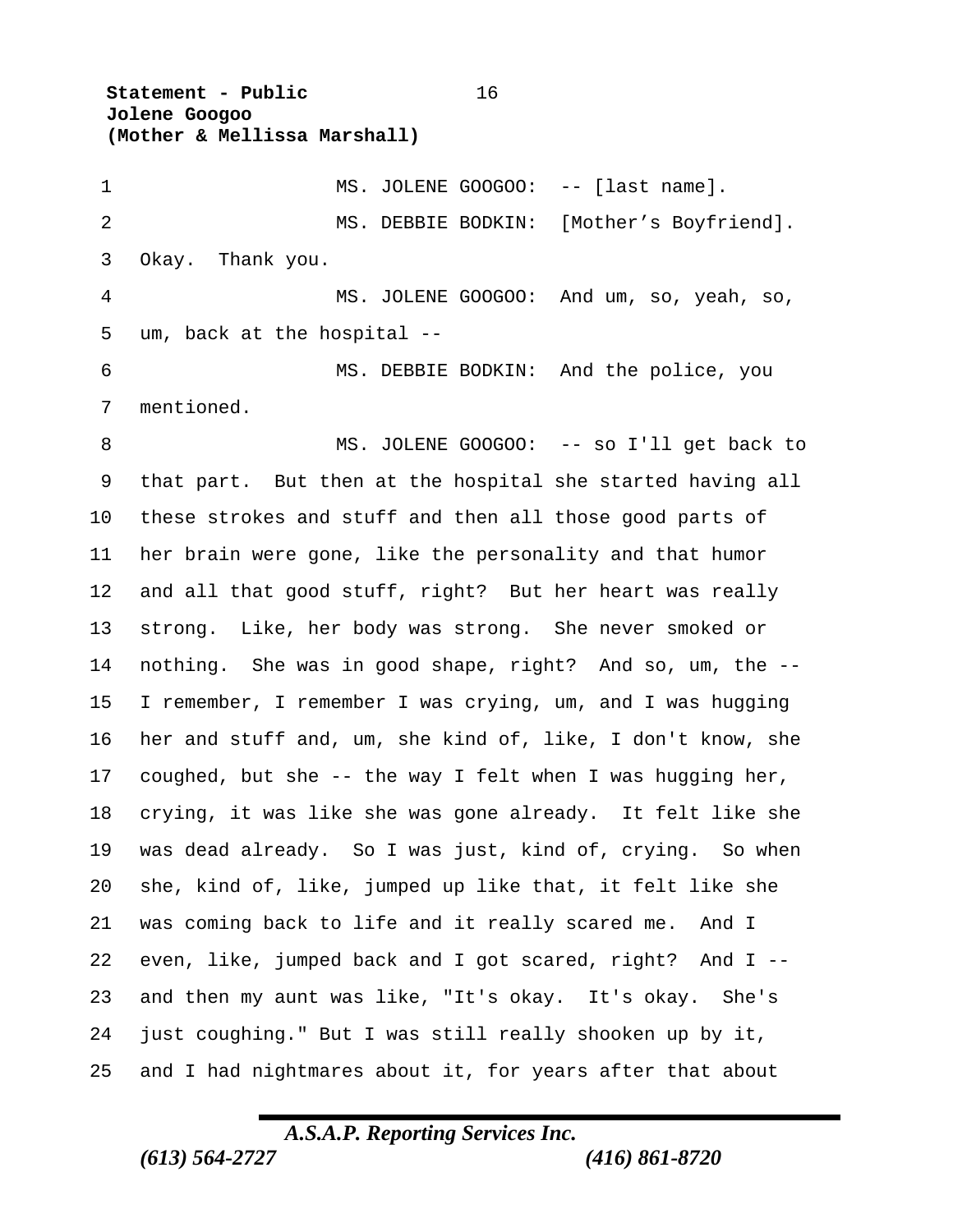#### **Statement - Public** 17  **Jolene Googoo (Mother & Mellissa Marshall)**

 her, like, sitting, coming back to life, and like, you know, looking over and, you know.

 Um, so, then the, um, the doctor came and he talked to us, and he said that, um, if, if we were going to take her off life support that we would have to make that decision, like, right away, because, um, because there was that window was closing, and like, and she would be kept like a vegetable and I know she wouldn't want that. And it seemed like my sisters and my, my dad, they were like, in, in shock, like, they were just, kind of, dazed, like. They weren't really hearing what was being said, and, um, like, they just weren't. I don't know why. She just -- some people get really shocked with, I think, when traumatic things happen. I can -- I don't get shocked. I, kind of, skip that part. It hits me, I don't know, like, right away.

 And, um, so, so I told the doctor, um, to take her off life support right away, like, as soon as you can. But, I wasn't going to tell my family that because they would want, like, my aunts and stuff, they would want to keep her around no matter what. And, um, like, even if she wasn't, like, in the hospital (inaudible) or anything like that. And so, um, the doctor did do that, and he took her off and she did last, she lasted 13 and a half hours off life support, and it was horrible for two and a half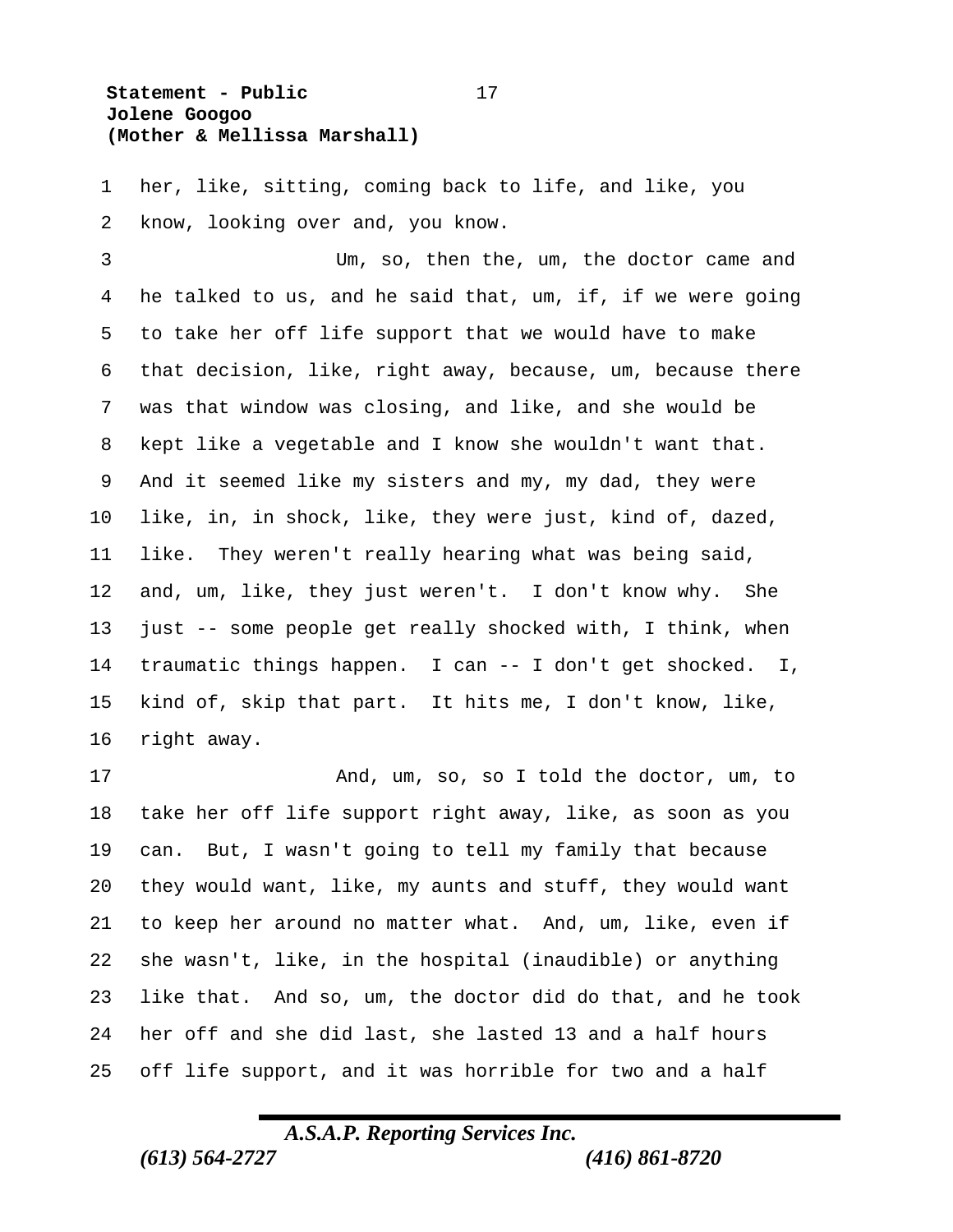#### **Statement - Public** 18  **Jolene Googoo (Mother & Mellissa Marshall)**

 hours because she was, just, like, like, like struggling, her every breath, like, it was so horrible to see that. And I kind of felt bad about. I always felt really guilty about it.

 But, um, like, my family started arguing about it after that, you know, they wanted to have an open casket, they wanted her, um, to be, her wake and her funeral to be in Shube, but I was, like, 100 percent sure she was pushed downstairs. I didn't want her to be buried in Shube, and she lived in We'kogma'q for 25 years, so she kind of made that her home. So I knew we were bringing her home and I, I kind of called all the shots because my sisters and my dad they were too, like, like, dazed and like --

15 MS. PAULA FOLEY: They weren't able? MS. JOLENE GOOGOO: No. They weren't able

 to make any kind of decisions at all. And even after, too, even after she died, I went to the funeral place, and I, I said "It's going to be a closed casket." Even though my aunts wanted it to be open, because she was really, really self-conscious about her looks and stuff, and she wouldn't want anybody to see her like that. She wouldn't even have wanted us to see her like that, let alone everybody, right? So I did feel bad for her aunts, though. I mean my aunt, her sisters -- because I have sisters,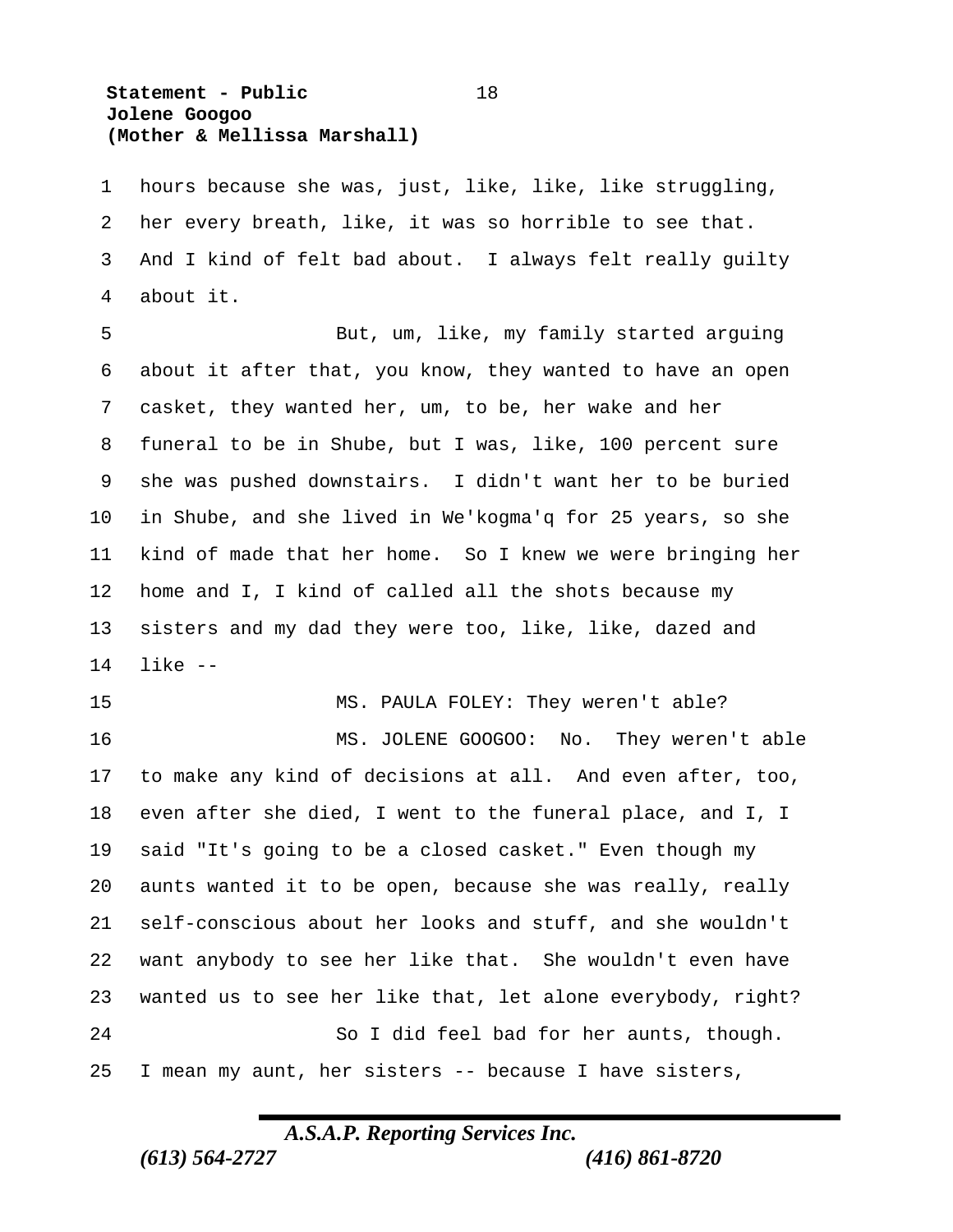#### **Statement - Public** 19  **Jolene Googoo (Mother & Mellissa Marshall)**

| $\mathbf 1$ | right? So I said, "Okay. So, I said, "Well, I'll let them   |
|-------------|-------------------------------------------------------------|
| 2           | have the wake for two days and a night in Shube, but not at |
| 3           | the reserve. Outside of the reserve. Like, in the, on the   |
| 4           | other side, at the funeral parlor." And I said, "Then       |
| 5           | we'll have the wake in We'kogma'q, and then she'll be       |
| 6           | buried in We'kogma'q."                                      |
| 7           | So I went to the funeral $--$ we all went,                  |
| 8           | but, I picked out all the cards and the poems and that and, |
| 9           | you know, the separate cards for both separate places, and, |
| 10          | you know, made, picked her outfit and all that, and, um,    |
| 11          | the tears [pictures] and stuff, and, um, I picked out of    |
| 12          | casket. And, um --                                          |
| 13          | MS. PAULA FOLEY: A lot of (inaudible),                      |
| 14          | eh?                                                         |
| 15          | MS. JOLENE GOOGOO: Yeah. But, you know.                     |
| 16          | So, so, well, um, we all went back to We'kogma'q after      |
| 17          | that, and then, we had -- the family was really, they were  |
| 18          | so mad. Her sisters were so mad about I was taking her back |
| 19          | home to be buried that, um, I think only one or two of them |
| 20          | showed up for the funeral. They were that mad. And they     |
| 21          | stayed mad for years. And like, seven years after that,     |
| 22          | that's how long they stayed mad for until, until, um, my    |
| 23          | sister passed away. That's how long they stayed mad at us   |
| 24          | for. So, just like, stubborn.                               |
| 25          | And, um, so a couple of months after, not                   |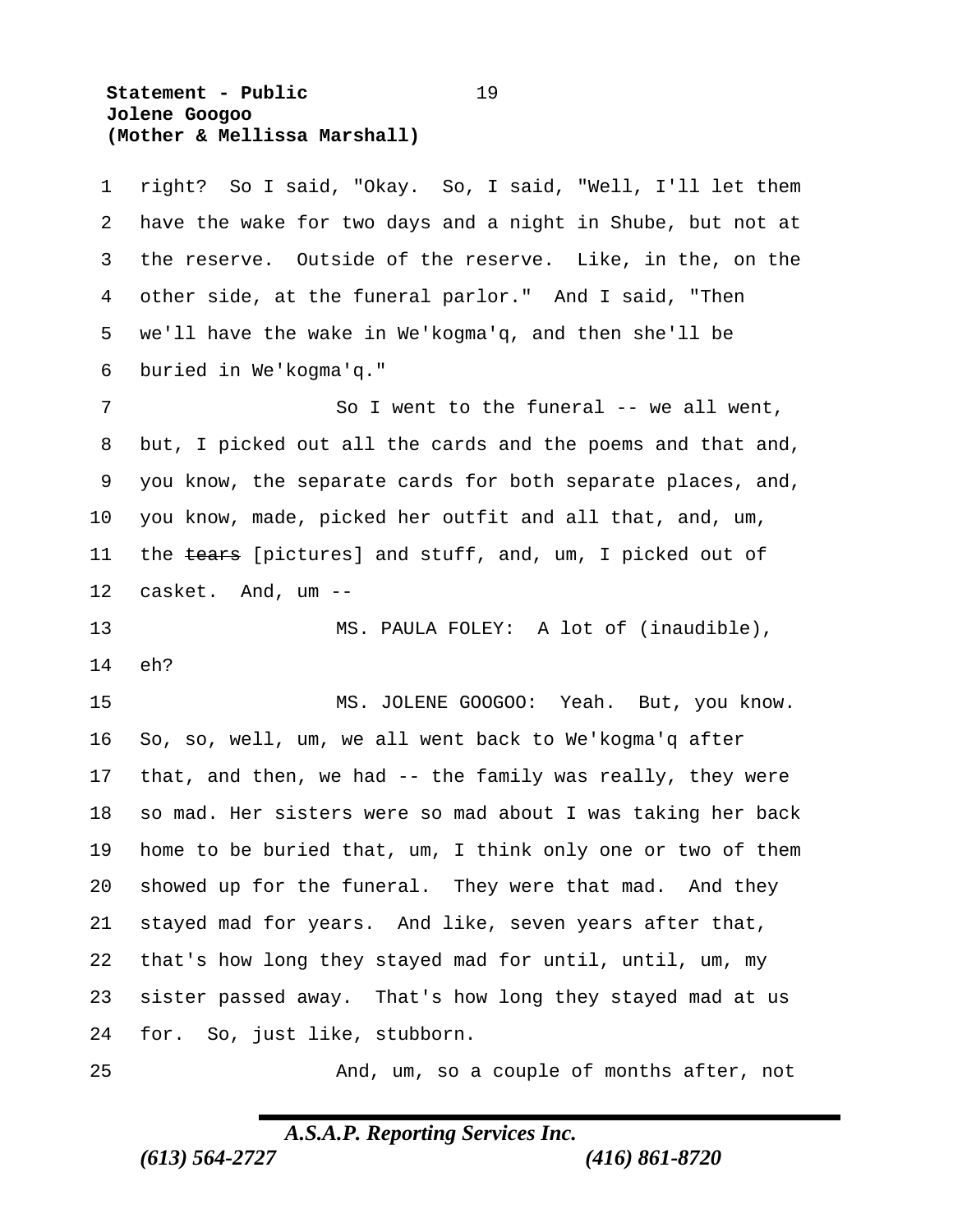#### **Statement - Public** 20  **Jolene Googoo (Mother & Mellissa Marshall)**

| 1       | even -- maybe about a month after my mom passed away, um, I |
|---------|-------------------------------------------------------------|
| 2       | stopped going to school and I moved back to We'kogma'q.     |
| 3       | And, um, I went to Shube to go there for, um, and I stayed  |
| 4       | with my aunt, but I didn't tell her what I was doing there, |
| 5       | but I told my cousin. And I got him to drive me around and  |
| 6       | stuff. And I stayed there for a week and I went to the      |
| 7       | police station and stuff. And, um, I looked at the          |
| 8       | statements from when that was there, and I read year ago's  |
| 9       | statements, and then I asked about, like, asked the cops -- |
| $10 \,$ | they were really nice, and they were, like, you know,       |
| 11      | friendly and stuff. They were trying to help. I think       |
| 12      | they felt bad for me.                                       |
| 13      | What police service<br>MS. DEBBIE BODKIN:                   |
| 14      | was it.                                                     |
| 15      | Just the RCMP.<br>MS. JOLENE GOOGOO:<br>Um.                 |
| 16      | MS. DEBBIE BODKIN:<br>RCMP gentlemen.                       |
| 17      | In Indian Brook.<br>MS. JOLENE GOOGOO:                      |
| 18      | In Indian Brook?<br>MS. DEBBIE BODKIN:                      |
| 19      | Okay.                                                       |
| 20      | MS. JOLENE GOOGOO: Um hum. So, you know,                    |
| 21      | they -- I asked them if I wanted to get her case re-opened  |
| 22      | or get it re-investigated, you know, what to do? And they   |
| 23      | said that I should take, um, re-take their statements and,  |
| 24      | um, they told me how to do it. Like, you know, either       |
| 25      | write it down or get them to write it out and make sure     |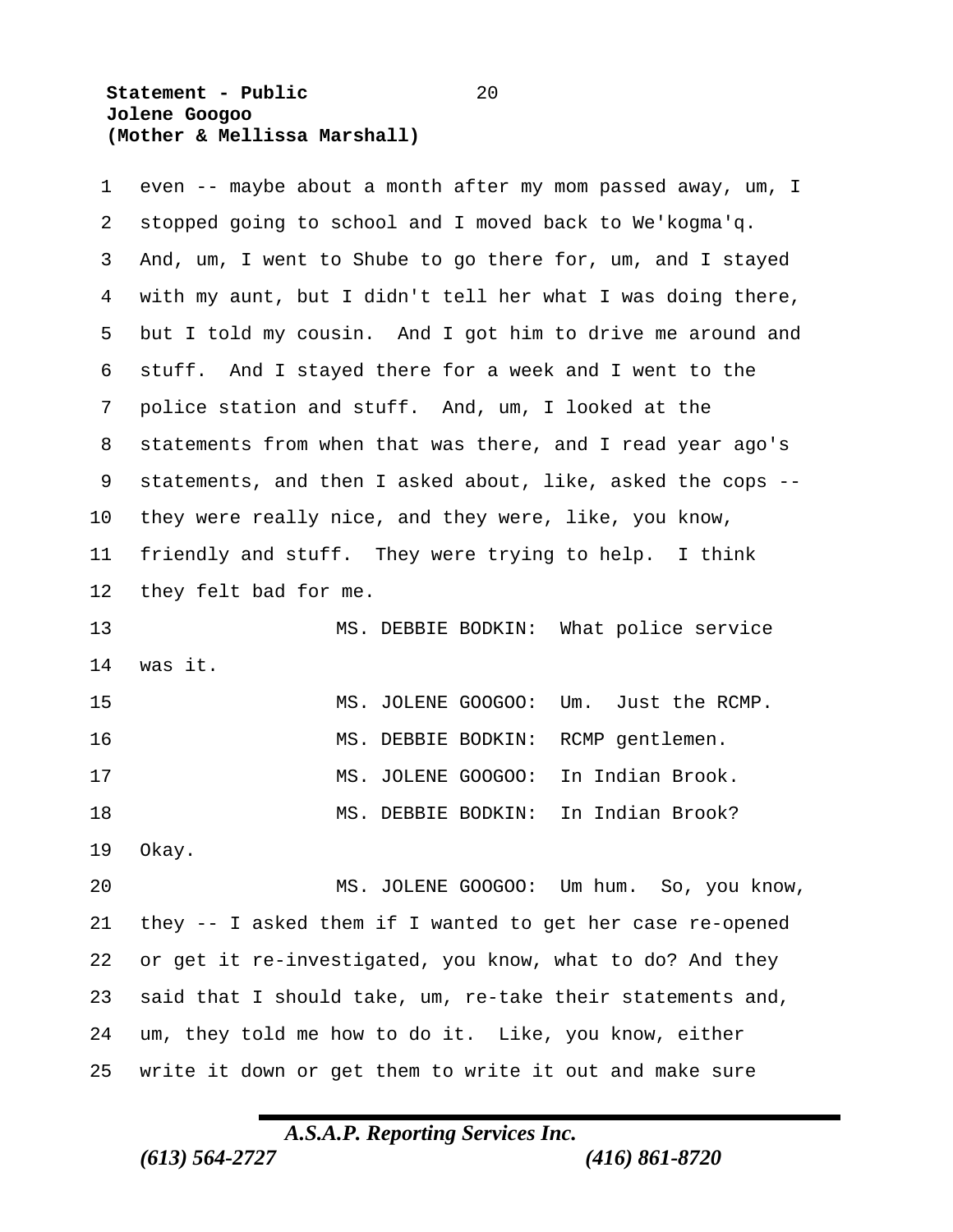**Statement - Public** 21  **Jolene Googoo (Mother & Mellissa Marshall)**

 that they read it or you read it to them and they sign it at the end. So that's what I did. So I took everybody's statement again, and it was totally different from the one I read. And the last person I did was [Mother's Boyfriend], because I didn't really want to meet him, but I did anyways. 8 MS. DEBBIE BODKIN: Who were the others? What you say "everybody". How many? MS. JOLENE GOOGOO: It was, like, I think, two or three of his brothers, the neighbour that lives across the road. They were all drinking that day. And like, because, and she had, like, a \$900 paycheck, and, like, none of her money was in her account and there's, like, you know -- that's not like her. She was always saving money and, like, she kept track of every cent, so it was weird that that money was gone. 18 And so, I went to -- so my cousin drove me. My sisters thought I was crazy for going back (inaudible) and I really felt like I needed answers. I needed closure, right? And so, I was so nervous before going. My cousin said, "Are you sure you want to go in?" "Yeah, I'm going to do this," I said. And he's like, "I'll wait right here. If you need, if you need help," he said, "just yell for me or something." And I said, "Okay."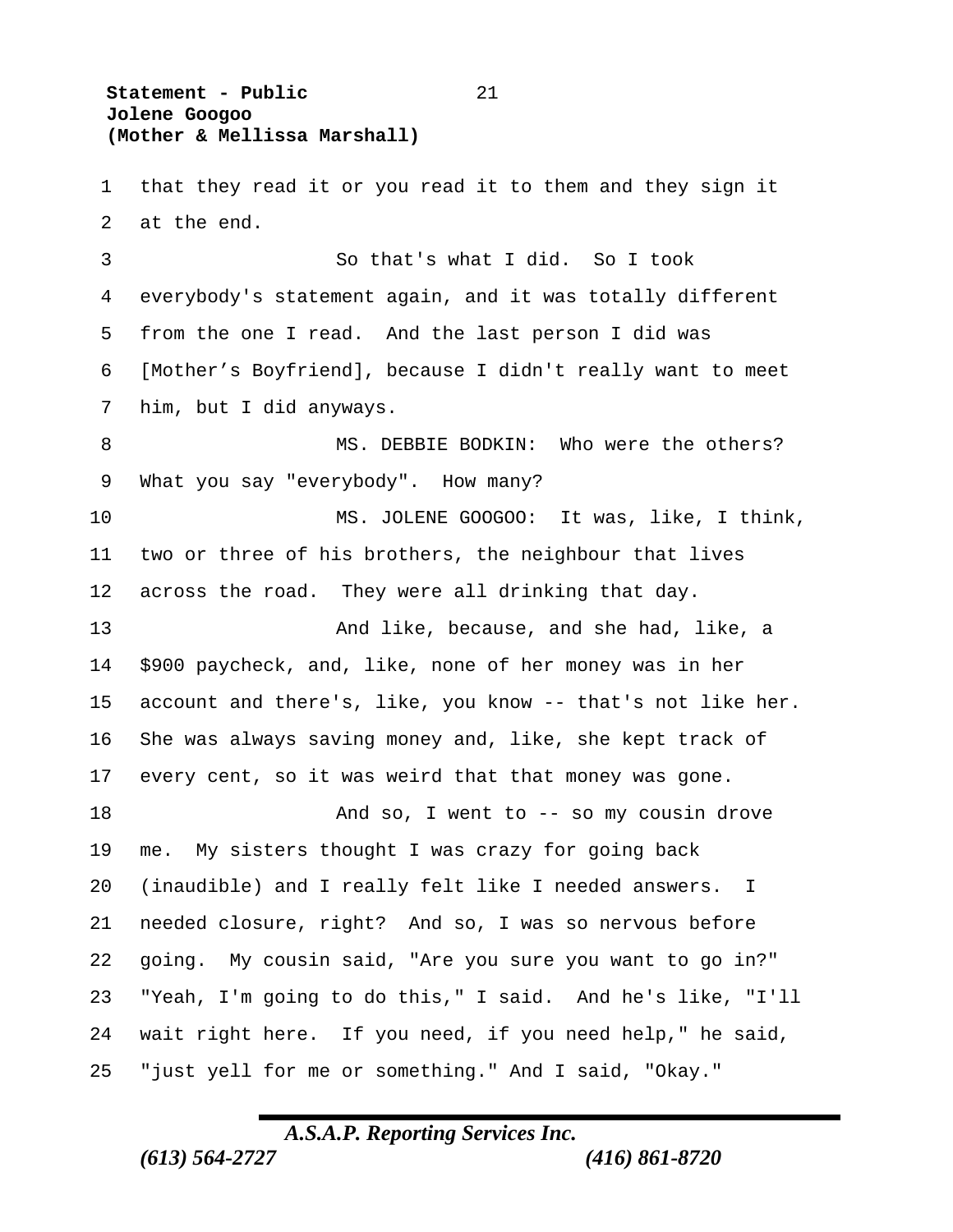**Statement - Public** 22  **Jolene Googoo (Mother & Mellissa Marshall)**

 So I went in and, um, as soon as I walked in, he, he recognized me. Because I look a lot like my mother, and then, so, um, as soon as he seen me, he said um, he asked everybody, his brothers to leave and to talk to me alone. So they left and then, so, I sat down, and I was, like, kind of nice to him - well not nice to him - but I was, like, you know, it was really hard for me to do that.

 So first I asked him to tell he what happened that whole day, from the beginning to the end, like, step-by-step, like, every little thing. And so, like, he, he told me and he walked me right through it. And then he told me, like, she, she fell in the, in the, um, and hit her head on the corner of the entertainment stand in the living room; and then she fell and she hit her head on the, um, the side of the bathtub, and stuff; and then her clothes got bloody; and that's why she was going down to the basement to wash her clothes that were bloody. And she wasn't, she wasn't, like, really even that clumsy of a person, even when she was drinking, right? And then, so I wasn't buying it at all. I knew, I just knew he was lying. And when, even when he walked me through everything and said what happened, and we went down to the basement, there was even still, like, the, um, chalk outline of where she was, because that's how, like, how close everything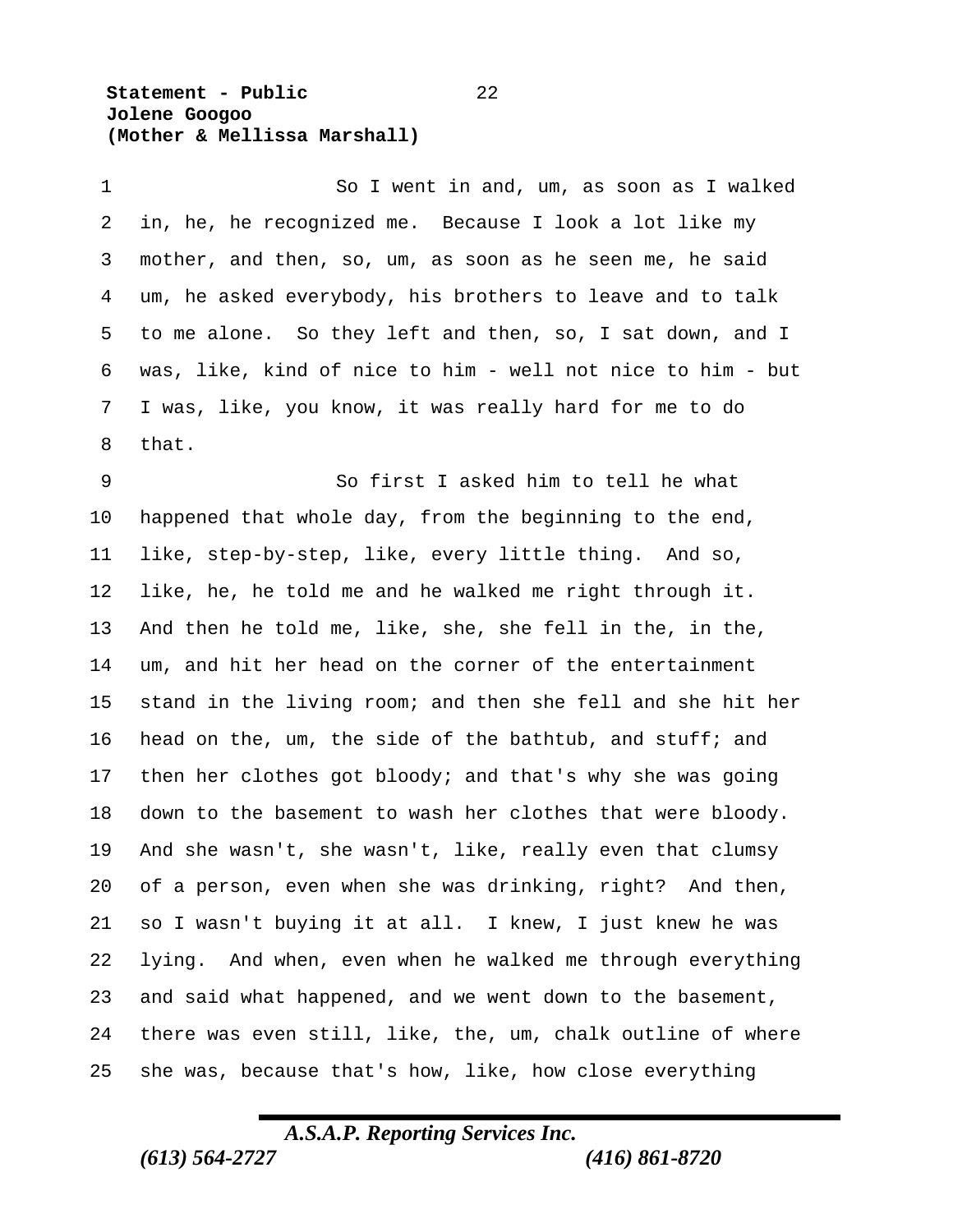#### **Statement - Public** 23  **Jolene Googoo (Mother & Mellissa Marshall)**

happened, which was not that long ago, right?

 And so, so then we sat down and then I got him to, to tell it to me all over again, but slower, and that time I wrote it down and I wrote it down, what he was saying, and it was, like, so many pages, and then I read it back to him, and then I got him to sign the bottom of it, and then I, when I was leaving, I told him, I said, I said, "[Mother's Boyfriend]." I said, "I really don't like you." I said, "And I really think that you pushed my mother down the stairs," and I said "I hope someday you will pay for what you did to her." So, I said, "I might not be able to prove it," I said. But I said, "You know, maybe somebody could someday." And then so, he didn't say nothing, and I just walked out and, you know, it was really kind of scary. 15 MS. PAULA FOLEY: Um hum. MS. JOLENE GOOGOO: So I went back and I, I thought I would feel a lot better, but I didn't. I didn't really feel much better, because I thought -- you think you would do some things and you'll feel a lot better, but you didn't. So I went back to the cops and I told them, and they were really, like, being my friends, by this point. Because every day I was there for, like, a week, and you know, they felt really bad. And so they knew that the statements that I took and the statements that they took before in the beginning were, like, totally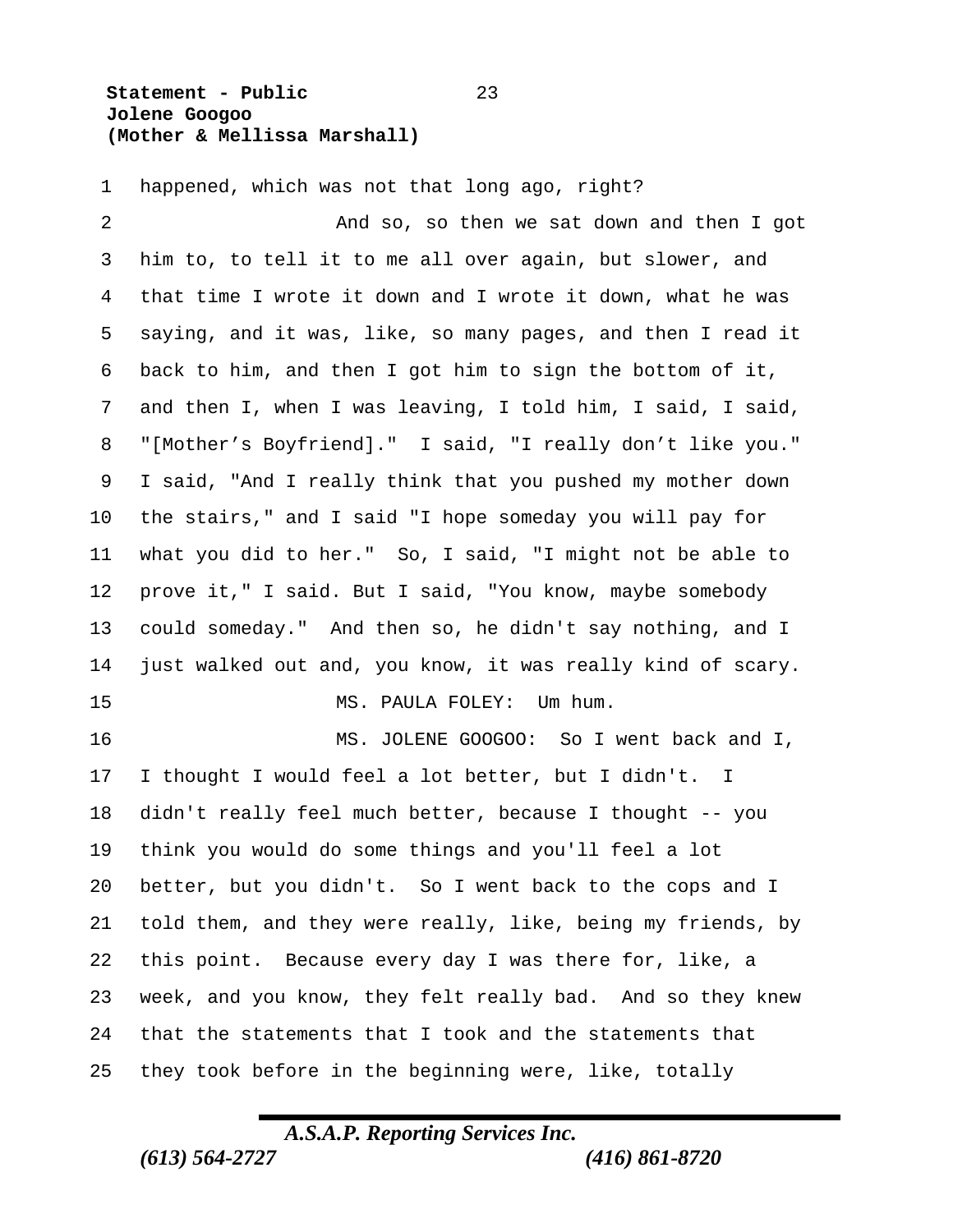**Statement - Public** 24  **Jolene Googoo (Mother & Mellissa Marshall)**

different --

2 MS. PAULA FOLEY: Um hum. 3 MS. JOLENE GOOGOO: -- like, really, really different. And they didn't match up at all. And then, um, so, they, they said you might have a better chance if you -- they told me I could file, like, for wrongful death because there should have been, um, you know, railings going down, but there wasn't. And I said, you know, "That's not really what I want, and that's not gonna really bring, you, any feeling of justice from that." So I didn't, and I didn't pursue that there. 12 And so, um, by this time, um, my sister was -- and she was just having the baby and, um, she was, um, nine months, and, um, it was in December -- MS. DEBBIE BODKIN: Still 2002? Is this 2002? MS. JOLENE GOOGOO: Yeah. And, um, or no. No, yeah. End of November, that's right. And, um, she had my, my niece [Niece], so, um, it was after that that she started doing drugs. She really, really couldn't cope with, um, the loss of my mother and stuff, like, I mean it hit all of us, like, it really, really hit her hard, like, she couldn't, she couldn't cope with it at all. And she turned to drugs and she started using, and, um, so then I was, you know, so I went back. I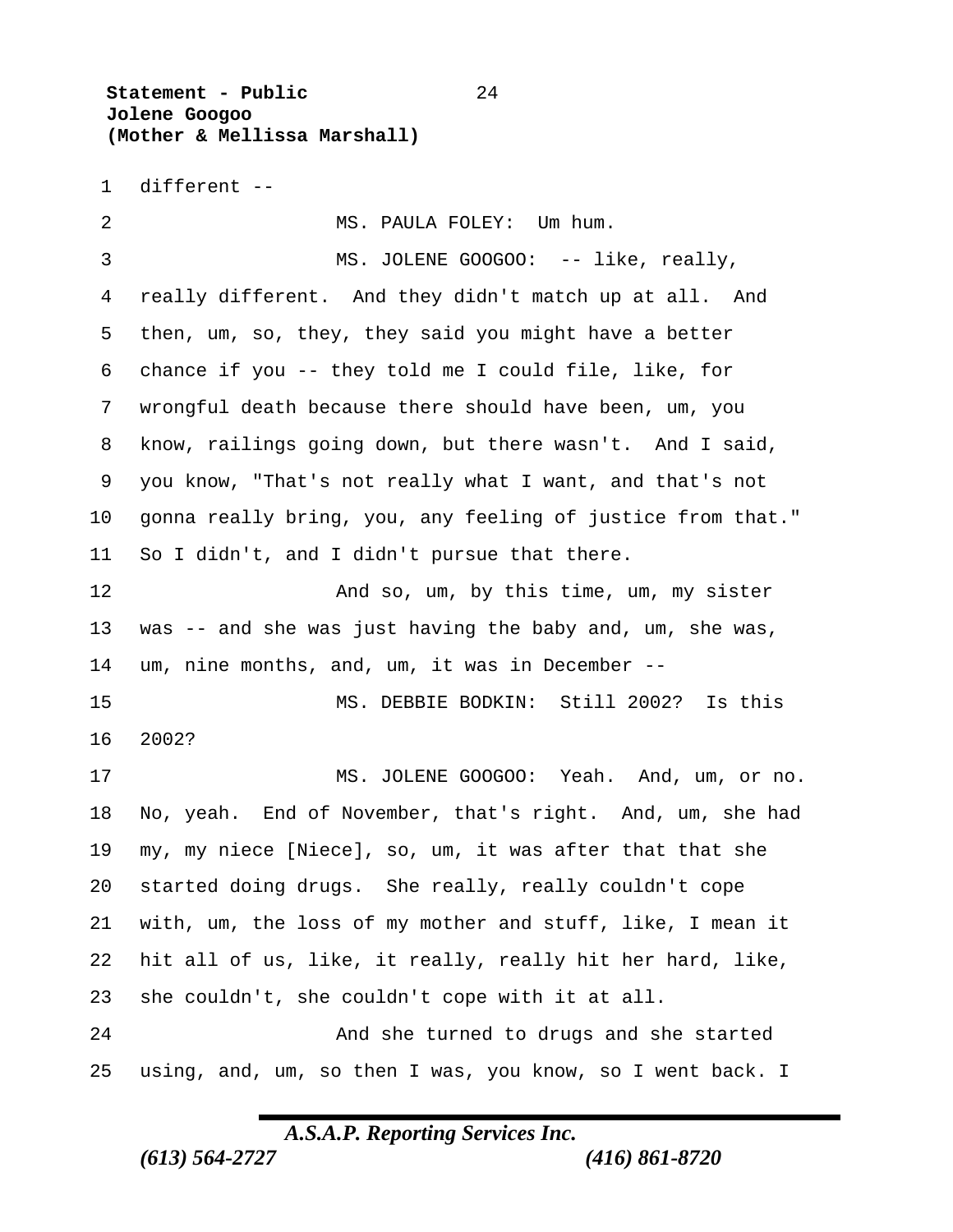#### **Statement - Public** 25  **Jolene Googoo (Mother & Mellissa Marshall)**

| 1  | was back and forth trying to help her take care of the kids |
|----|-------------------------------------------------------------|
| 2  | and stuff. And then, um, the kids, they got, um, taken      |
| 3  | away and, yeah. They got taken away from family services.   |
| 4  | And then, so, in order to get them back, I mean, um, she    |
| 5  | went to rehab and all this stuff, and then, um, she went to |
| 6  | stay at the, um, treatment center in the reserve.<br>And I  |
| 7  | would stay there with her. She stayed there about -- I      |
| 8  | have it was, like, 11 months that she stayed there, and I   |
| 9  | stayed there with her most of the time.                     |
| 10 | And then she got pregnant with her, her,                    |
| 11 | um, her fourth son, [Nephew 2], she had him. And then she   |
| 12 | had him there and then, um, she was doing good, and then,   |
| 13 | so, they let us out and, but she was still on conditions    |
| 14 | not to see, um, [Mellissa's Husband], because he wasn't     |
| 15 | participating in the drug tests --                          |
| 16 | MS. PAULA FOLEY:<br>Yes.                                    |
| 17 | MS. JOLENE GOOGOO: -- and the conditions                    |
| 18 | were no contact with him, and, um, um, drug tests for       |
| 19 | herself.                                                    |
| 20 | So we moved in to Port Hawkesbury, about                    |
| 21 | half an hour off the reserve. We moved into a house there,  |
| 22 | and we took care of the kids and stuff, and that was, like, |
| 23 | probably, like, a really happy time in my life, I'd say. It |
| 24 | was good times there, and, um, I don't know how long -- I   |
| 25 | would say we lived there for quite a while, and, um, it     |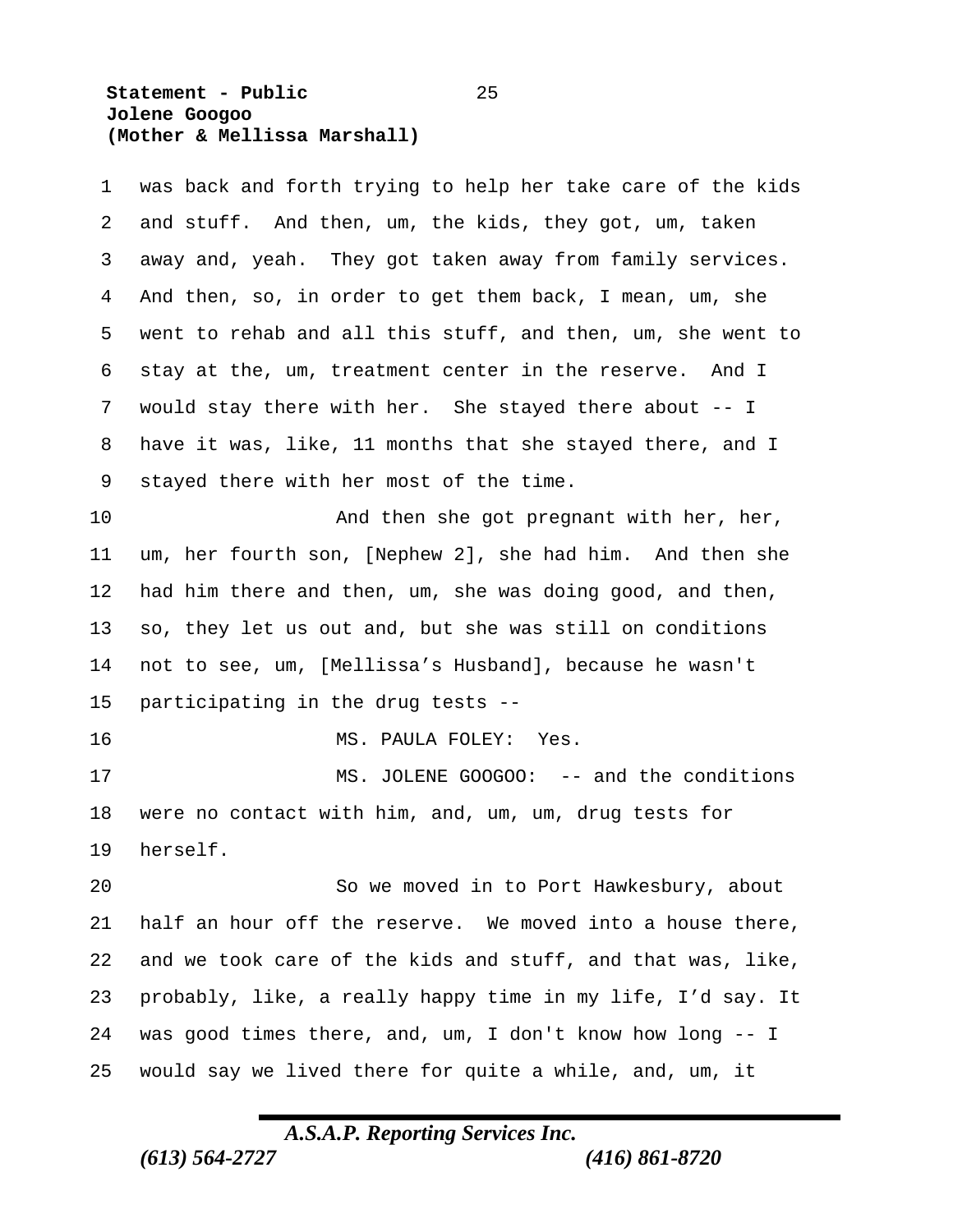**Statement - Public** 26  **Jolene Googoo (Mother & Mellissa Marshall)** was, I think, Canada Day weekend and, um, we went to -- oh no. We went to court and then they, the judge said that the case was closed so we were, you know -- MS. DEBBIE BODKIN: This is your mom's case or to do with the -- MS. JOLENE GOOGOO: Oh no. 7 MS. DEBBIE BODKIN: -- kids? 8 MS. JOLENE GOOGOO: Mellissa's. Because my mom's case was, it never got re-opened. 10 MS. DEBBIE BODKIN: Okay. MS. JOLENE GOOGOO: And, um, it wasn't, no. MS. DEBBIE BODKIN: So this was the family court case? 15 MS. JOLENE GOOGOO: Um hum. So we were really happy about that. And so, but nobody told us that, um, like, the conditions still stuck. 18 MS. PAULA FOLEY: Oh, okay. 19 MS. JOLENE GOOGOO: -- until, um, a couple of weeks after, until, like, the paperwork was final. And, like, you, so, we went home and we were so happy, and we were celebrating and stuff. And then that weekend, I went home, I went home for Canada Day weekend. And, um, so I was drinking and stuff and I lost my cellphone, and then, um, I guess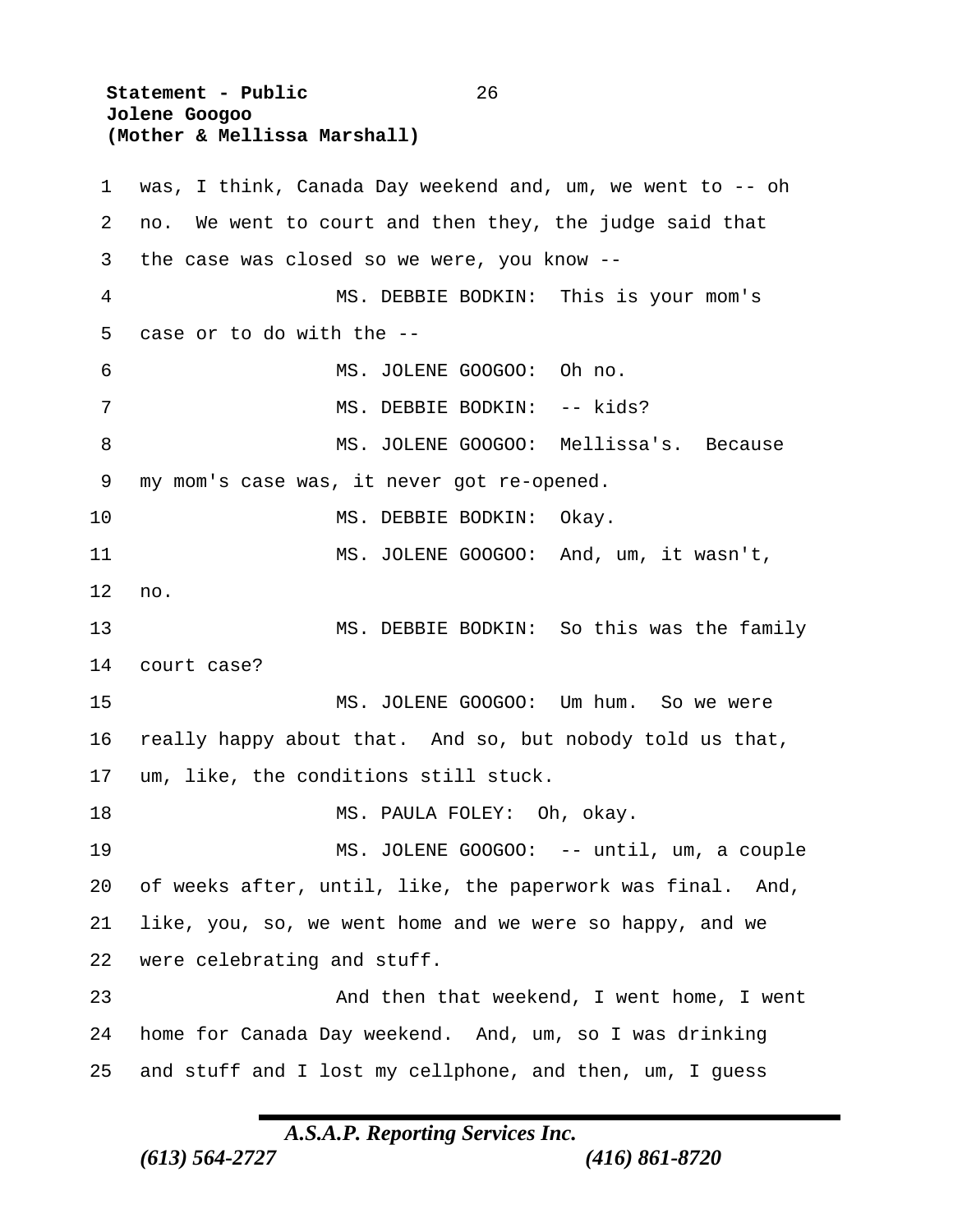#### **Statement - Public** 27  **Jolene Googoo (Mother & Mellissa Marshall)**

 Mellissa was texting me and it was raining that night and my, um, my cousins ended up finding it. And they hair- dried it and they turned it back on and they read it and then it said, it was texts from my sisters, and it said, "Jolene, don't come back today because, um, I let [Mellissa's Husband] visit the kids for a couple of hours." She's like, "Don't worry, we're not back together." She's just, like, "The kids just really wanted to see him, so I let, let, I'm letting him see them for a couple of hours." And then, so, um, my aunt went to the grocery store to get a roast or something, and she took it to my sister's knowing that [Mellissa's Husband] was there, right? And I didn't know even know none of this was happening. And then, so, um, she walked in and she seen him sitting on the couch, and then so she left the roast or the ham, right over there, and she went and she, she called, um, children's services right away. And, like, I think not even 45 minutes later, um, they showed up with 19 the cops and they apprehended the kids (inaudible) [on the spot] and stuff. So like, so he left and the kids, you know, were gone, and, um, her youngest son was eight months old - I remember - at that time, and, um, she was so devastated. We were both devastated. I felt like I lost

## *A.S.A.P. Reporting Services Inc. (613) 564-2727 (416) 861-8720*

my own kids, like, it really, it was so much hard work,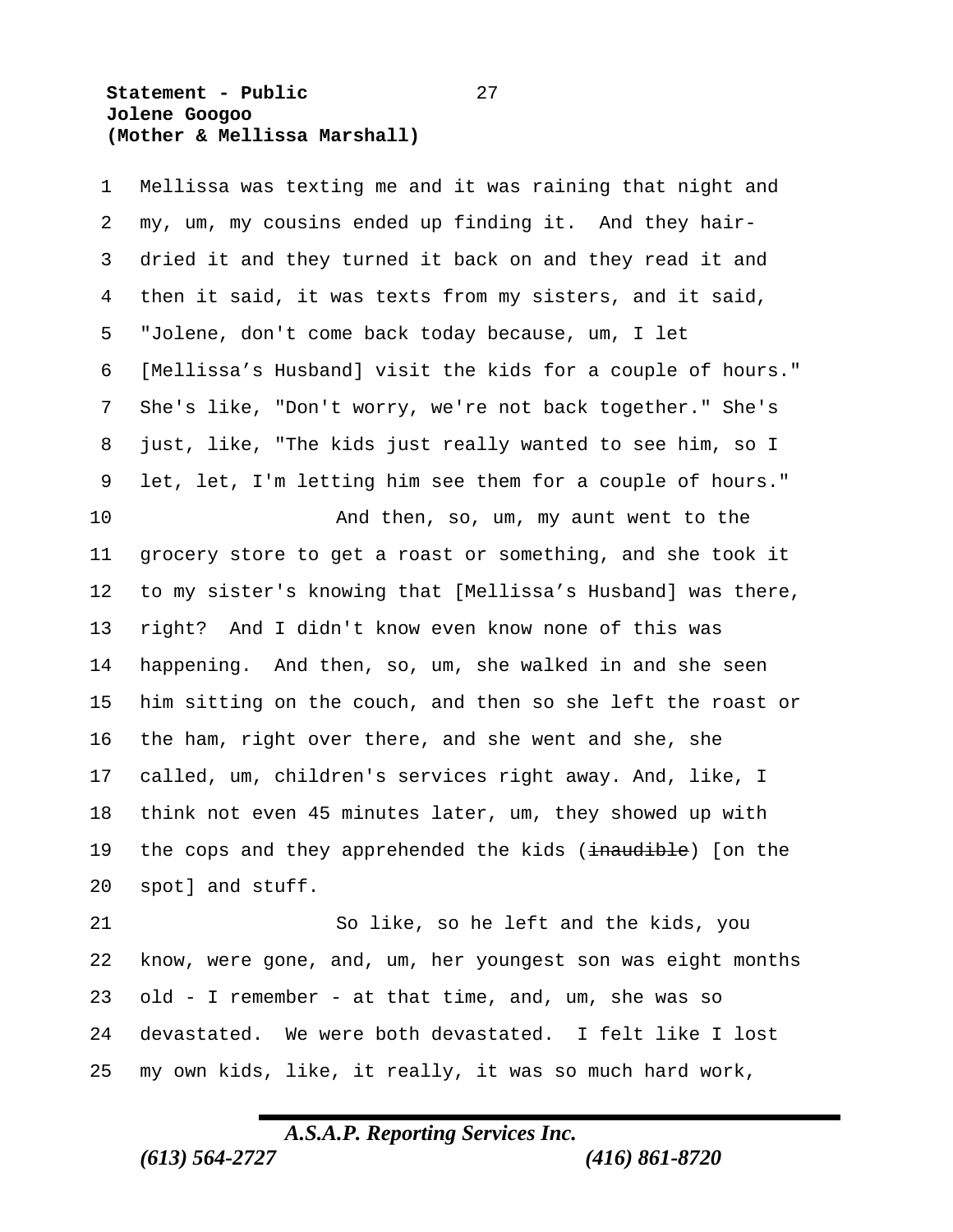#### **Statement - Public** 28  **Jolene Googoo (Mother & Mellissa Marshall)**

 for, you know, and I thought we were, I thought we are done with all that. And it just happened all over again. So it was really, really hard.

 And then, so she started, um, doing drugs again after that. So -- and then, and then she got back together with [Mellissa's Husband] after that. And then, um, my family ended up getting, like, custody, well, of the kids. They were taking care of the kids, and, um, they told, they said that, you know, "If you say with [Mellissa's Husband], you'll never get your kids back and stuff." And they got all lawyered up, and I guess [Uncle 1] was paying my aunt's, her husband was paying for lawyers to, um, keep those kids away from her.

 And then, so, meanwhile, like, she was going back and forth to court and then I went with her, and then, so, she thought by marrying [Mellissa's Husband] they would stop, but it made them -- they're really stubborn, too. And it made them even more, too. And they kept the kids, even, you know, more after that, and then they started threatening her with, like, adoption, and then said they were going to adopt her kids and stuff and -- so she was pregnant with [Nephew 1], her fifth kid, and, um, so she, she was afraid to have her in the hospital, but she ended up having her at, um, [Mellissa's Husband]'s cousin's - I think - in the bathroom, she delivered her. And, um,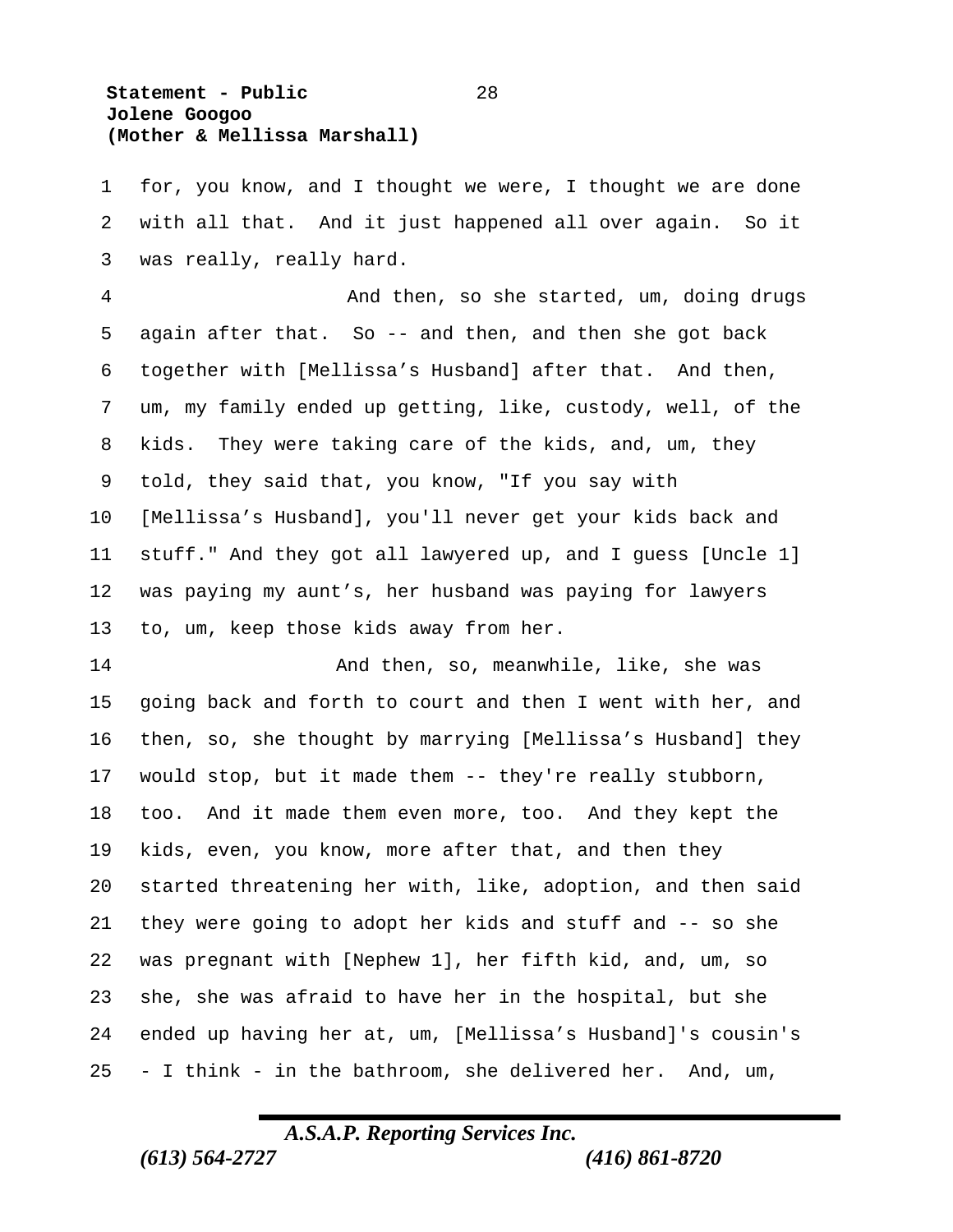#### **Statement - Public** 29  **Jolene Googoo (Mother & Mellissa Marshall)**

 she went to the, it was a snowstorm and stuff. She went to the hospital and she was, like, um, premature, and so she was there for a little bit and I didn't even get a chance to go to the hospital and I met up with her. And I was, like, "What are you doing out here?" And she was like, "Oh," she said, "The nurses said I could get a few things and, you know, since I'm going to be at the hospital for a while, they said that they could, that they'd watch [Nephew 1] and, um, while I get shampoo and all the stuff that I need." And so she was, like, really happy and in a good mood, and I seen her and I told her I'd come visit her later that day, and then, um, when she went back there, there, there was, like, four cop cars outside and they wouldn't let her back in. So she didn't get to go back in. And then my cousin, my first cousin came and started taking care of my, my niece, and so, she was really devastated after that. Like, that, that was so devastating to her, it, it did something to her. Something that doesn't ever make somebody the same. Like, it permanently -- MS. PAULA FOLEY: Changed. 21 MS. JOLENE GOOGOO: -- changed her, right? And, um, like, her fear was really, really high at the time. But she kept going to court and she kept, you know, trying to fight for the kids back and, um, her husband, he

## *A.S.A.P. Reporting Services Inc.*

was, um, he was abusive. He -- well, he started to get

*(613) 564-2727 (416) 861-8720*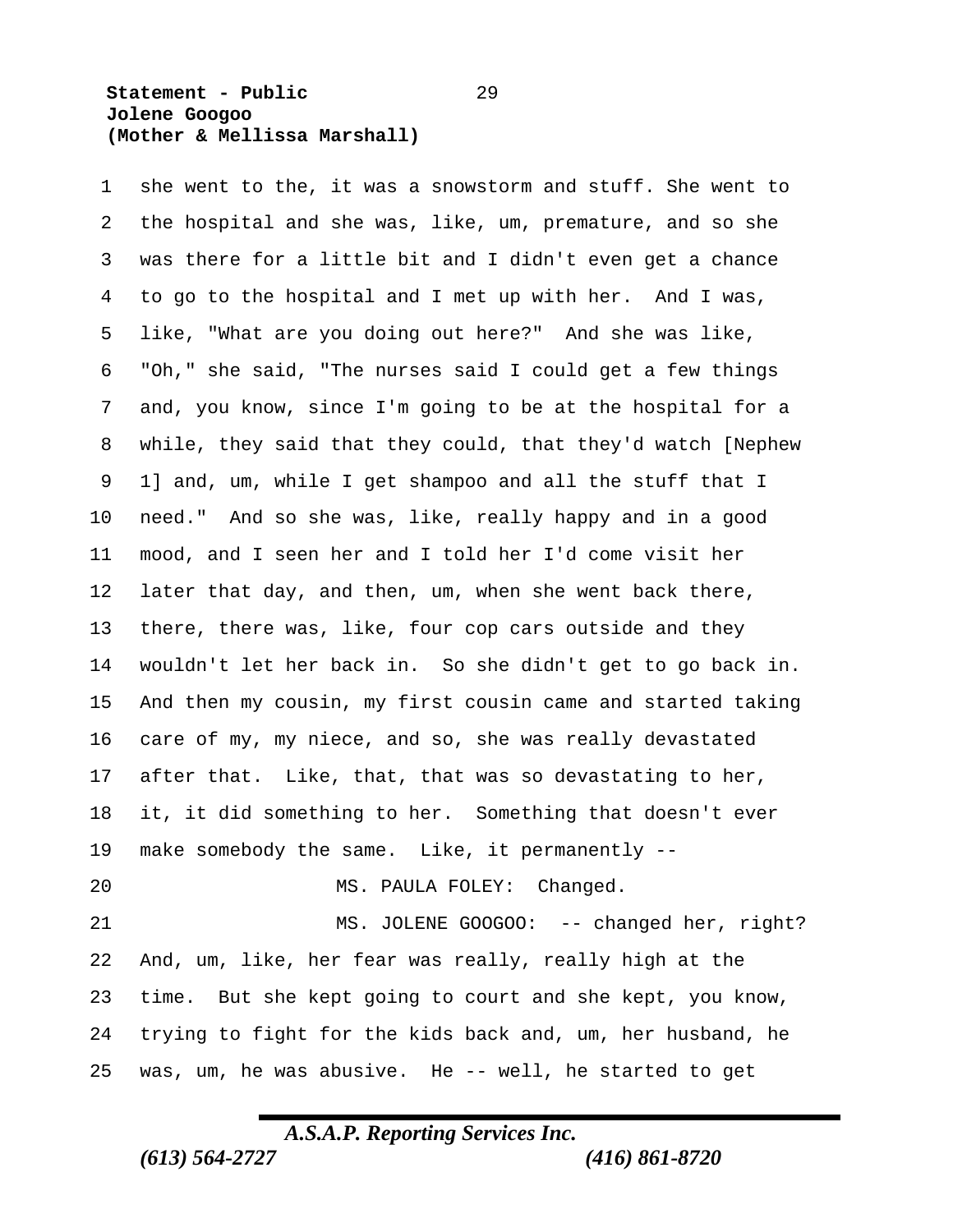**Statement - Public** 30  **Jolene Googoo (Mother & Mellissa Marshall)**

 abusive I think after a while. MS. DEBBIE BODKIN: Is this [Mellissa's Husband]? MS. JOLENE GOOGOO: Um hum. MS. DEBBIE BODKIN: What's his last name? MS. JOLENE GOOGOO: [Mellissa's Husband]. 7 MS. DEBBIE BODKIN: Okay. We did stay [say] that. 9 MS. JOLENE GOOGOO: And, um, yeah. Because, and then so, she got into a big fight with my sister, my sister, [Sister]. So, they, they weren't really speaking, but she called me up one night and she said that was, that she was coming home and she had everything, the truck all packed up and stuff. And my dad's house is the name, [*one line redacted – personal information*]. So I asked [Sister] if she minded - which I shouldn't done, but, 17 I can't (inaudible) [say shit about it] now that - but, you know, [Sister] said no. She didn't want her to come back. So she didn't let her come back, and then I told Mellissa this, and I was, like, "Oh, I'm sorry, but [Sister] said that she doesn't want you here." And she was, like, "What do I do now? My God." And she was, like, "I have to take them back and unload everything," and you know. I was crying, she was crying. I was so upset and it was really emotional. I was so mad at my sister for that.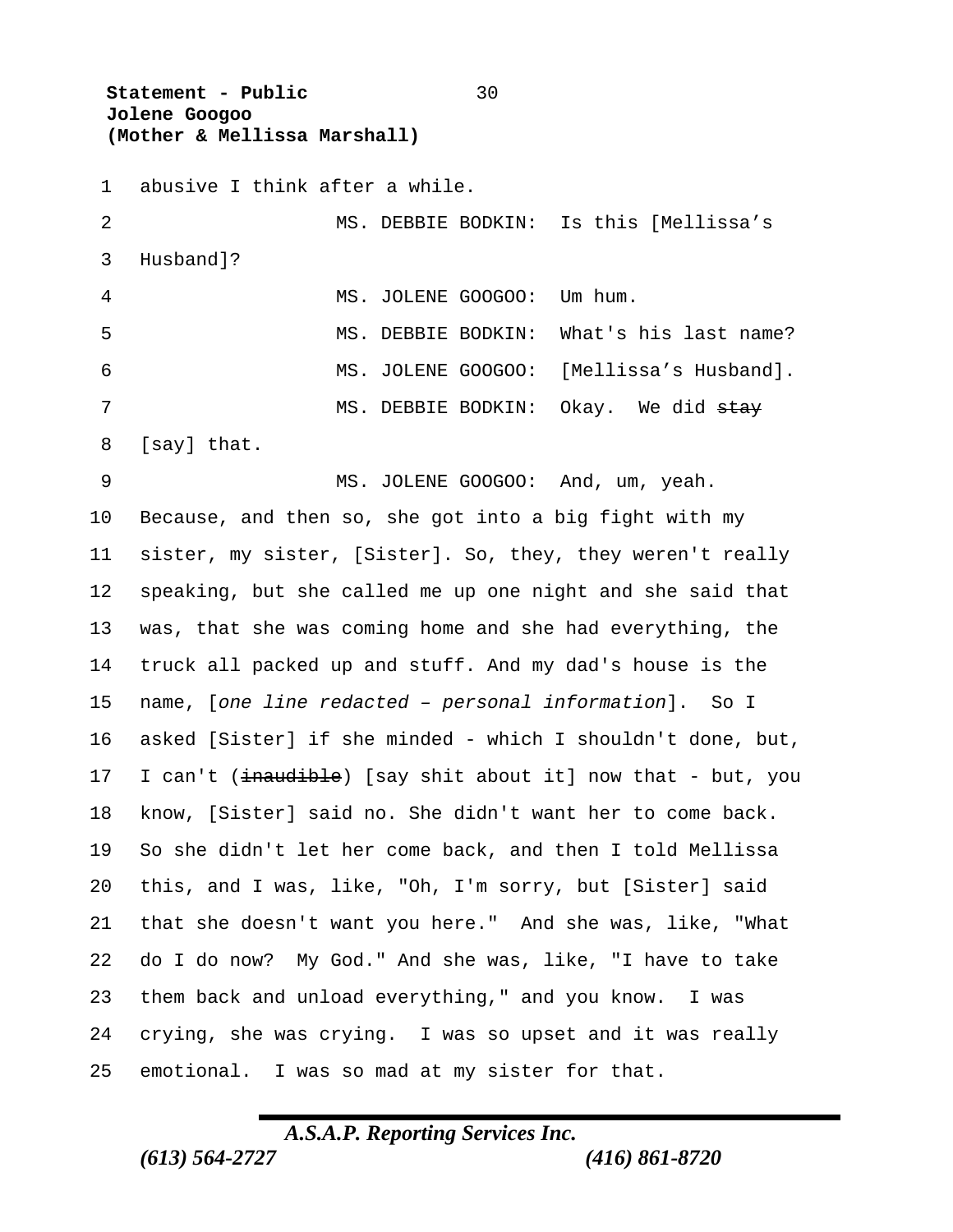**Statement - Public** 31  **Jolene Googoo (Mother & Mellissa Marshall)**

1 And so, she went back to him. And she stayed there, and then, like, it was around that -- and then she went to, we were going back and forth to court, so I moved to Port Hawkesbury to be closer to her. And, um, so, we would meet up there and she would stay with me and - - or I did stay in Chapel Island with her and -- but I'd get into it with her husband a lot. We would butt heads sometimes.

 And, you know, so, um, she started getting suicidal. And then, um, about a year and a half, probably, before that she really did it, she got really suicidal. And probably, like, a couple of weeks out of the month, I would stay with her, and, um, until she felt better, and then I'd go back home to We'kogma'q. And during all this time, I told my sister [Sister], I said, "You know, Mellissa," I said, "She's going to kill herself, you know." And then she's, like, "Don't say that, don't ever say that." Because, um, Mellissa -- I mean, [Sister]'s son's father was in the Marines, eh? And he, um, he hung himself when, um -- it was, I think it was in 2004 he did that? [*Four lines redacted pursuant to Rule 55*]. And so she was, she was mad, like, at the world, but she was mad about that, too, and she was, like, "You know that (inaudible) killed himself. Why would you say that? " And I was, like, "Well, I thought you'd want to know what our sister's going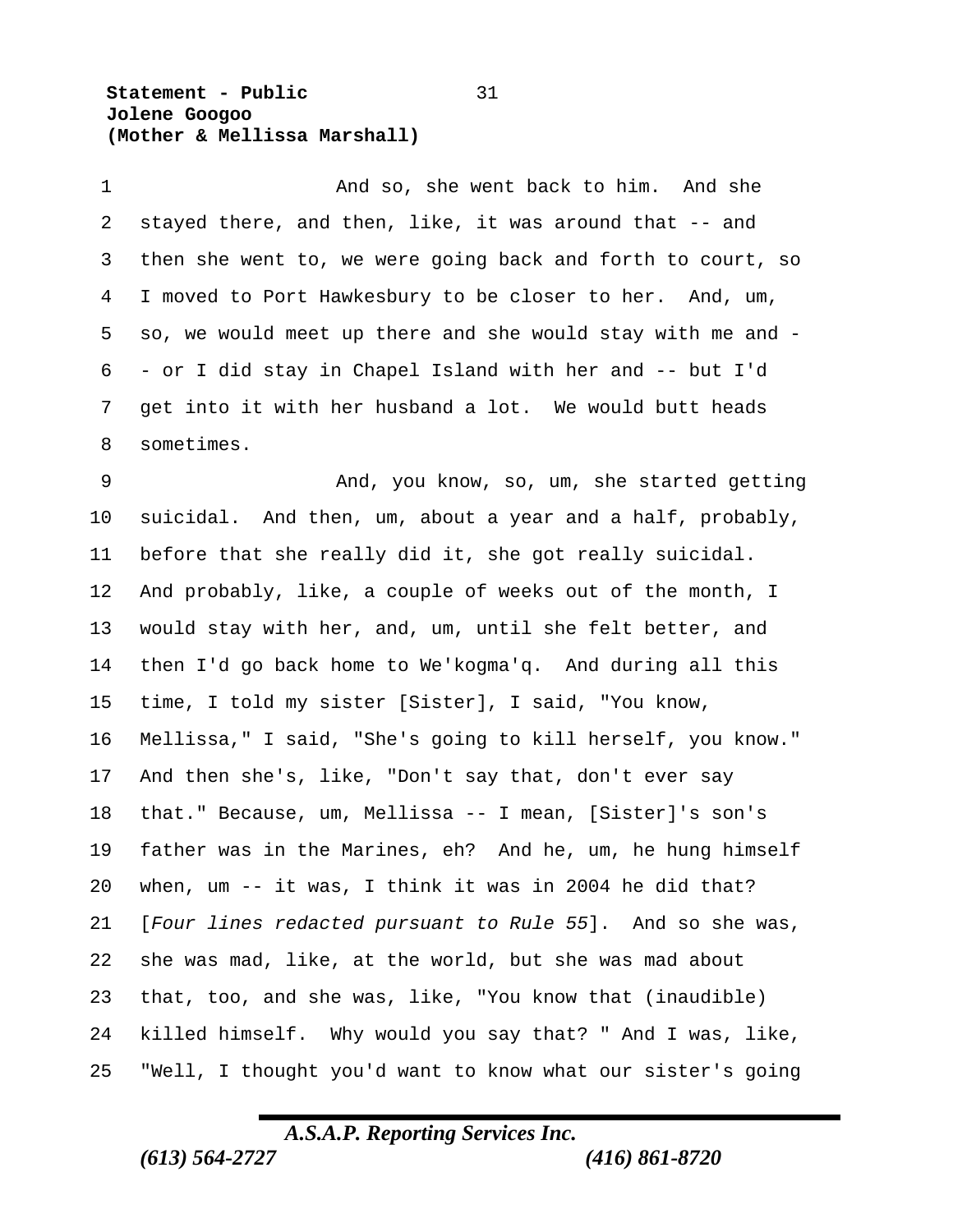#### **Statement - Public** 32  **Jolene Googoo (Mother & Mellissa Marshall)**

 to do. So I'm just telling you, that's what's going to happen." And she was, like, mad about it. "I don't ever want to hear that again." And then it's, like, "All right. Whatever."

 And so, she was mad at me for going back and forth and she was, like, "Oh, I need you here, too. And why do you always have to choose her over me?" And stuff, and it's like, you know, so I went to court with Mellissa one day and, um, it was my aunt there and my cousin, um, that came up to her and told her that, um, that they, that the adoption went through and that she was going to get papers saying that two of her kids were adopted by, by --

14 MS. DEBBIE BODKIN: By your aunt? By the aunt?

 MS. JOLENE GOOGOO: Yeah. And Mellissa was crying, she was so upset. And she was, like, um, "How am I gonna get -- I don't want to only get two of my kids back, and I can't get the other two back," and all this stuff. And I was, like, "They can't, no way can they have adopted the kids. It's no way can they have done it this fast." And it's like, I said, "Don't even listen to them, they're lying and stuff."

 And so right from the courthouse, we went to the post office, and she checked the, um, her mailbox,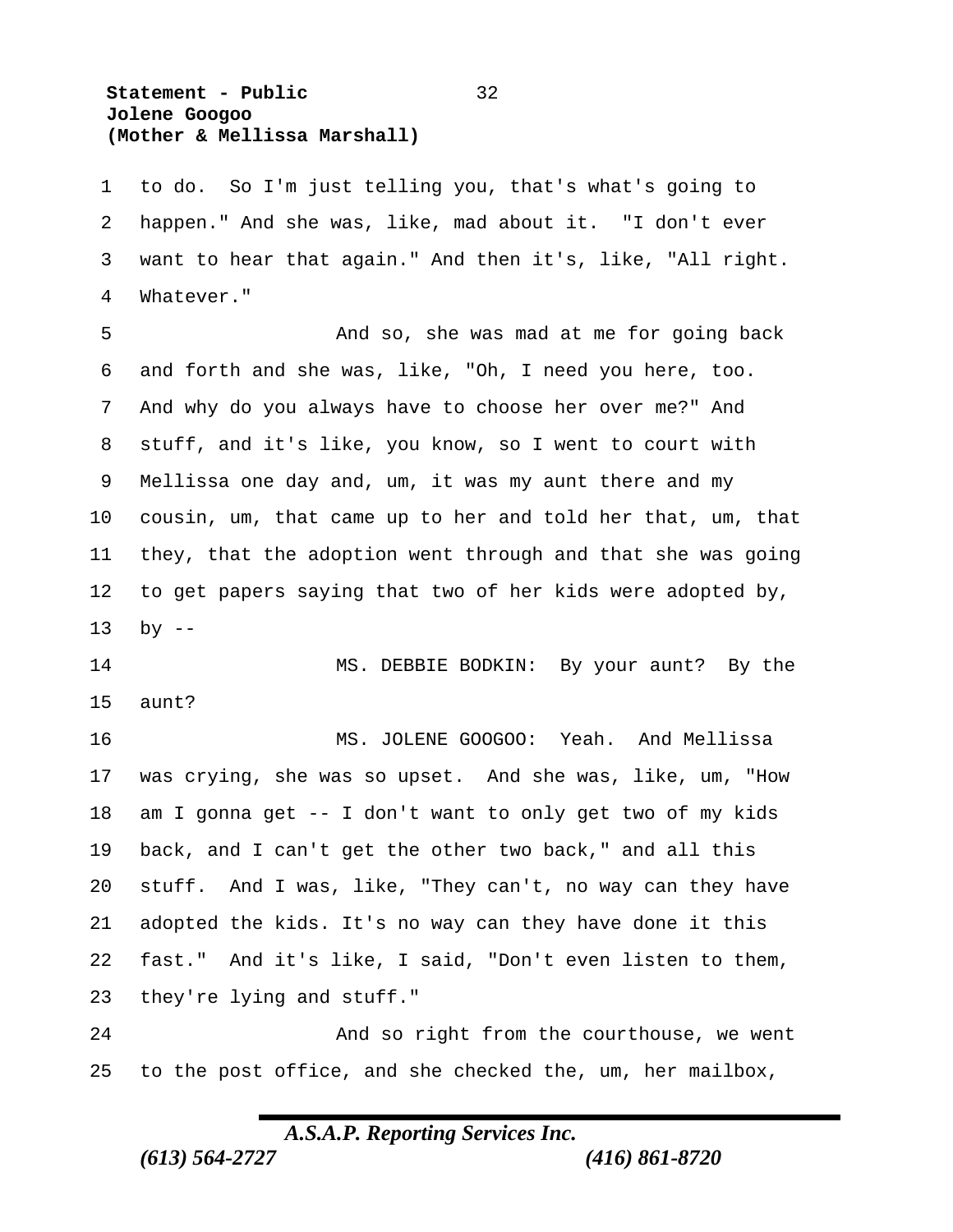#### **Statement - Public** 33  **Jolene Googoo (Mother & Mellissa Marshall)**

| 1  | and there really was a, a brown envelope from the lawyer,   |
|----|-------------------------------------------------------------|
| 2  | and I was gonna reach for it, I was reaching for it and she |
| 3  | shut it, and she thought it was the, um, the, you know,     |
| 4  | saying that the kids were adopted. And she broke down and   |
| 5  | she's on the ground and she was, like, crying and stuff     |
| 6  | and, um, by this time, [one line redacted - personal        |
| 7  | information], but that she didn't tell anybody. Um, I       |
| 8  | And, um, but she was still suicidal. And, um, what<br>knew. |
| 9  | I, I thought was really on odd because she was, um,         |
| 10 | Catholic --                                                 |
| 11 | MS. PAULA FOLEY: Yes.                                       |
| 12 | MS. JOLENE GOOGOO: -- [Seven lines                          |
| 13 | redacted pursuant to Rule 55]. I was, like, "Well, no,      |
| 14 | you're not. Don't, don't kill yourself, then," I told her.  |
| 15 | And I thought, [three lines redacted - personal             |
| 16 | information]. She was still suicidal, and that, that's      |
| 17 | when, how I really knew that, like, that she really wasn't, |
| 18 | like, mentally, like, completely --                         |
| 19 | MS. DEBBIE BODKIN:<br>Stable.                               |
| 20 | MS. JOLENE GOOGOO: -- yeah. Like, she                       |
| 21 | wasn't the person that she really, was, right?              |
| 22 | MS. DEBBIE BODKIN [MS. PAULA FOLEY]:                        |
| 23 | Because (inaudible) those were gone.                        |
| 24 | MS. JOLENE GOOGOO: Yeah.                                    |
| 25 | MS. PAULA FOLEY: Oh. Sorry.                                 |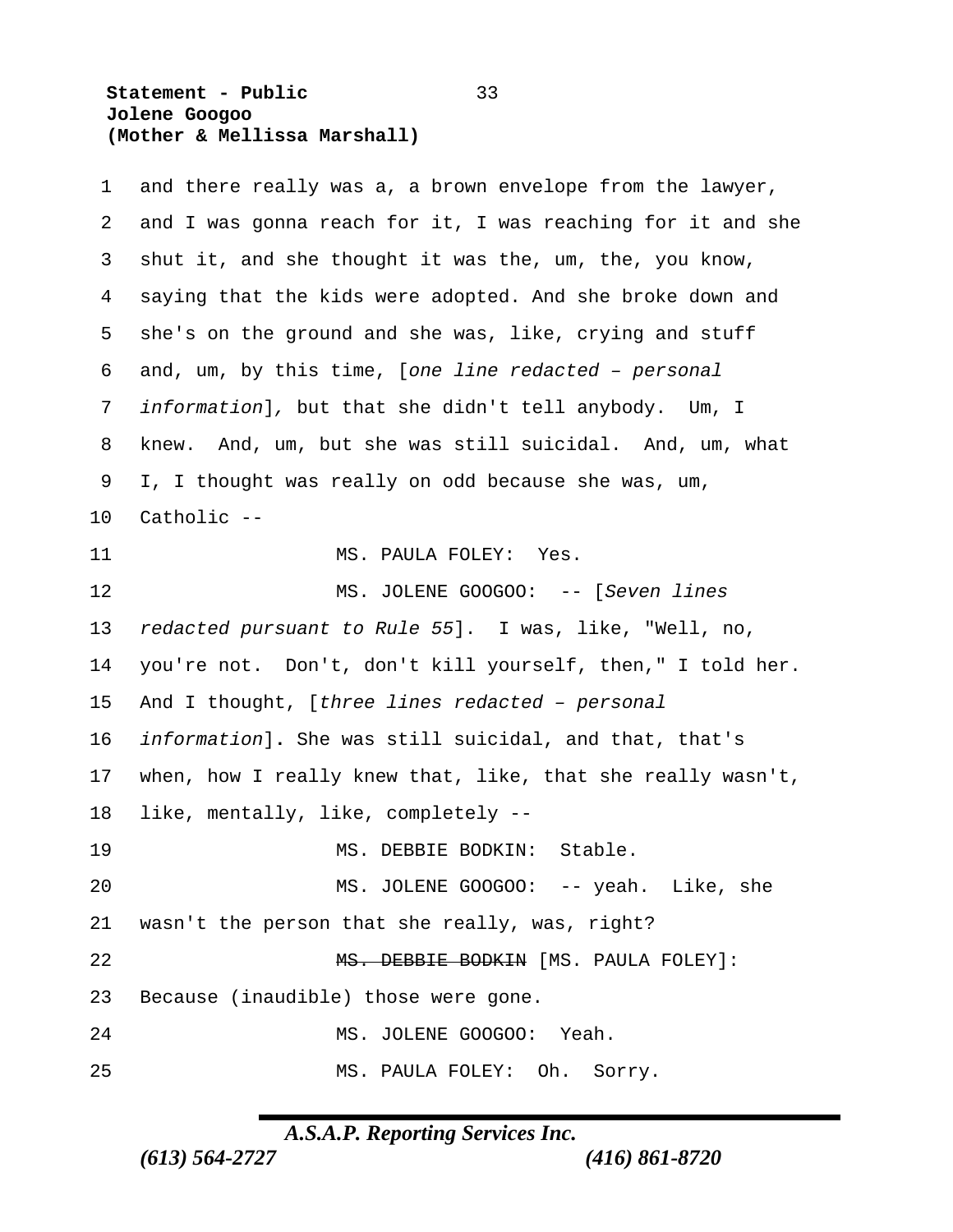**Statement - Public** 34  **Jolene Googoo (Mother & Mellissa Marshall)**

1 MS. JOLENE GOOGOO: Well. 2 MS. PAULA FOLEY: Okay. MS. JOLENE GOOGOO: But, um, so, um, like, I knew she was, like, a total different person. Like the Mellissa I know and knew and all this stuff, she would never harm anybody else, [*one line redacted – personal information*]. And then so I was like, [*one line redacted – personal information*]*,* but it didn't. And it kind of made her think she -- it, it, it made her flash back to when they took the last baby away from her from the hospital and stuff like that, and she wasn't gonna let that happen again. [*One line redacted – personal information*]. Like, she really thought that was a, like, a solution, a real solution. [*One line redacted – personal information*]*,* And, um, so, I'd, like, I would talk her out of it and stuff like that, and, you know, cheer her up and stuff. But it was only a matter of time before she got depressed again. And, so, yeah. And then she was, [*one line redacted – personal information*]*,* and, um, that's when -- I was home in We'kogma'q, and I didn't have my phone. I didn't have minutes for my phone. But I used to lie in bed at night. I used to think what I'm gonna say to her the next time I see her to talk her out of it? Like, what new things I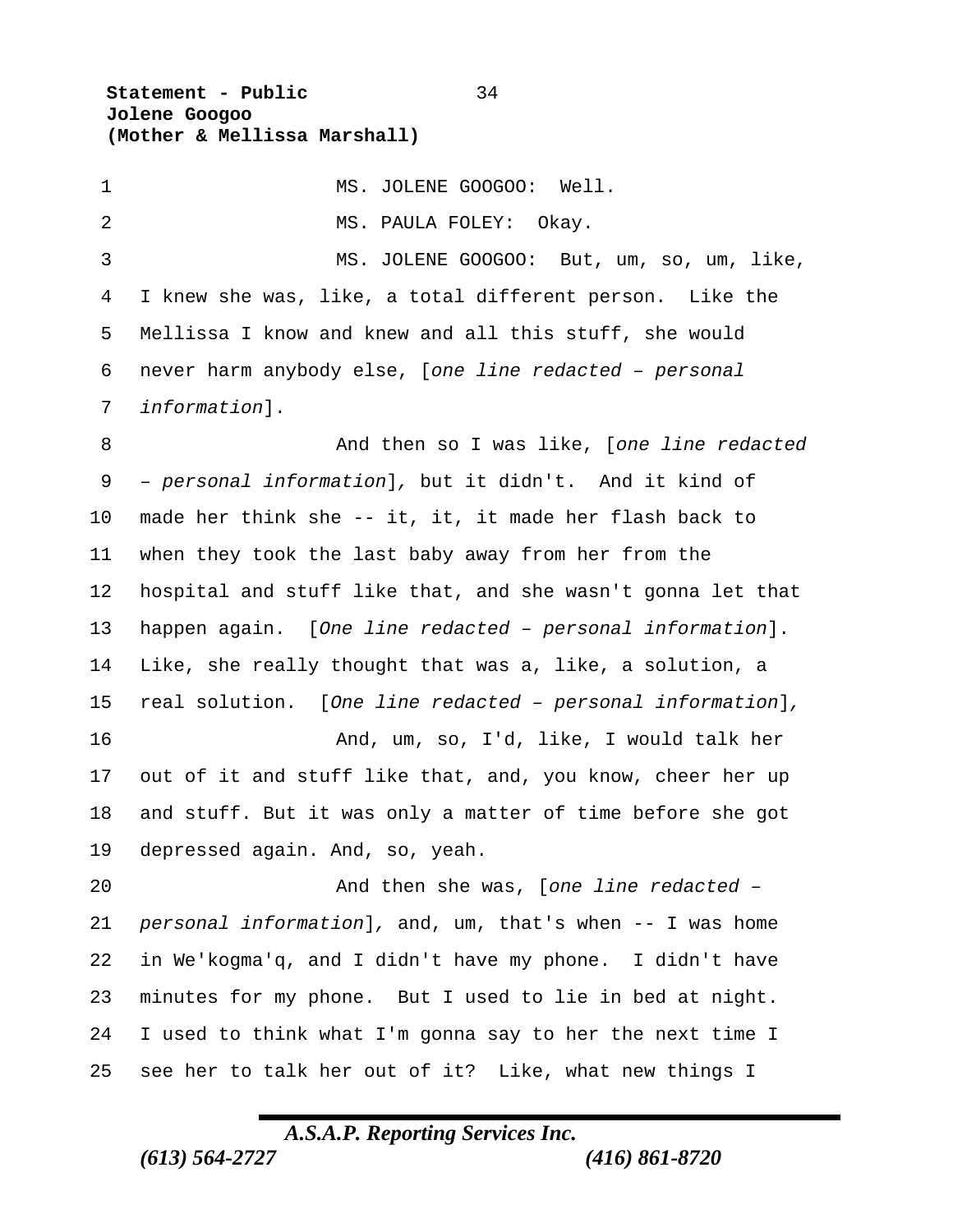#### **Statement - Public** 35  **Jolene Googoo (Mother & Mellissa Marshall)**

 would say or how -- what different things I could say to make her feel better or talk her out of doing that, so I'd be ready, when she, you know, got suicidal again.

 And, um, so I was sleeping one night, and I was sleeping and I had a terrible nightmare that, um, that she died, and I was so, so devastated that it really, like, hurt, like physically hurt. And, um, but then I woke up and I was, like, oh, thank God. It was just a nightmare, right? And then somebody, but I woke up and somebody was knocking on my door. And then so I went out, I opened the door and they came in. My, my sister and two of my friends, closest friends, and I could tell just the 13 way they were looking at me, that (inaudible) [I] knew already what happened. I was, like, "Say it." And I was, like, "Just say it," I told them. And then they said, "It's your sister. She --," and then they said, "She died this morning. She killed herself." And then I just broke down right away and I started crying and I was crying really, and I was, like, "Ow, it hurts, and it hurts," and I was, like, that -- and I was so devastated.

 And then my family started showing up and, um, I was kind of mad at them. So, you know, and then there was a whole bunch of people in my house and they, nobody would leave me alone. Like, they, they thought that I was going to be suicidal just because she was, but,

## *A.S.A.P. Reporting Services Inc.*

*(613) 564-2727 (416) 861-8720*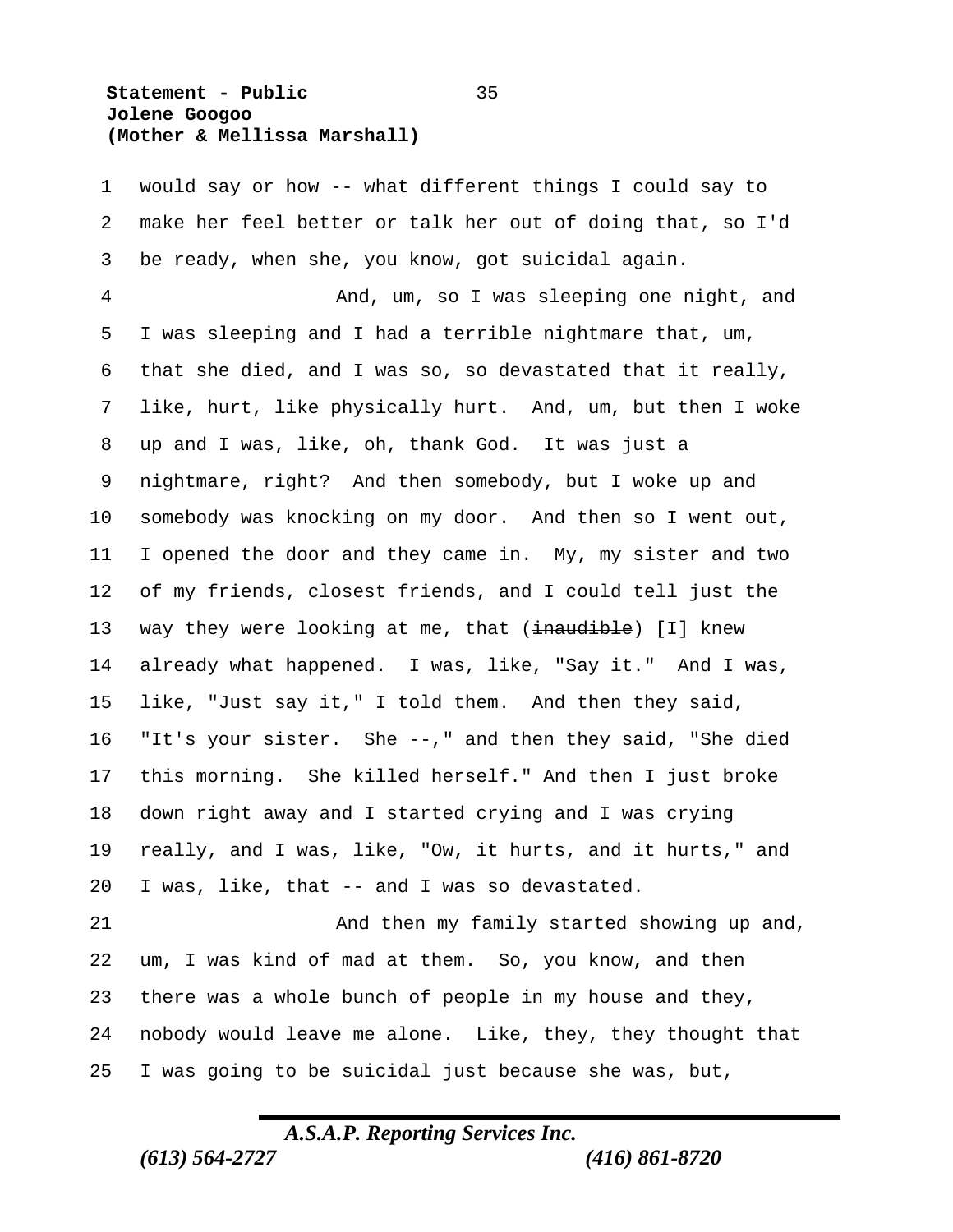#### **Statement - Public** 36  **Jolene Googoo (Mother & Mellissa Marshall)**

 really, I just wanted to be away from everybody because I was so mad at everybody. And, um, so finally I just, like, freaked out and I said, I told everybody to leave, and then my sister and my dad started leaving and I was, like, "Not you guys." I was, like, "Everybody but you." And then, so, because I said, "You guys all act like you care, now," I was, like, "Where have you been the past two years?" And I'm like, you know, "You guys are a big part of the reason that she did this." And I said, "And now she's gone and [*one line redacted – personal information*]." They're, like, "Oh my God. [*one line redacted – personal information*]?" and I was, like, "You had -- Just go." Right? So they left.

 And then, um, um, so, because Mellissa, she wrote, I know, I read all the letters that she wrote to her kids and stuff before she, you know, did it. Because I knew she was going to do it. And she wrote me a letter, like, a week before, and I still have it somewhere. But, I was more of, like, um, not, like, because I knew I kept trying to get her to leave [Mellissa's Husband] and she kept trying to say, you know, if -- well she kept -- so we did make a plan to leave, and then she backed out of that plan at the last minute and I was so, I was so mad at him, and I was so devastated. And I was, like, "If you go back to Chapel Island," I was, like, "You're, you're going to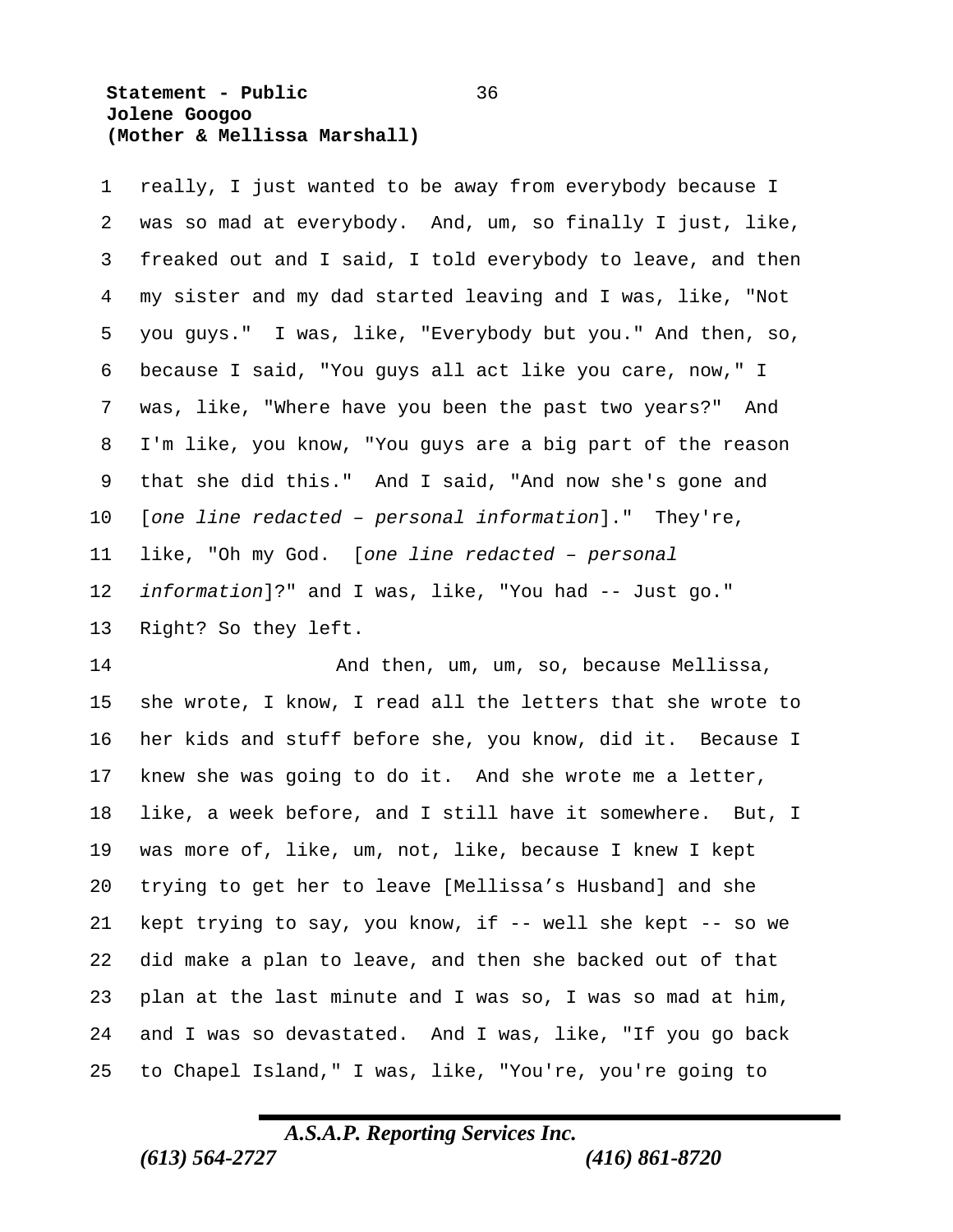**Statement - Public** 37  **Jolene Googoo (Mother & Mellissa Marshall)**

much I could do about it.

 kill yourself. You're not going to come back." I was, like, "I'll never see you again," and all this stuff, and we got into a big argument and, um, so. Yeah. The last time we did talk, we did argue and we fought, but we made up and we hugged and stuff, but, you know when you're going to see -- you're never going to see somebody again. This, that's the feeling I had. Well, I knew that. So it's gonna happen, and there wasn't really

 And so, um, I thought about, um, making up with [Mellissa's Husband] for her sake, like I did so many other times, just to be with her. So I did call, um, and, um, he said she was sleeping. So I ended up going home to We'kogma'q. And then that's when it happened. It was a few days after that.

 And so, after that happened, I was really, um, lost, I would say. Pretty devastated and lost and stuff, and, um, so I start making up with my family - on my mom's side - because I wasn't as mad at them as I was my dad's side, you know, for how they treated my sister and stuff. Because [Social Agency] was my family. Like, my family was [Social Agency], like, um, workers, and stuff. They worked in -- so I think that's why I was so mad at them, too. Like, they gave her no hope at all. Like, it was no hope. It was a hopeless situation when all that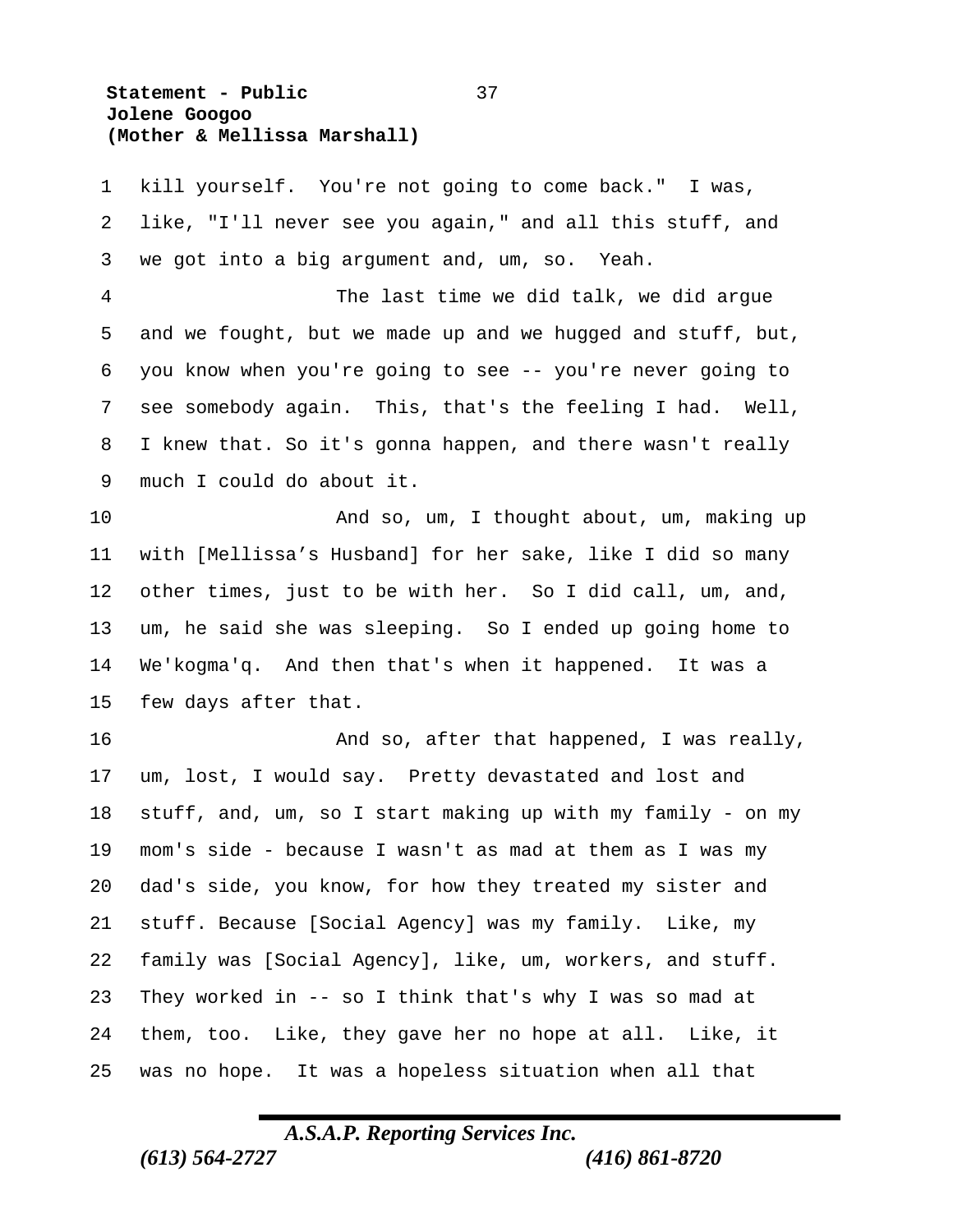#### **Statement - Public** 38  **Jolene Googoo (Mother & Mellissa Marshall)**

 they, all they had, all they had to do was say, you know, do this, this and that, and then you'll get your kids back, you know. But there was never any of that. It was, like, you're not getting your kids back. And that's, that's what did happen, you know. You should stop fighting, but she was, she didn't stop fighting. And, and they just, it was a really hopeless situation, and I was so mad at them for that because they were [Social Agency] and [Social Agency] should have given her hope. Because that's all she needed was a little bit of hope and she would have hung on. And, um, they didn't give her any hope. So she didn't hang on. And instead they did the opposite, and they're both telling about the adoption and it kind of shooked her, and I was mad about that, too.

15 So I went to Halifax and I was there for, um, a few months, and, um, you know, I just needed to be away from everybody, and, um, um, so I started going out with this guy, and he was, um, he worked a lot, he didn't do drugs, and he didn't drink. So that was really good. And so we didn't really see much of each other, but, you know, I stayed there, and, um, you know, I'd get to hang out with my aunts and stuff a lot. And you I kind of, like, was able to make peace with everything that happened. You know. Like, come and accept it a little bit more. Like, not be angry about it because there's, I couldn't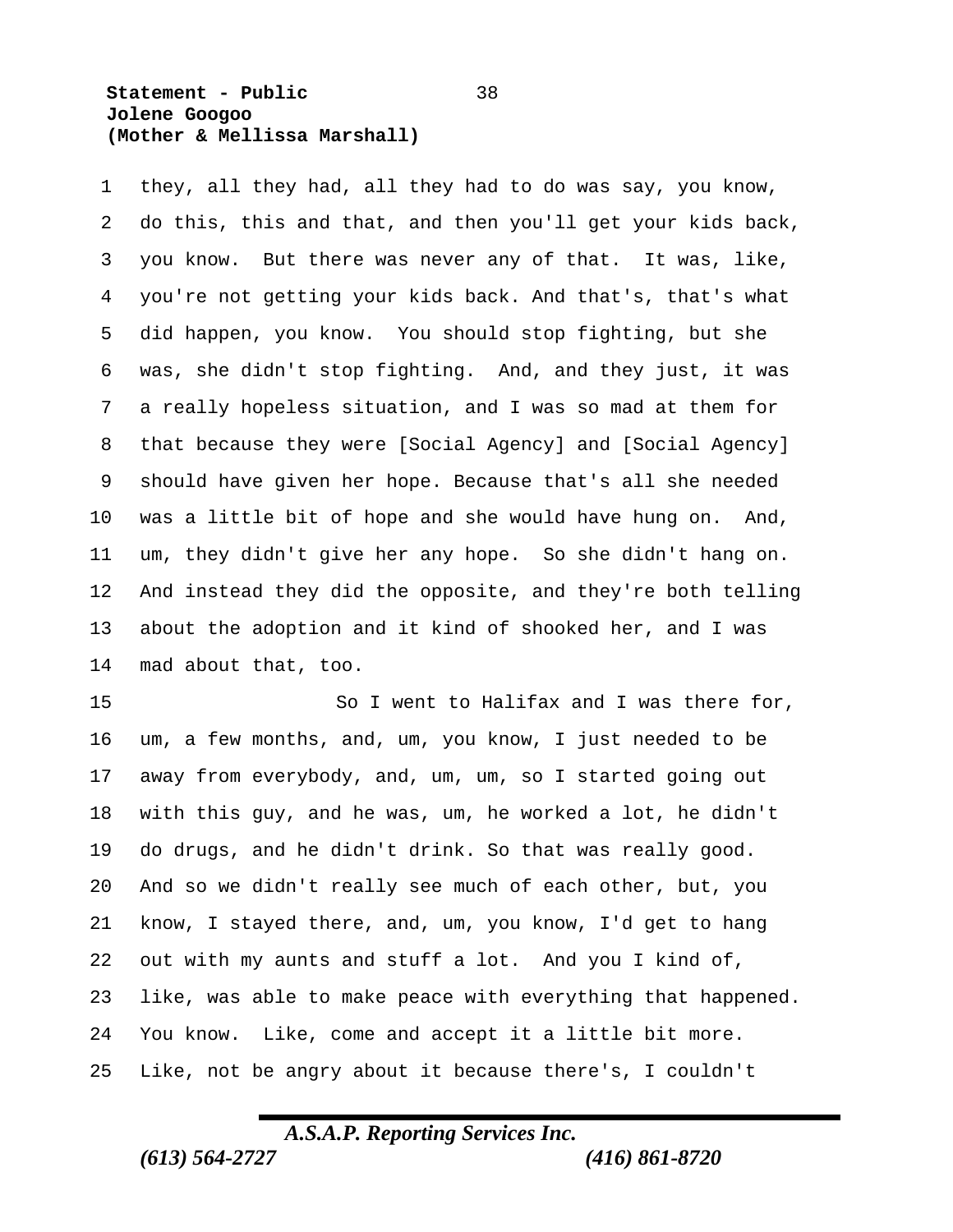#### **Statement - Public** 39  **Jolene Googoo (Mother & Mellissa Marshall)**

 change nothing. So -- and not to feel so guilty. Like, I struggled feeling guilty for a long time, for a long time, but, like, I, I dealt with all those emotions, like, kind of on my own.

 And, um, so yeah. So I think I was doing pretty good, and, um, I was trying to find, you know, my way, like, like, trying to find things, positive things to do. And then, um, I was hanging out with these, my friends and they had a boat and stuff, and then, so, the, um, my, like, um -- I couldn't say purpose, but, like, something like that came through them. They said, you know, "We have a boat. Why don't you ask your band if you can get the tuna license and, you know, we'll give you 50 percent of the, um, tuna license. And, um, you don't even have to do any work, you can just stay on the boat. So, I made that, like, you know, my goal.

 So I started traveling back and forth from We'kogma'q to Halifax. And, um, so I was meeting with Phil Drennon (ph), the Director of Fisheries and stuff, and I told him my idea, and he thought that, he said it was a really good idea and, you know, so, we worked on that plan for a while, and, um, a couple months, and, um -- can I use the bathroom?

24 MS. DEBBIE BODKIN: Sure. Sure. 25 MS. JOLENE GOOGOO: Okay.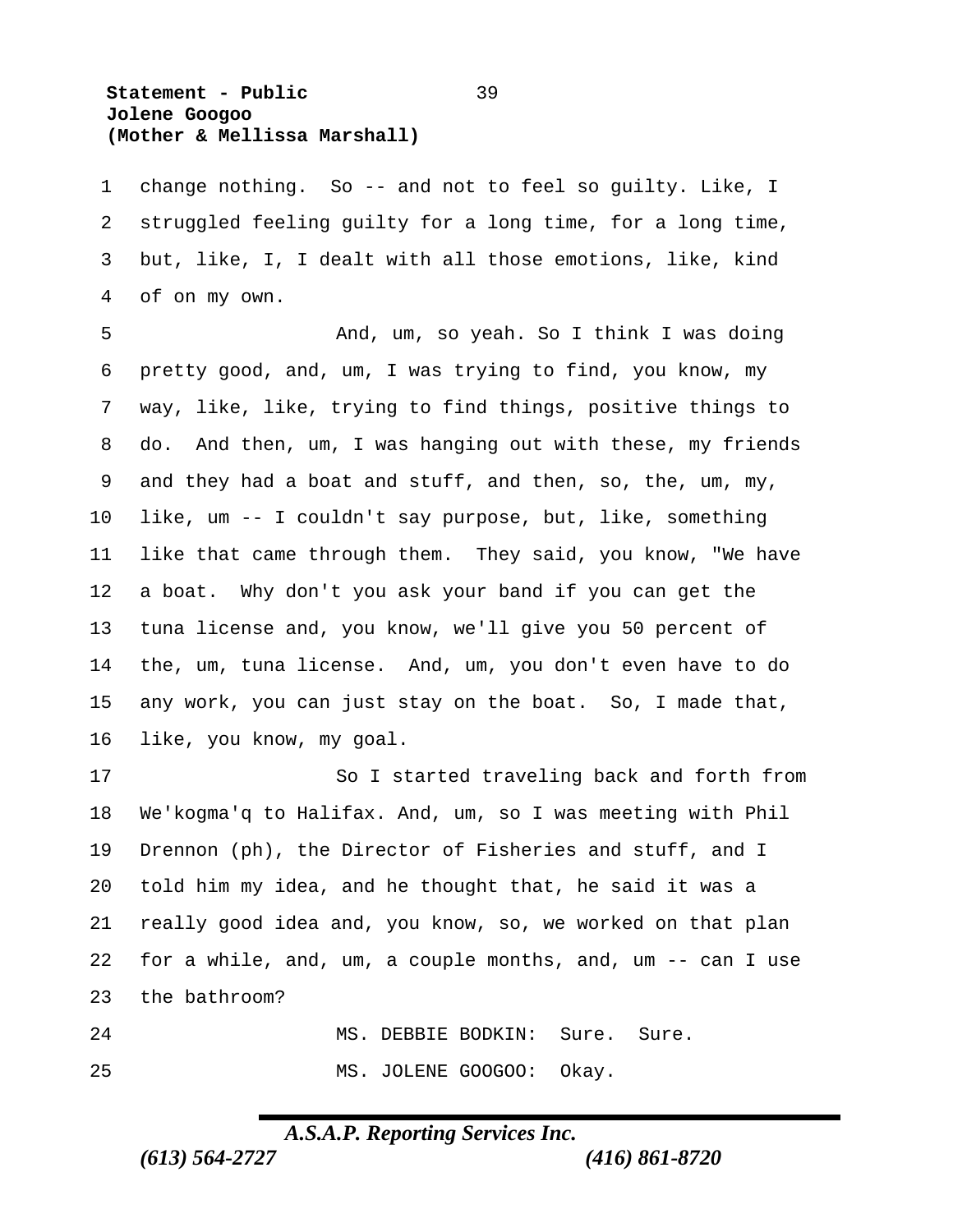**Statement - Public** 40  **Jolene Googoo (Mother & Mellissa Marshall)** MS. DEBBIE BODKIN: I'll shut the equipment off for a bit. 3 MS. JOLENE GOOGOO: Okay. MS. DEBBIE BODKIN: You can have a stretch. MS. JOLENE GOOGOO: Oh my goodness. MS. DEBBIE BODKIN: It five after one. --- Whereupon the session is in recess at 1:05 p.m. --- Upon resuming at 1:30 p.m. MS. DEBBIE BODKIN: Okay. It is 1:30 p.m. and we've just turned the equipment on and, um, just a couple things I wanted to clarify. Number one, you are an incredible young lady, incredibly strong and brilliant and well-spoken and someone who's gone through so much and, you know, thank you for being able to share it with me. I'm honoured to be a part of here and to help you. Um, I wanted to ask, whereabouts is [Mother's Boyfriend], now? MS. JOLENE GOOGOO: Well, um, he died. 19 MS. DEBBIE BODKIN: Okay. MS. JOLENE GOOGOO: So back to that, I was just gonna finish saying that. MS. DEBBIE BODKIN: Yeah. Perfect. MS. JOLENE GOOGOO: But, um, so, let's say -- right after my sister died and I was living with my boyfriend, um, somebody in Shube - or Indian Brook - said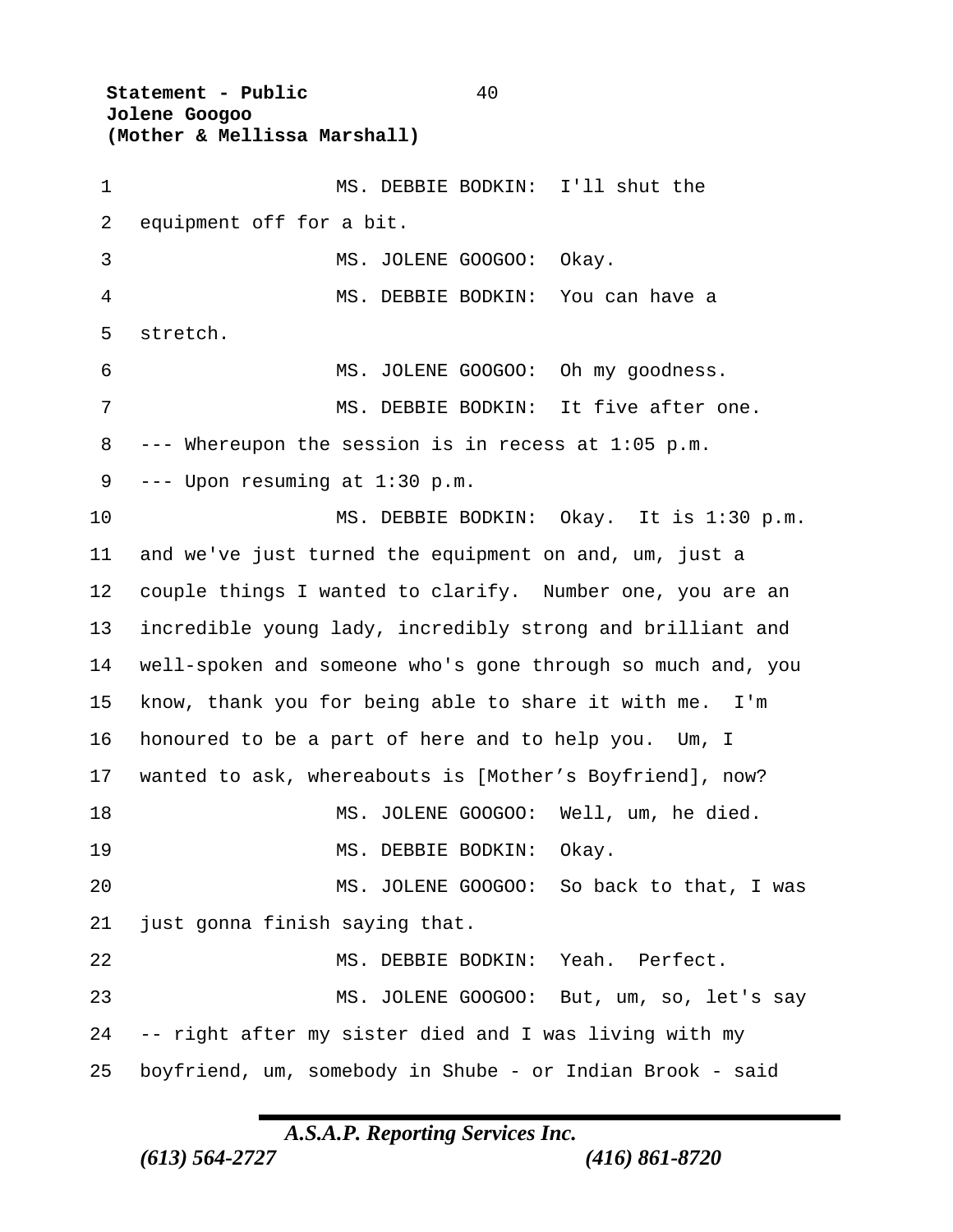**Statement - Public** 41  **Jolene Googoo (Mother & Mellissa Marshall)**

 that they were trying to get a hold of me. So, so I found out who this person was and, um, I went to Indian Brook, on -- I think it's like in a (inaudible). And then I went to the band office and did find him, and I never met him before. And, um – (Cellphone ringing) 7 MS. DEBBIE BODKIN: Oh. I apologize. 8 MS. JOLENE GOOGOO: That's okay. (Cellphone keeps ringing) (Cellphone keeps ringing) MS. DEBBIE BODKIN: It's possessed. It's off. Sorry. MS. JOLENE GOOGOO: That's okay. And, um, so he took me to the side of the band office and the band, like, he was probably about my age, maybe, maybe a year or so older, and, um, he was saying – (Knocking at the door) 18 MS. JOLENE GOOGOO: -- I just wanted to tell you -- MS. DEBBIE BODKIN: Oh. I'm going to get up (inaudible). Okay, sorry. Go on. MS. JOLENE GOOGOO: So, he took me to the side of the building and said that, um, "I just wanted to let you know that, um, I heard about your sister after, I heard about your sister and stuff like that," and he said,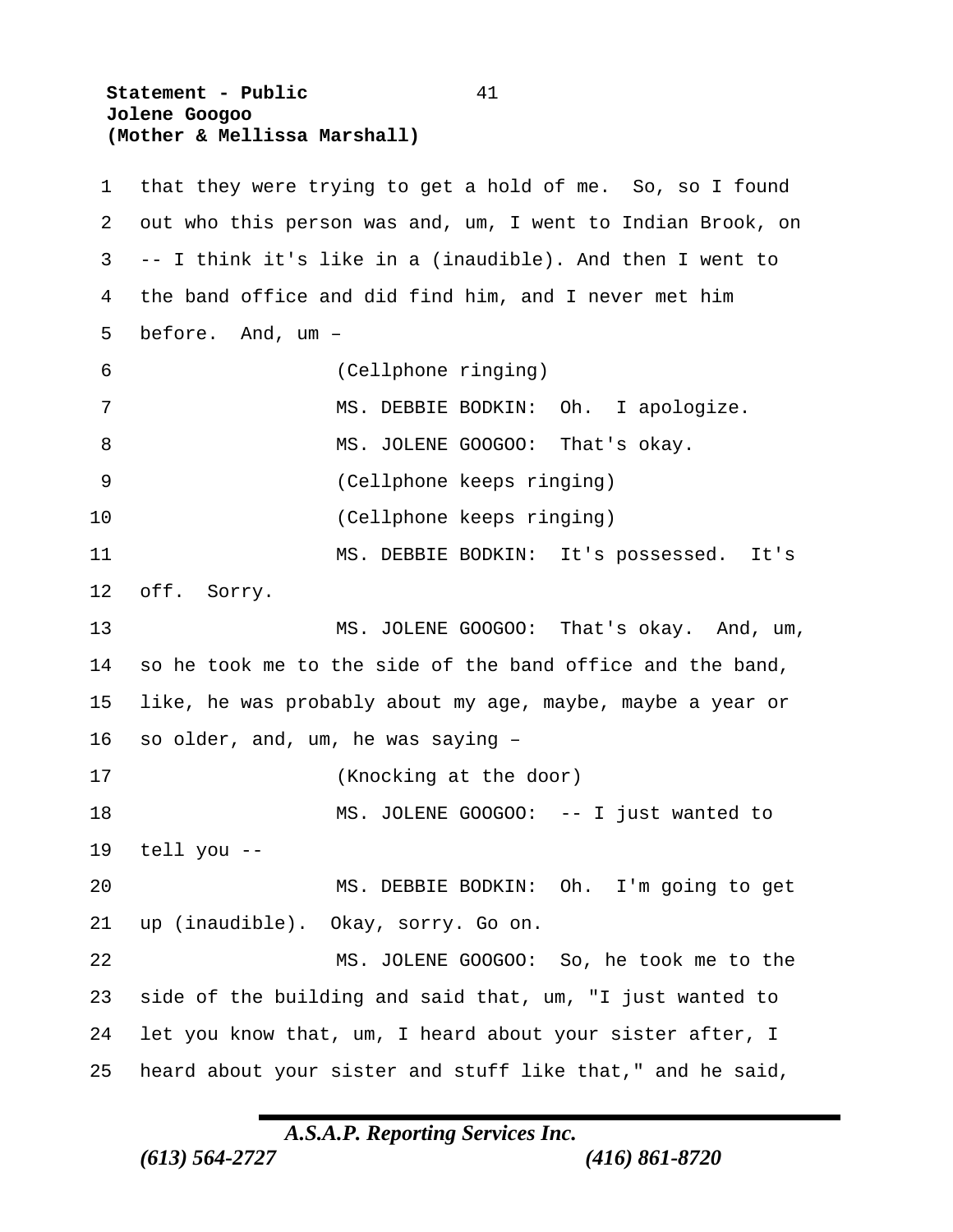#### **Statement - Public** 42  **Jolene Googoo (Mother & Mellissa Marshall)**

 "And I just wanted to tell you that," he said, "I was there, um, at [Mother's Boyfriend]'s that day that, that happened to your mother." [And he said, "I just wanted to tell you that she didn't fall, that she did get pushed." And I said, "(inaudible) said, "(inaudible) oh my God." I said, "Would you be willing to, like, testify to that in court?" And he said, "No." He said, "I don't want to because," he said, "I'm going to get killed for that and stuff." And he said, "Me and my friend were both there," and when, after [Mother's Boyfriend] pushed her, he said that we ran away and, "We got scared and we ran away," and he said "I just wanted to tell you so that you know."

 And so, and so I felt, kind of, bad for him because he was really, felt really bad about it, and I don't want to put him in that spot. So I didn't really push that to go forward any further and that. And then I heard, um, not long after that, that [Mother's Boyfriend] had cancer and he was dying, so -- and the neighbour across the road, she heard he died of cancer before. So then he, he ended up dying and so. That's it.

 MS. DEBBIE BODKIN: That's sort of the end of that chapter, kind of. Okay. Um. Any, any other comments you want to make in regards to your sister and your mom and what you feel might be some of the causes, what cause, um, resulted in the ends of their lives, like,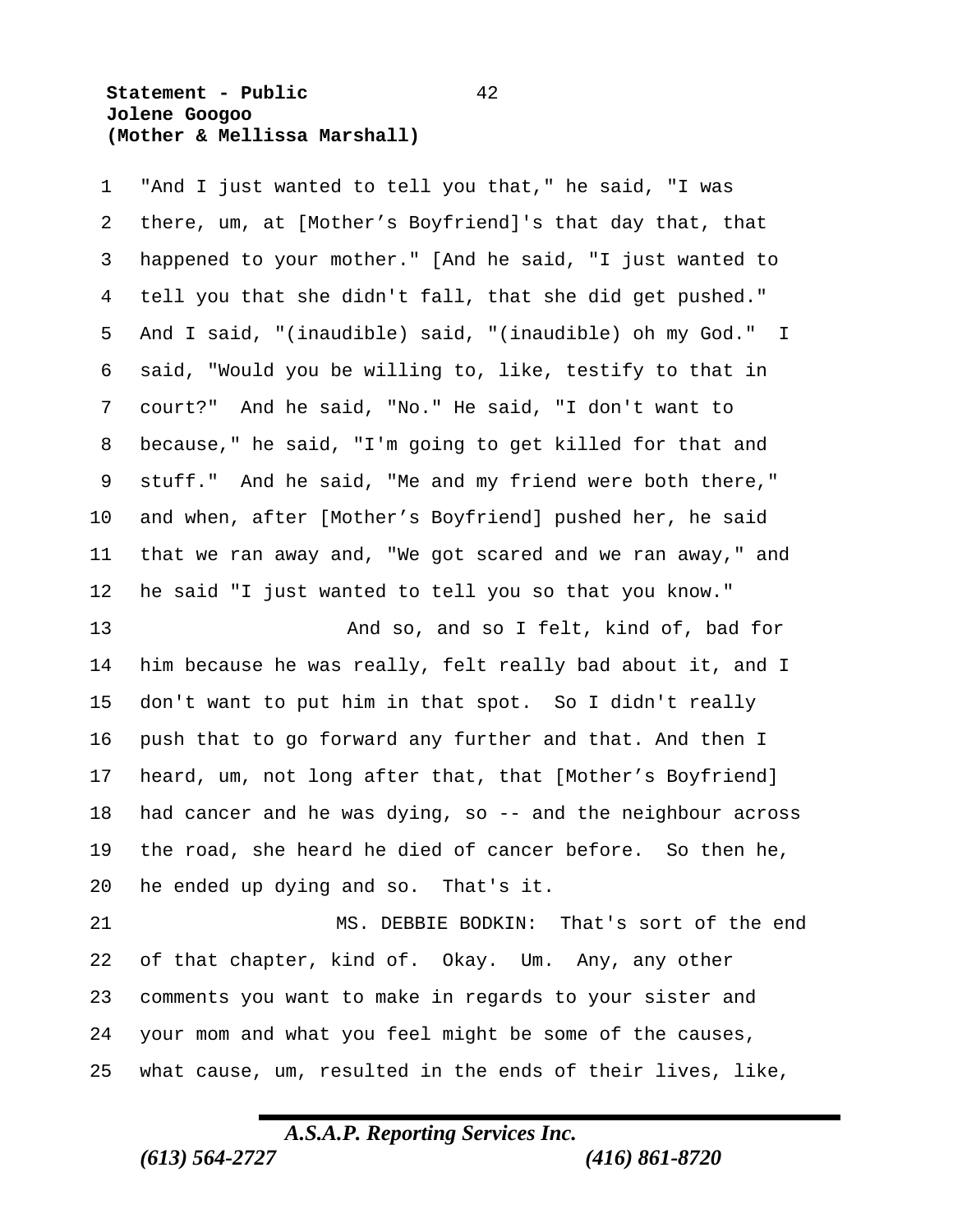**Statement - Public** 43  **Jolene Googoo (Mother & Mellissa Marshall)** the violence and everything? 2 MS. JOLENE GOOGOO: And they were just really good people, and I think they were, um, both taken too soon -- 5 MS. DEBBIE BODKIN: For sure. MS. JOLENE GOOGOO: -- way too soon. Maybe they were too good for this life and stuff and they were -- I don't know, um, yeah. Just... MS. DEBBIE BODKIN: Any, any, any suggestions you see what things need to change? MS. JOLENE GOOGOO: Um. Well, I think, um, women should be, like, be heard and be helped more and, like, um, things like this probably could be prevented to, like, and I -- and you know, to an extent. And, just, um, yeah. MS. DEBBIE BODKIN: Okay. Okay. Well, thank you, again, for sharing all that you have and for being such a strong survivor, for going through so much that you have. MS. JOLENE GOOGOO: Okay. Yeah. MS. DEBBIE BODKIN: We'll end this, now. And then we'll discuss more about your after care and so on. Okay? 24 MS. JOLENE GOOGOO: Okay. MS. DEBBIE BODKIN: Okay. So it is 1:35

### *A.S.A.P. Reporting Services Inc.*

*(613) 564-2727 (416) 861-8720*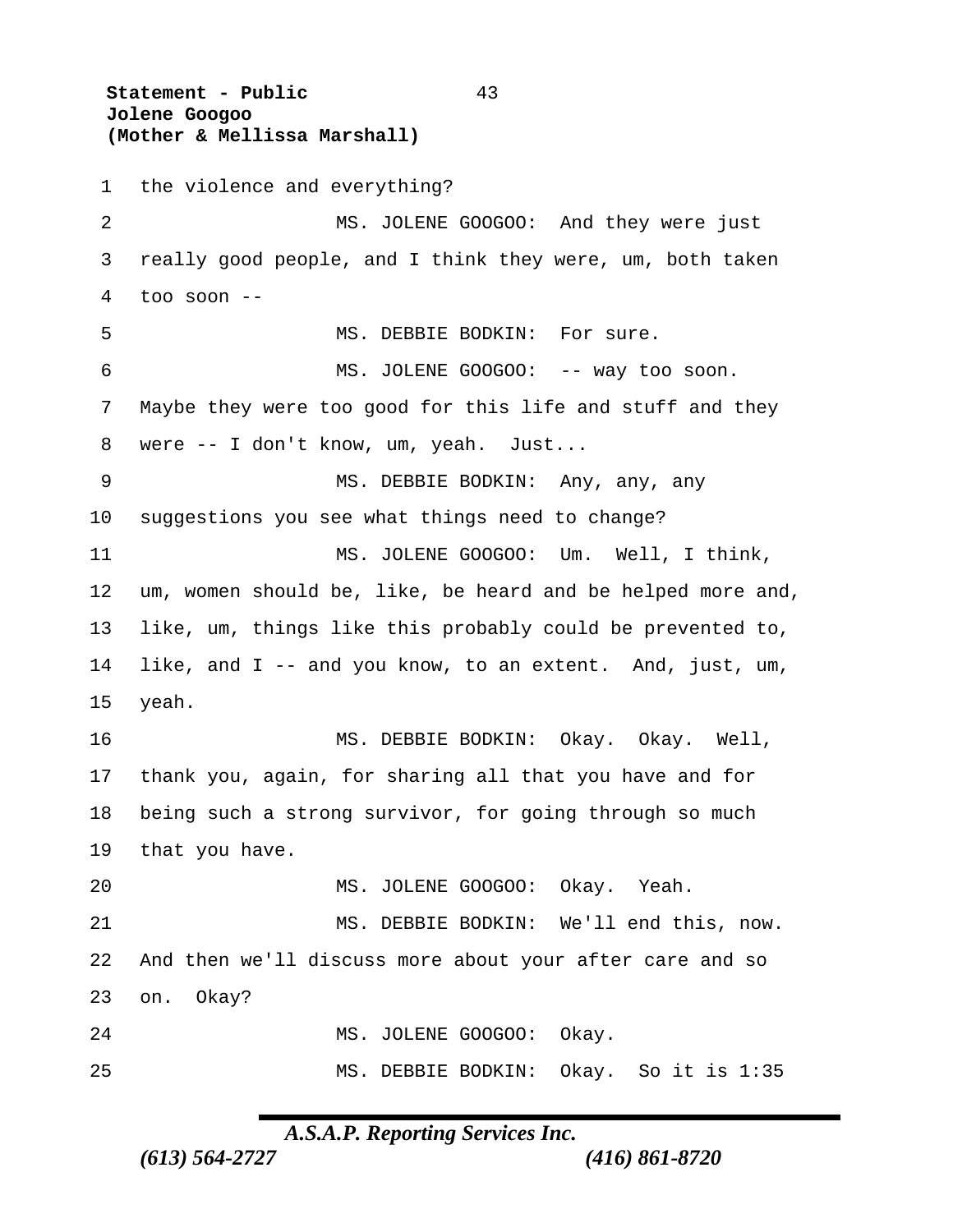**Statement - Public** 44  **Jolene Googoo (Mother & Mellissa Marshall)**

- 1 p.m.
- 2 --- Whereupon the statement concluded at 1:35 p.m.